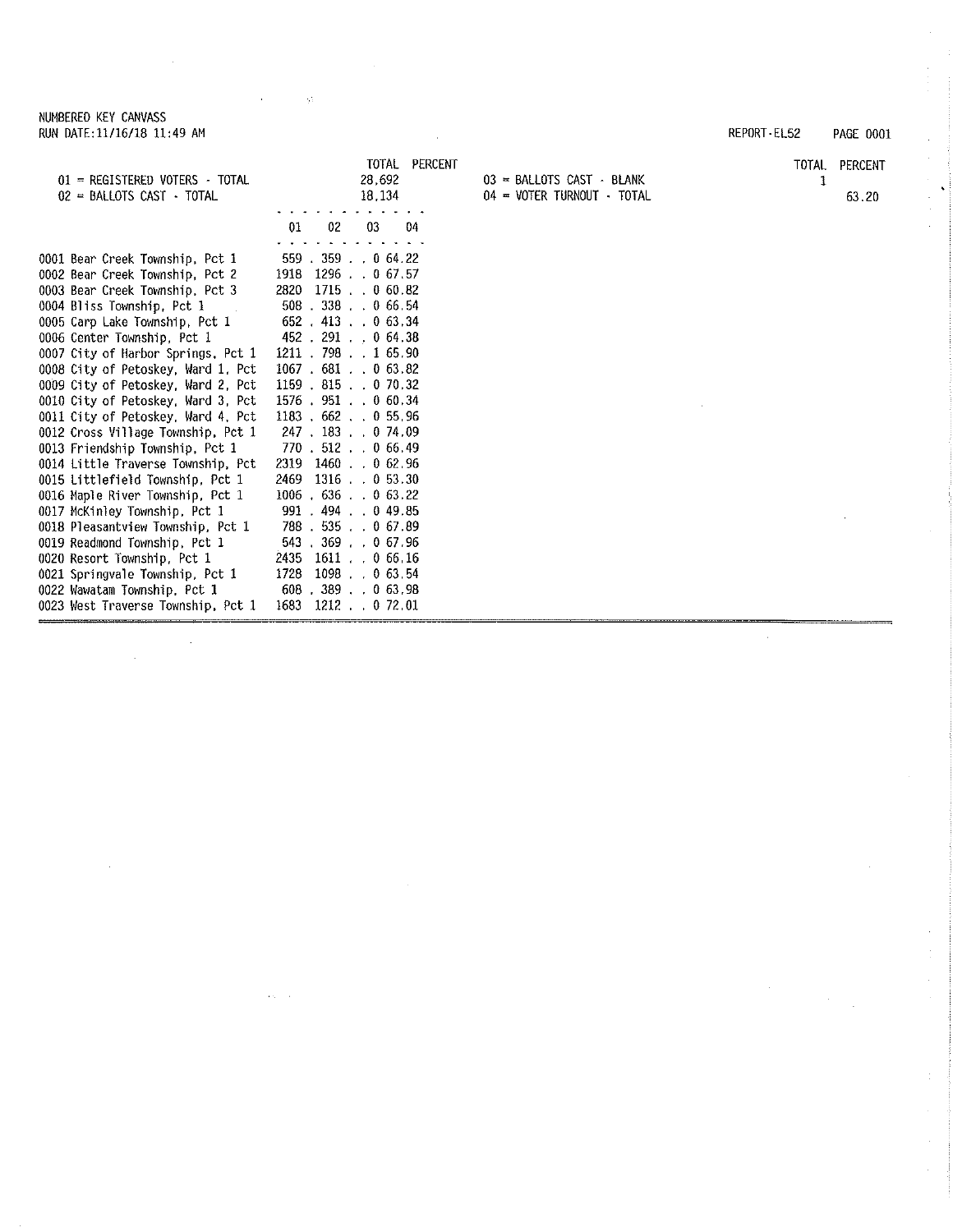| NUMBERED KEY CANVASS       |  |  |
|----------------------------|--|--|
| RUN DATE:11/16/18 11:49 AM |  |  |

 $\hat{\mathcal{A}}$ 

 $\bar{z}$ 

| RUN DATE: 11/16/18 11:49 AM               |     |     |       |                         |                                         |                  |                        |                                  | REPORT-EL52 | PAGE 0002     |
|-------------------------------------------|-----|-----|-------|-------------------------|-----------------------------------------|------------------|------------------------|----------------------------------|-------------|---------------|
|                                           |     |     |       | VOTES PERCENT           |                                         |                  |                        |                                  |             | VOTES PERCENT |
| Governor / Lt. Governor<br>(VOTE FOR) $1$ |     |     |       |                         |                                         |                  |                        |                                  |             |               |
| $01 =$ Schuette / Lyons (REP)             |     |     | 9,539 |                         | 53.28                                   |                  |                        |                                  |             |               |
| $02 =$ Whitmer / Gilchrist (DEM)          |     |     | 7,788 |                         | 43.50                                   |                  |                        | $05$ = Kurland / Davenport (GRN) | 144         | .80           |
| $03$ = Gelineau / Thomas (LIB)            |     |     | 257   |                         | 1.44                                    |                  |                        | $06$ = Butkovich / Warner (NLP)  | 45          | , 25          |
| $04$ = Schleiger / Lackie (UST)           |     |     | 108   |                         | .60                                     |                  | $07 = \text{WRITE-IN}$ |                                  | 24          | .13           |
|                                           | 01  | 02  | 03    | 04                      | 05                                      | 06               | 07                     |                                  |             |               |
| 0001 Bear Creek Township, Pct 1           | 181 | 165 | 4     | $\boldsymbol{z}$        | 3                                       | 0                | 0                      |                                  |             |               |
| 0002 Bear Creek Township, Pct 2           | 639 | 597 | 20    | 8                       | 9                                       | 4                | 1                      |                                  |             |               |
| 0003 Bear Creek Township, Pct 3           | 959 | 671 | 22    | 11                      | 15                                      | 5                | $\overline{c}$         |                                  |             |               |
| 0004 Bliss Township, Pct 1                | 172 | 152 | 4     | 4                       | 3                                       |                  | 0                      |                                  |             |               |
| 0005 Carp Lake Township. Pct 1            | 227 | 170 | 4     | 5                       | 3                                       | $\mathbf 1$      | 0                      |                                  |             |               |
| 0006 Center Township, Pct 1               | 144 | 127 | 6     | $\mathbf{1}$            | 3                                       | $\boldsymbol{c}$ | 1                      |                                  |             |               |
| 0007 City of Harbor Springs, Pct 1        | 409 | 363 | 11    | $\overline{\mathbf{c}}$ | 5                                       | 0                | 0                      |                                  |             |               |
| 0008 City of Petoskey, Ward 1, Pct        | 254 | 402 | 6     | $\overline{\mathbf{c}}$ | 4                                       | $\mathbf 1$      | 3                      |                                  |             |               |
| 0009 City of Petoskey, Ward 2, Pct        | 296 | 485 | 9     | 7                       | 5                                       | $\boldsymbol{2}$ | 1                      |                                  |             |               |
| 0010 City of Petoskey, Ward 3, Pct        | 491 | 408 | 18    | 4                       | 14                                      | 3                | 0                      |                                  |             |               |
| 0011 City of Petoskey, Ward 4, Pct        | 233 | 387 | 16    | 6                       | 10                                      | 3                | $\mathbf{1}$           |                                  |             |               |
| 0012 Cross Village Township, Pct 1        | 100 | 77  | 0     | $\overline{\mathbf{c}}$ | 1                                       | $\mathbf 1$      |                        |                                  |             |               |
| 0013 Friendship Township, Pct 1           | 279 | 213 | 5     | 6                       | 4                                       | $\,1\,$          | 0                      |                                  |             |               |
| 0014 Little Traverse Township, Pct        | 759 | 632 | 26    | 6                       | 10                                      | 3                | 3                      |                                  |             |               |
| 0015 Littlefield Township, Pct 1          | 735 | 503 | 22    | 12                      | 15                                      | 6                | 7                      |                                  |             |               |
| 0016 Maple River Township, Pct 1          | 382 | 227 | 11    | 3                       | 2                                       | 3                | 0                      |                                  |             |               |
| 0017 McKinley Township, Pct 1             | 296 | 165 | 9     | 5                       | 8                                       | $\boldsymbol{2}$ | 0                      |                                  |             |               |
| 0018 Pleasantview Township, Pct 1         | 281 | 229 | 9     | 4                       | 3                                       | 0                | $\bf{0}$               |                                  |             |               |
| 0019 Readmond Township, Pct 1             | 197 | 154 | 4     | $\overline{c}$          | 7                                       | $\mathbf 1$      | 0                      |                                  |             |               |
| 0020 Resort Township, Pct 1               | 911 | 640 | 17    | 6                       | 9                                       | 5                | 3                      |                                  |             |               |
| 0021 Springvale Township, Pct 1           | 677 | 378 | 18    | 8                       | 8                                       | 0                | 0                      |                                  |             |               |
| 0022 Wawatam Township, Pct 1              | 212 | 164 | -5    | 1<br>$\mathbf{1}$       | $\overline{\mathbf{c}}$<br>$\mathbf{1}$ | 0                | 0                      |                                  |             |               |
| 0023 West Traverse Township, Pct 1        | 705 | 479 | 11    |                         |                                         | 1                | 1                      |                                  |             |               |

 $\bar{z}$ l.

 $\sim$ 

ŧ.

 $\frac{1}{\sqrt{2}}$ 

 $\frac{1}{2}$  $\hat{\mathcal{L}}$ 

 $\hat{\boldsymbol{\theta}}$ 

 $\hat{\boldsymbol{\theta}}$ 

 $\hat{\boldsymbol{\theta}}$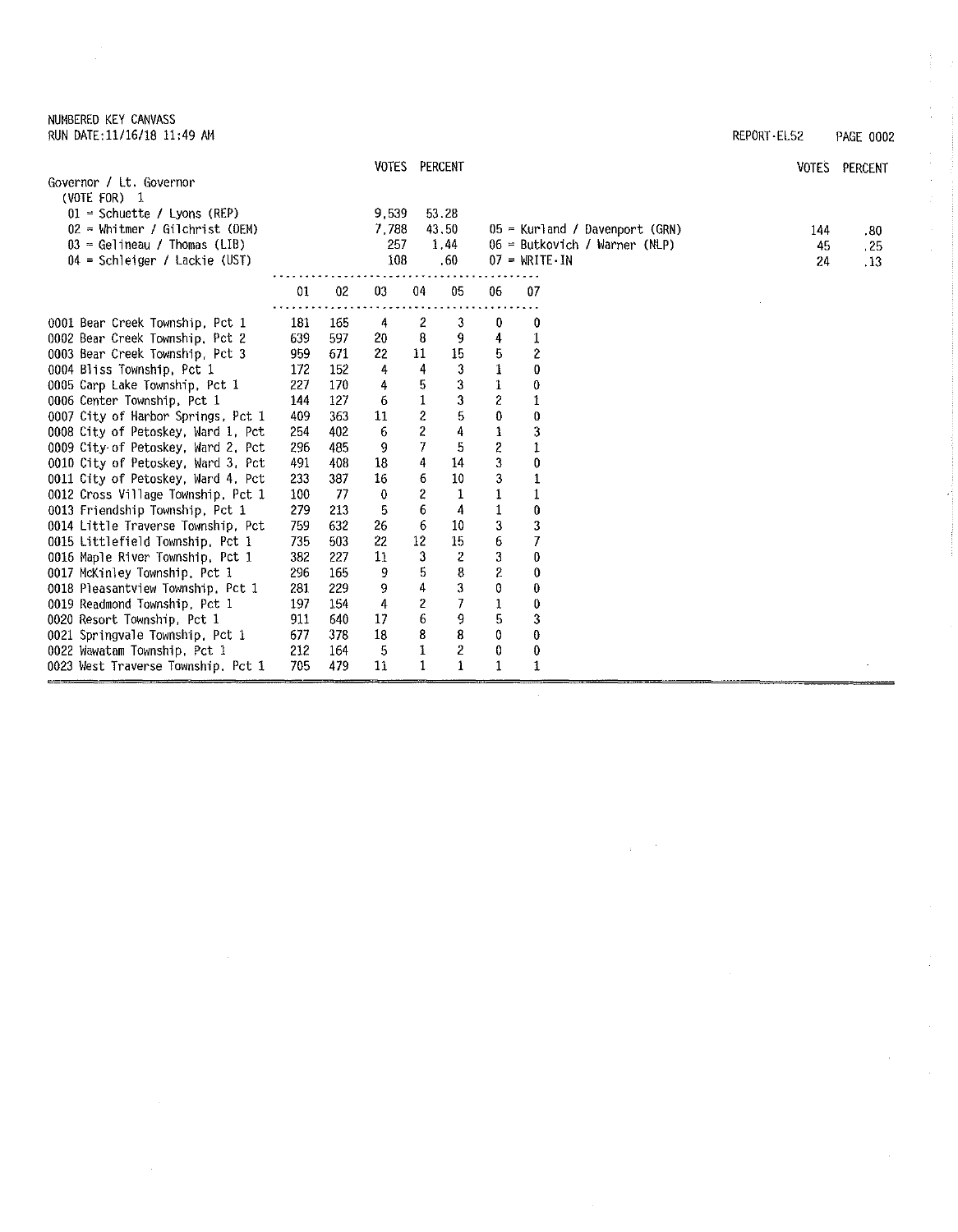## NUMBERED KEY CANVASS RUN DATE:11/16/18 11:49 AM REPORT•EL52 PAGE 0003

 $\hat{\boldsymbol{\beta}}$ 

0021 Springvale Township. Pct 1 678 358 29 12 0 0022 Wawatam Township. Pct 1 210 151 11 5 0 0023 West Traverse Township, Pct 1 712 442 18 7 1

|                                                                    |     |     |       | VOTES PERCENT |                         |                                     | <b>VOTES</b> | PERCENT |
|--------------------------------------------------------------------|-----|-----|-------|---------------|-------------------------|-------------------------------------|--------------|---------|
| Sec of State                                                       |     |     |       |               |                         |                                     |              |         |
| (VOTE FOR) $1$                                                     |     |     |       |               |                         |                                     |              |         |
| $01$ = Mary Treder Lang (REP)                                      |     |     | 9,677 |               | 54.83                   |                                     |              |         |
| $02 = Jocelyn$ Benson (DEM)                                        |     |     | 7,270 |               | 41.19                   | $04$ = Robert Gale (UST)            | 243          | 1.38    |
| 03 = Gregory Scott Stempfle (LIB)                                  |     |     | 424   |               | 2.40                    | $05 = \text{WRITE} \cdot \text{IN}$ | 34           | . 19    |
|                                                                    | 01  | 02  | 03    | 04            | 05                      |                                     |              |         |
|                                                                    | 180 | 160 | 5.    | -5            | 0                       |                                     |              |         |
| 0001 Bear Creek Township, Pct 1<br>0002 Bear Creek Township, Pct 2 | 667 | 556 | 28    | 15            | 3                       |                                     |              |         |
| 0003 Bear Creek Township, Pct 3                                    | 940 | 645 | 36    | 33            | 4                       |                                     |              |         |
| 0004 Bliss Township, Pct 1                                         | 167 | 151 | 9     | 5             | 0                       |                                     |              |         |
| 0005 Carp Lake Township, Pct 1                                     | 222 | 169 | 7     | 10            | 0                       |                                     |              |         |
| 0006 Center Township, Pct 1                                        | 143 | 119 | 6     | 10            | 1                       |                                     |              |         |
| 0007 City of Harbor Springs, Pct 1                                 | 424 | 326 | 19    | 6             |                         |                                     |              |         |
| 0008 City of Petoskey, Ward 1, Pct                                 | 277 | 367 | 6     | 3             | 2                       |                                     |              |         |
| 0009 City of Petoskey, Ward 2, Pct                                 | 305 | 469 | 16    | 7             | 2                       |                                     |              |         |
| 0010 City of Petoskey, Ward 3, Pct                                 | 499 | 396 | 26    | 9             | $\overline{\mathbf{c}}$ |                                     |              |         |
| 0011 City of Petoskey, Ward 4, Pct                                 | 250 | 353 | 27    | 18            | $\mathbf{1}$            |                                     |              |         |
| 0012 Cross Village Township, Pct 1                                 | 99  | 73  | 3     | 3             | 0                       |                                     |              |         |
| 0013 Friendship Township, Pct 1                                    | 283 | 196 | 8     | 11            | 0                       |                                     |              |         |
| 0014 Little Traverse Township, Pct                                 | 766 | 589 | 36    | 18            | 4                       |                                     |              |         |
| 0015 Littlefield Township, Pct 1                                   | 737 | 456 | 50    | 25            | 8                       |                                     |              |         |
| 0016 Maple River Township, Pct 1                                   | 386 | 205 | 18    | 10            | 1                       |                                     |              |         |
| 0017 McKinley Township, Pct 1                                      | 302 | 138 | 22    | 9             | $\,1\,$                 |                                     |              |         |
| 0018 Pleasantview Township, Pct 1                                  | 293 | 210 | 10    | 4             |                         |                                     |              |         |
| 0019 Readmond Township, Pct 1                                      | 194 | 148 | -8    | 6             | 0                       |                                     |              |         |
| 0020 Resort Township, Pct 1                                        | 943 | 593 | 26    | 12            | 2                       |                                     |              |         |

 $\hat{\mathcal{A}}$ 

 $\bar{z}$ 

 $\bar{\epsilon}$ 

 $\frac{1}{2}$ 

 $\hat{\mathcal{A}}$ 

 $\bar{u}$ 

 $\hat{\mathcal{L}}$ 

 $\hat{\boldsymbol{\theta}}$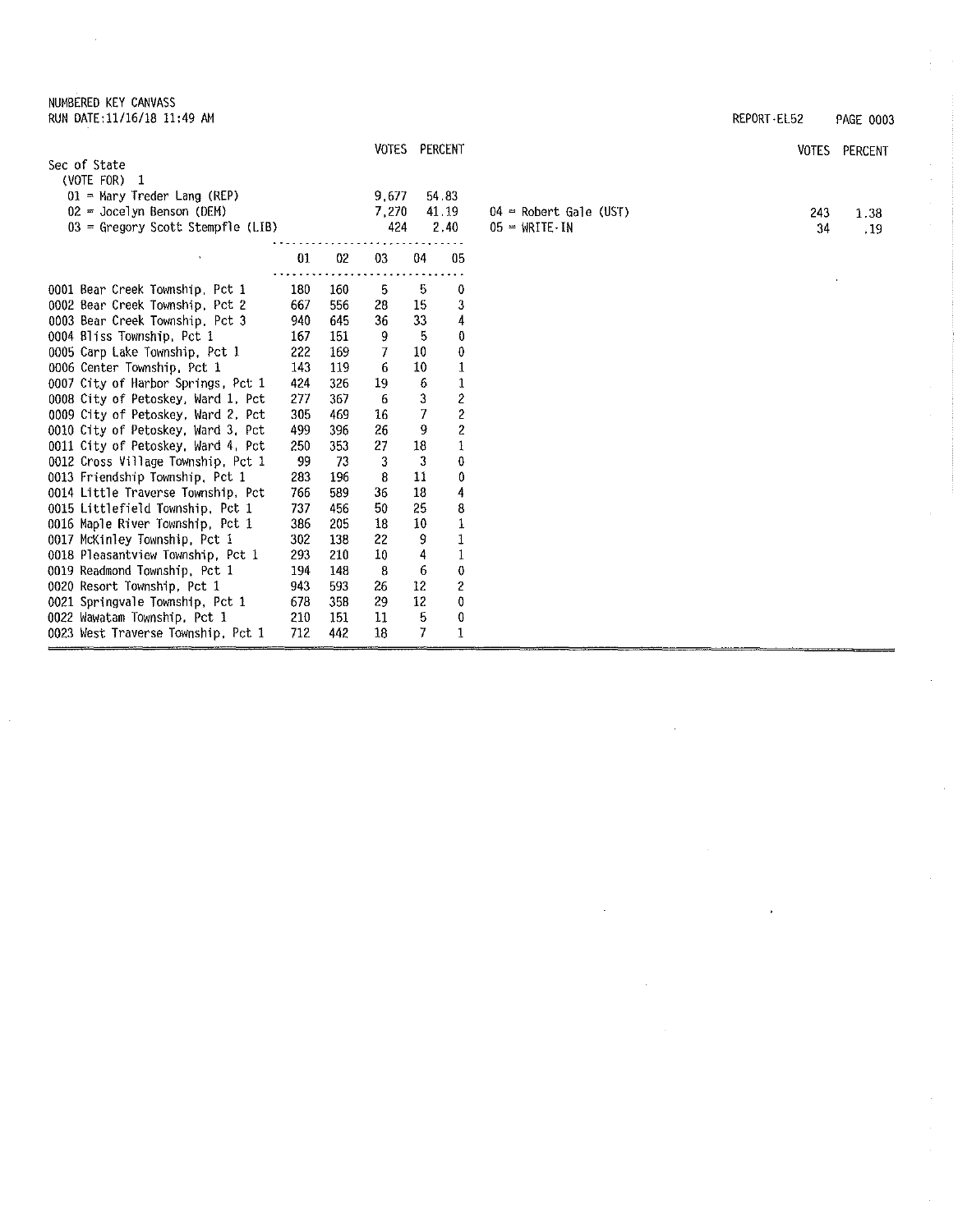| NUMBERED KEY CANVASS       |  |  |
|----------------------------|--|--|
| RUN DATE:11/16/18 11:49 AM |  |  |

| RUN DATE:11/16/18 11:49 AM | REPORT EL52 | <b>PAGE 0004</b> |
|----------------------------|-------------|------------------|

 $\bar{z}$  $\frac{1}{2}$ 

 $\sim$ 

 $\frac{1}{2}$ 

| VOTES | PERCENT |
|-------|---------|

|                                    |     |      |       | VOTES PERCENT |       |                                     | <b>VOTES</b> | PERCENT |
|------------------------------------|-----|------|-------|---------------|-------|-------------------------------------|--------------|---------|
| Attorney Gen                       |     |      |       |               |       |                                     |              |         |
| (VOTE FOR)<br>$\mathbf{1}$         |     |      |       |               |       |                                     |              |         |
| $01 =$ Tom Leonard (REP)           |     |      | 9,785 |               | 55.85 | 04 = Gerald T, Van Sickle (UST)     | 132          | .75     |
| $02$ = Dana Nessel (DEM)           |     |      | 6,843 |               | 39.06 | $05$ = Chris Graveline (NPA)        | 317          | 1.81    |
| $03$ = Lisa Lane Gioia (LIB)       |     |      | 409   |               | 2.33  | $06 = \text{WRITE} \cdot \text{IN}$ | 34           | .19     |
|                                    | 01  | 02   | 03    | 04            | 05    | 06                                  |              |         |
| 0001 Bear Creek Township, Pct 1    | 184 | -152 | 8     | 1             | 1     | 0                                   |              |         |
| 0002 Bear Creek Township, Pct 2    | 663 | 519  | 33    | 13            | 24    | $\overline{\mathbf{c}}$             |              |         |
| 0003 Bear Creek Township, Pct 3    | 958 | 601  | 36    | $12\,$        | 38    | $\overline{4}$                      |              |         |
| 0004 Bliss Township, Pct 1         | 180 | 136  | 5     | 2             | 7     | 0                                   |              |         |
| 0005 Carp Lake Township, Pct 1     | 232 | 156  | 6     | 6             | 4     | $\bf{0}$                            |              |         |
| 0006 Center Township, Pct 1        | 145 | 111  | 5     | 1             | 12    | $\overline{\mathbf{c}}$             |              |         |
| 0007 City of Harbor Springs, Pct 1 | 434 | 317  | 15    | 4             | 9     | $\boldsymbol{0}$                    |              |         |
| 0008 City of Petoskey, Ward 1, Pct | 279 | 355  | 9     | 2             | 14    | $\overline{c}$                      |              |         |
| 0009 City of Petoskey, Ward 2. Pct | 322 | 444  | 12    | 9             | 9     |                                     |              |         |
| 0010 City of Petoskey, Ward 3, Pct | 506 | 361  | 32    | 6             | 9     | 3                                   |              |         |
| 0011 City of Petoskey, Ward 4, Pct | 257 | 345  | 22    | 3             | 15    | 0                                   |              |         |
| 0012 Cross Village Township, Pct 1 | 98  | 71   | 2     | 3             | 3     | $\bf{0}$                            |              |         |
| 0013 Friendship Township, Pct 1    | 285 | 187  | 6     | 4             | 12    | $\mathbf{1}$                        |              |         |
| 0014 Little Traverse Township, Pct | 769 | 549  | 43    | 10            | 25    | 7                                   |              |         |
| 0015 Littlefield Township, Pct 1   | 748 | 430  | 45    | 12            | 26    | $\bf8$                              |              |         |
| 0016 Maple River Township, Pct 1   | 386 | 192  | 20    | 4             | 12    | 0                                   |              |         |
| 0017 McKinley Township, Pct 1      | 301 | 130  | 12    | 5             | 17    | 0                                   |              |         |
| 0018 Pleasantview Township, Pct 1  | 299 | 192  | 13    | 5             | 7     | $\mathbf{1}$                        |              |         |
| 0019 Readmond Township, Pct 1      | 190 | 136  | 8     | 4             | 12    | $\bf{0}$                            |              |         |
| 0020 Resort Township, Pct 1        | 945 | 557  | 28    | 7             | 24    | $\overline{c}$                      |              |         |
| 0021 Springvale Township, Pct 1    | 674 | 336  | 24    | 10            | 23    | $\bf{0}$                            |              |         |
| 0022 Wawatam Township, Pct 1       | 220 | 133  | 7     | 1             | 8     | 0                                   |              |         |
| 0023 West Traverse Township, Pct 1 | 710 | 433  | 18    | 8             | 6     | $\mathbf{1}$                        |              |         |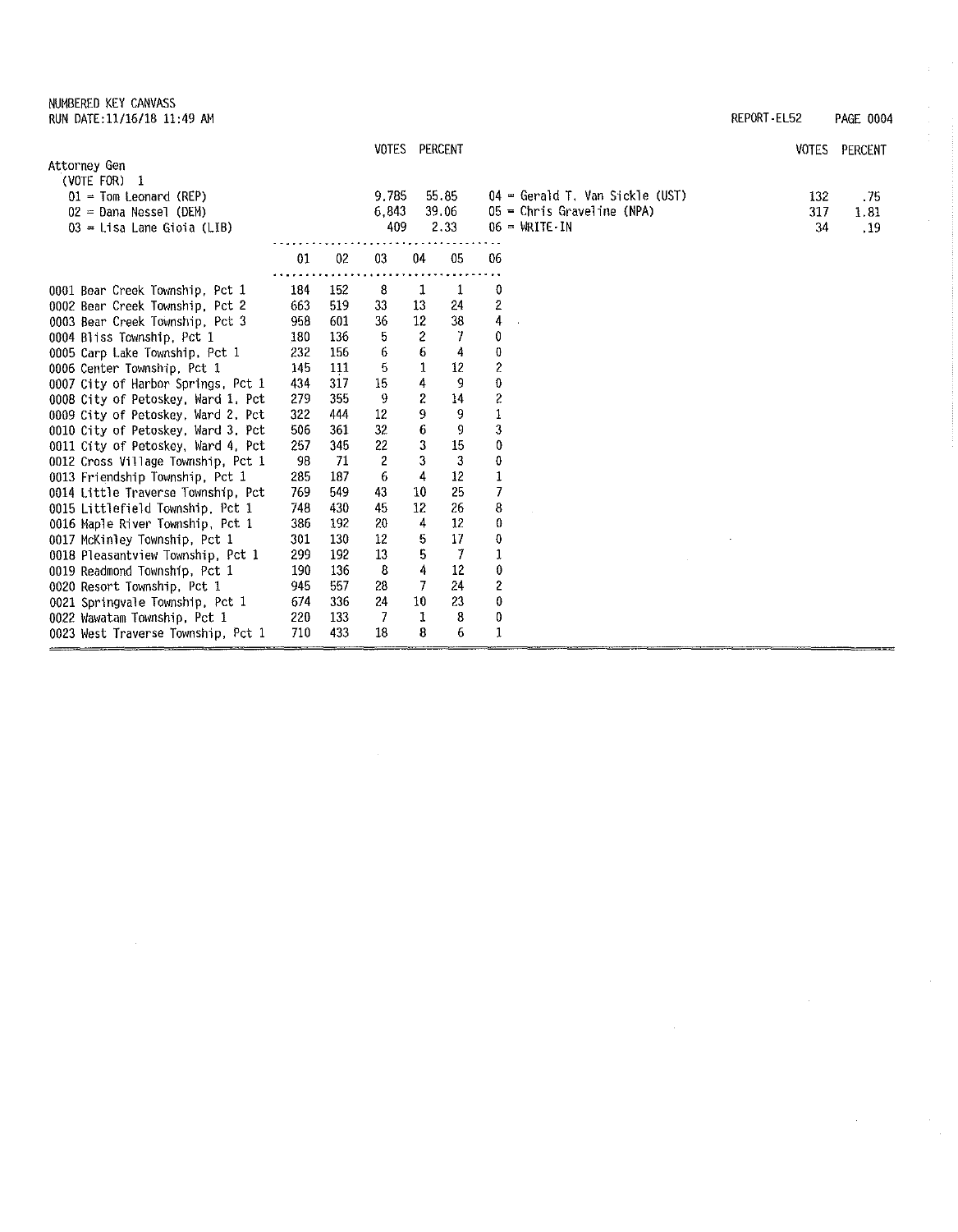NUMBERED KEY CANVASS RUN DATE:11/16/18 11:49 AM REPORT• EL52 PAGE 0005

|                                                              |            |             | VOTES PERCENT |              |       |                  |                                     | <b>VOTES</b> | PERCENT |
|--------------------------------------------------------------|------------|-------------|---------------|--------------|-------|------------------|-------------------------------------|--------------|---------|
| US Senator                                                   |            |             |               |              |       |                  |                                     |              |         |
| (VOTE FOR) 1                                                 |            |             |               |              |       |                  |                                     |              |         |
| $01 =$ John James (REP)                                      |            |             | 9.875         |              | 55.12 |                  | $04$ = Marcia Squier (GRN)          | 197          | 1.10    |
| $02$ = Debbie Stabenow (DEM)                                 |            |             | 7.620         |              | 42.53 |                  | $05 =$ John Howard Wilhelm (NLP)    | 78           | . 44    |
| $03 =$ George E. Huffman III (UST)                           |            |             | 121           |              | .68   |                  | $06 = \text{WRITE} \cdot \text{IN}$ | 26           | . 15    |
|                                                              |            |             |               |              |       |                  |                                     |              |         |
|                                                              | 01         | 02          | 03            | 04           | 05    | 06               |                                     |              |         |
|                                                              |            |             |               |              |       |                  |                                     |              |         |
| 0001 Bear Creek Township, Pct 1                              | 177        | 169         | $\cdot$ 2     | 4            | 2     | 0                |                                     |              |         |
| 0002 Bear Creek Township, Pct 2                              | 654        | 591         | 15            | 17           | 6     |                  |                                     |              |         |
| 0003 Bear Creek Township, Pct 3                              | 964<br>173 | 684<br>-158 | 14            | 18           | 6     | 3<br>0           |                                     |              |         |
| 0004 Bliss Township, Pct 1<br>0005 Carp Lake Township, Pct 1 | 231        | 173         | 0<br>3        | 2<br>2       |       | 0                |                                     |              |         |
| 0006 Center Township, Pct 1                                  | 148        | -129        | 2             | 6            | 2     | 0                |                                     |              |         |
| 0007 City of Harbor Springs, Pct 1                           | 421        | 354         | 3             | 10           |       | 0                |                                     |              |         |
| 0008 City of Petoskey, Ward 1, Pct                           | 281        | 373         | 3             | 10           | 5     | 2                |                                     |              |         |
| 0009 City of Petoskey, Ward 2, Pct                           | 320        | 472         | 7             | 5            | 3     |                  |                                     |              |         |
| 0010 City of Petoskey, Ward 3, Pct                           | 509        | 407         | 3             | 14           | 4     | 4                |                                     |              |         |
| 0011 City of Petoskey, Ward 4, Pct                           | 256        | 377         | 5             | 13           | 4     | 0                |                                     |              |         |
| 0012 Cross Village Township, Pct 1                           | 98         | 78          | 1             | 2            | 2     | 0                |                                     |              |         |
| 0013 Friendship Township, Pct 1                              | 285        | 211         | 5             | 6            | 0     | 0                |                                     |              |         |
| 0014 Little Traverse Township, Pct                           | 805        | 605         | 10            | 13           | 6     | 4                |                                     |              |         |
| 0015 Littlefield Township. Pct 1                             | 777        | 478         | 11            | 18           | 9     | 6                |                                     |              |         |
| 0016 Maple River Township, Pct 1                             | 402        | 205         | 7             | 7            | 5     | 0                |                                     |              |         |
| 0017 McKinley Township, Pct 1                                | 307        | 160         | 5             | 7            | 5     | 0                |                                     |              |         |
| 0018 Pleasantview Township, Pct 1                            | 307        | 204         | 2             | 5            | 2     |                  |                                     |              |         |
| 0019 Readmond Township, Pct 1                                | 202        | 149         | 3             | 7            | 1     | 0                |                                     |              |         |
| 0020 Resort Township, Pct 1                                  | 942        | 626         | 6             | 15           | 5     | $\boldsymbol{z}$ |                                     |              |         |
| 0021 Springvale Township, Pct 1                              | 683        | 382         | 7             | 13           | 3     |                  |                                     |              |         |
| 0022 Wawatam Township, Pct 1                                 | 222        | 154         | 1             | 2            | 0     | $\bf{0}$         |                                     |              |         |
| 0023 West Traverse Township, Pct 1                           | 711        | 481         | 6             | $\mathbf{1}$ | 5     | $\mathbf{1}$     |                                     |              |         |
|                                                              |            |             |               |              |       |                  |                                     |              |         |

 $\frac{1}{2}$ 

 $\hat{\psi}$ 

 $\begin{array}{c} 0 \\ 0 \\ 0 \\ 0 \end{array}$ 

 $\bar{\rm t}$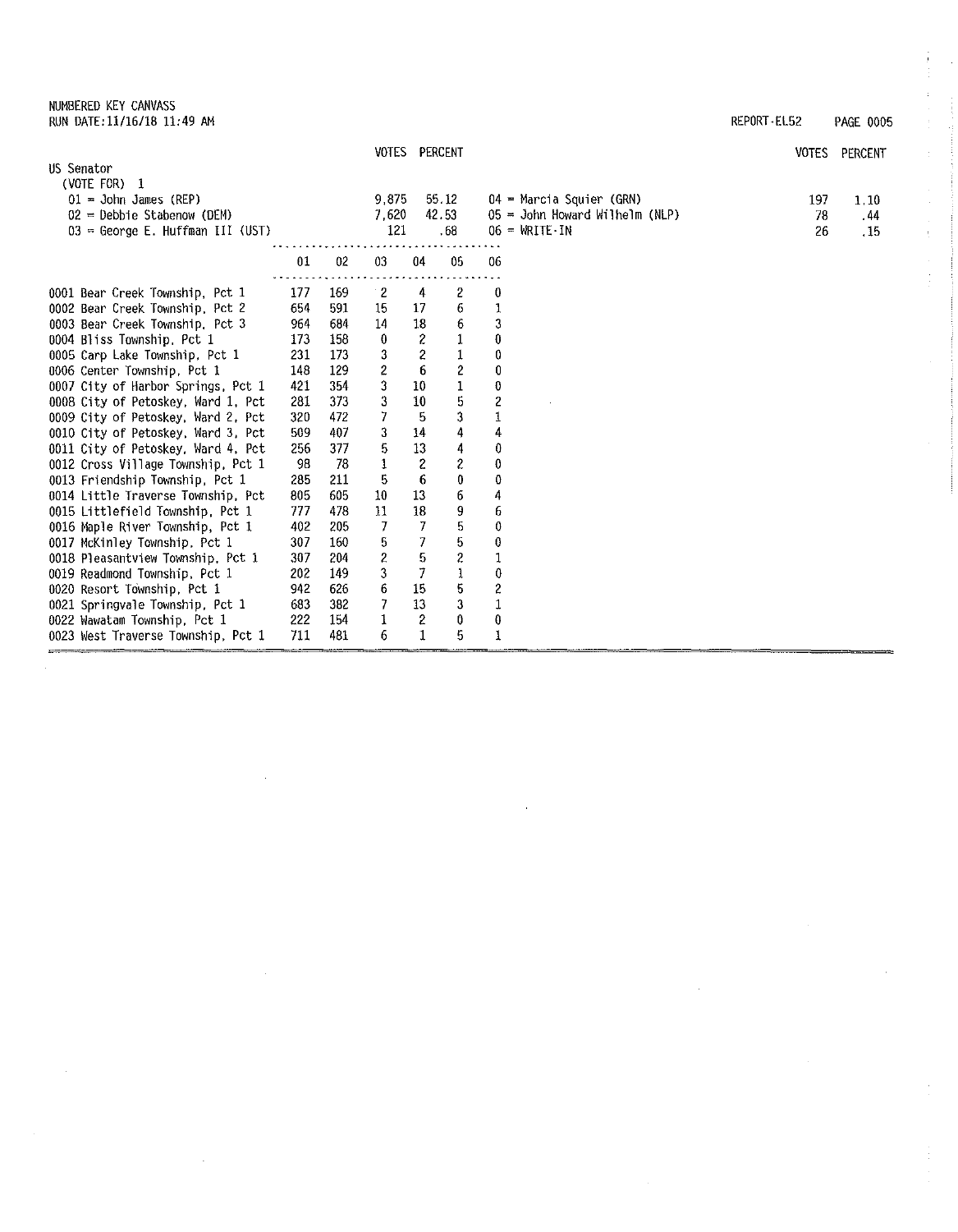NUMBERED KEY CANVASS RUN DATE:11/16/18 11:49 AM REPORT-EL52 PAGE 0006

 $\mathcal{A}^{\prime}$ 

 $\hat{\boldsymbol{\gamma}}$ 

 $\sim$ 

 $\frac{1}{2}$ 

ti<br>1

 $\epsilon$ 

 $\bar{z}$ 

|                                    |     |     |                         | VOTES PERCENT |                                     | VOTES | PERCENT |
|------------------------------------|-----|-----|-------------------------|---------------|-------------------------------------|-------|---------|
| Rep in Congress 1                  |     |     |                         |               |                                     |       |         |
| (VOTE FOR) 1                       |     |     |                         |               |                                     |       |         |
| $01 =$ Jack Bergman (REP)          |     |     | 10.018                  | 56.23         |                                     |       |         |
| $02$ = Matthew W. Morgan (DEM)     |     |     | 7,756                   | 43.54         | $03 = \text{WRTTE} \cdot \text{IN}$ | 41    | .23     |
|                                    |     |     |                         |               |                                     |       |         |
|                                    | 01  | 02  | 03                      |               |                                     |       |         |
| 0001 Bear Creek Township, Pct 1    | 189 | 164 | ı                       |               |                                     |       |         |
| 0002 Bear Creek Township, Pct 2    | 673 | 607 | 1                       |               |                                     |       |         |
| 0003 Bear Creek Township, Pct 3    | 995 | 683 | 6                       |               |                                     |       |         |
| 0004 Bliss Township, Pct 1         | 179 | 154 |                         |               |                                     |       |         |
| 0005 Carp Lake Township, Pct 1     | 236 | 172 | 0                       |               |                                     |       |         |
| 0006 Center Township, Pct 1        | 157 | 127 | 1                       |               |                                     |       |         |
| 0007 City of Harbor Springs, Pct 1 | 439 | 350 | 0                       |               |                                     |       |         |
| 0008 City of Petoskey, Ward 1, Pct | 280 | 385 | $\overline{\mathbf{c}}$ |               |                                     |       |         |
| 0009 City of Petoskey, Ward 2, Pct | 311 | 494 | $\mathbf{1}$            |               |                                     |       |         |
| 0010 City of Petoskey, Ward 3, Pct | 520 | 413 | 2                       |               |                                     |       |         |
| 0011 City of Petoskey, Ward 4, Pct | 260 | 383 | 0                       |               |                                     |       |         |
| 0012 Cross Village Township, Pct 1 | 101 | 75  |                         |               |                                     |       |         |
| 0013 Friendship Township, Pct 1    | 299 | 210 | 0                       |               |                                     |       |         |
| 0014 Little Traverse Township, Pct | 777 | 637 | 7                       |               |                                     |       |         |
| 0015 Littlefield Township, Pct 1   | 773 | 509 | 8                       |               |                                     |       |         |
| 0016 Maple River Township, Pct 1   | 400 | 221 | 1                       |               |                                     |       |         |
| 0017 McKinley Township, Pct 1      | 327 | 154 |                         |               |                                     |       |         |
| 0018 Pleasantview Township, Pct 1  | 306 | 217 | 0                       |               |                                     |       |         |
| 0019 Readmond Township, Pct 1      | 196 | 164 | 1                       |               |                                     |       |         |
| 0020 Resort Township, Pct 1        | 956 | 628 | 5                       |               |                                     |       |         |
| 0021 Springvale Township, Pct 1    | 702 | 376 | 1                       |               |                                     |       |         |
| 0022 Wawatam Township, Pct 1       | 226 | 152 | 0                       |               |                                     |       |         |
| 0023 West Traverse Township, Pct 1 | 716 | 481 | 1                       |               |                                     |       |         |

 $\bar{\gamma}$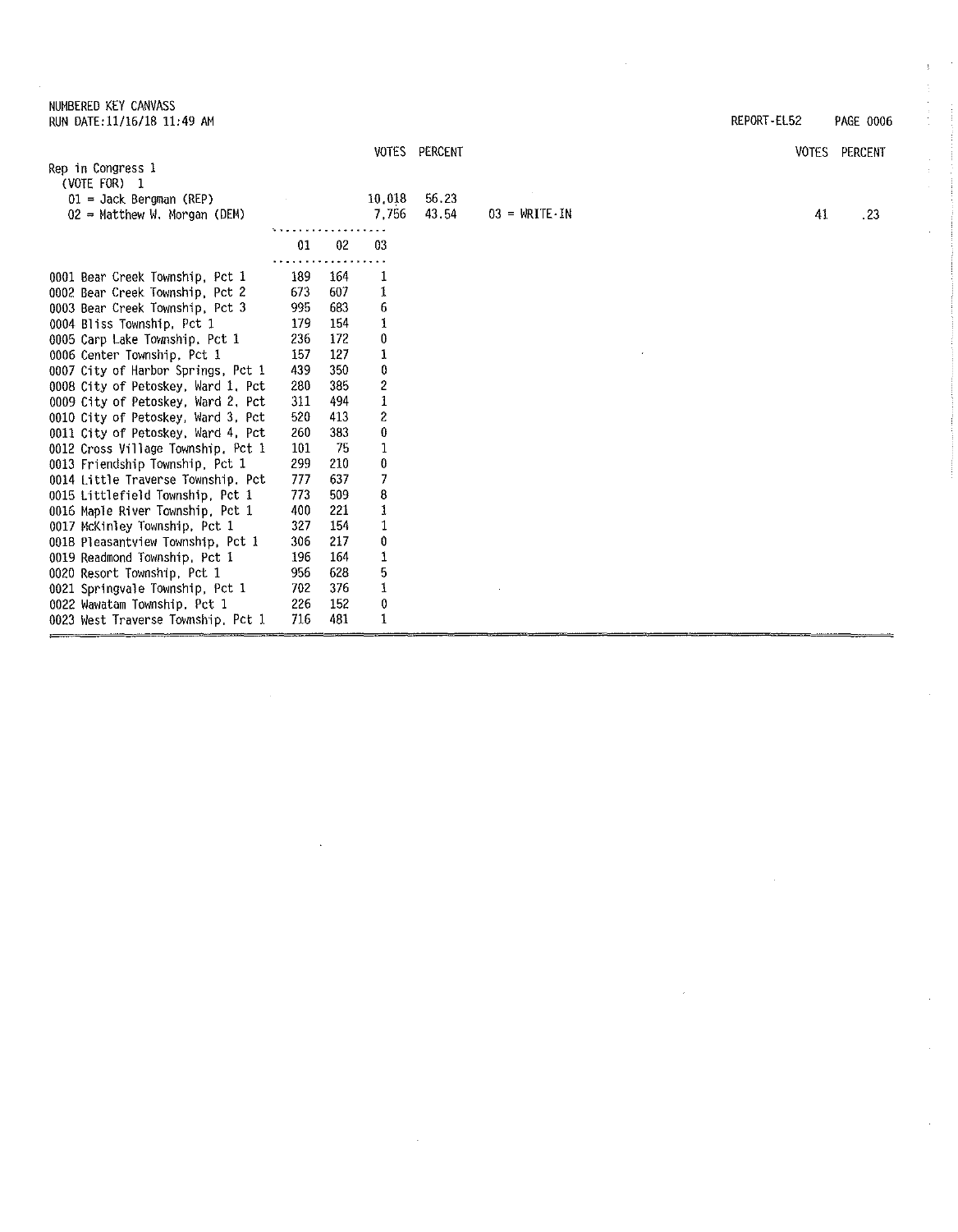|      |                                                                                                              |                                                                                                             |                                                                                                                                                 |                        | REPORT-EL52 | PAGE 0007     |
|------|--------------------------------------------------------------------------------------------------------------|-------------------------------------------------------------------------------------------------------------|-------------------------------------------------------------------------------------------------------------------------------------------------|------------------------|-------------|---------------|
|      |                                                                                                              | <b>VOTES</b>                                                                                                | PERCENT                                                                                                                                         |                        |             | VOTES PERCENT |
|      |                                                                                                              |                                                                                                             |                                                                                                                                                 |                        |             |               |
|      |                                                                                                              | 10,156<br>7,255                                                                                             | 58.16<br>41.55                                                                                                                                  | $03 = \text{WRITE-IN}$ | 50          | .29           |
| 01   | 02                                                                                                           | 03                                                                                                          |                                                                                                                                                 |                        |             |               |
|      |                                                                                                              |                                                                                                             |                                                                                                                                                 |                        |             |               |
| 699  | 562                                                                                                          |                                                                                                             |                                                                                                                                                 |                        |             |               |
| 1002 | 646                                                                                                          | 6                                                                                                           |                                                                                                                                                 |                        |             |               |
| 178  | 151                                                                                                          | 3                                                                                                           |                                                                                                                                                 |                        |             |               |
| 241  | 163                                                                                                          | 1                                                                                                           |                                                                                                                                                 |                        |             |               |
| 157  | 118                                                                                                          | 1                                                                                                           |                                                                                                                                                 |                        |             |               |
|      |                                                                                                              | 0                                                                                                           |                                                                                                                                                 |                        |             |               |
|      |                                                                                                              |                                                                                                             |                                                                                                                                                 |                        |             |               |
|      |                                                                                                              |                                                                                                             |                                                                                                                                                 |                        |             |               |
|      |                                                                                                              |                                                                                                             |                                                                                                                                                 |                        |             |               |
|      |                                                                                                              |                                                                                                             |                                                                                                                                                 |                        |             |               |
|      |                                                                                                              |                                                                                                             |                                                                                                                                                 |                        |             |               |
|      |                                                                                                              |                                                                                                             |                                                                                                                                                 |                        |             |               |
|      |                                                                                                              |                                                                                                             |                                                                                                                                                 |                        |             |               |
|      |                                                                                                              |                                                                                                             |                                                                                                                                                 |                        |             |               |
|      |                                                                                                              |                                                                                                             |                                                                                                                                                 |                        |             |               |
|      |                                                                                                              |                                                                                                             |                                                                                                                                                 |                        |             |               |
|      |                                                                                                              |                                                                                                             |                                                                                                                                                 |                        |             |               |
|      |                                                                                                              |                                                                                                             |                                                                                                                                                 |                        |             |               |
|      |                                                                                                              |                                                                                                             |                                                                                                                                                 |                        |             |               |
| 219  | 148                                                                                                          |                                                                                                             |                                                                                                                                                 |                        |             |               |
| 727  | 441                                                                                                          | 1                                                                                                           |                                                                                                                                                 |                        |             |               |
|      | 189<br>452<br>293<br>336<br>525<br>267<br>100<br>287<br>815<br>768<br>395<br>310<br>305<br>202<br>977<br>712 | 158<br>325<br>355<br>453<br>388<br>367<br>76<br>206<br>568<br>485<br>208<br>151<br>209<br>150<br>577<br>350 | 1<br>$\overline{\mathbf{c}}$<br>3<br>2<br>4<br>1<br>0<br>0<br>7<br>9<br>2<br>$\boldsymbol{2}$<br>0<br>1<br>$\boldsymbol{2}$<br>$\mathbf 1$<br>1 |                        |             |               |

 $\boldsymbol{\dot{\varepsilon}}$ 

 $\bar{\mathcal{A}}$ 

 $\cdot$ 

 $\bar{z}$ 

NUMBERED KEY CANVASS

 $\bar{ }$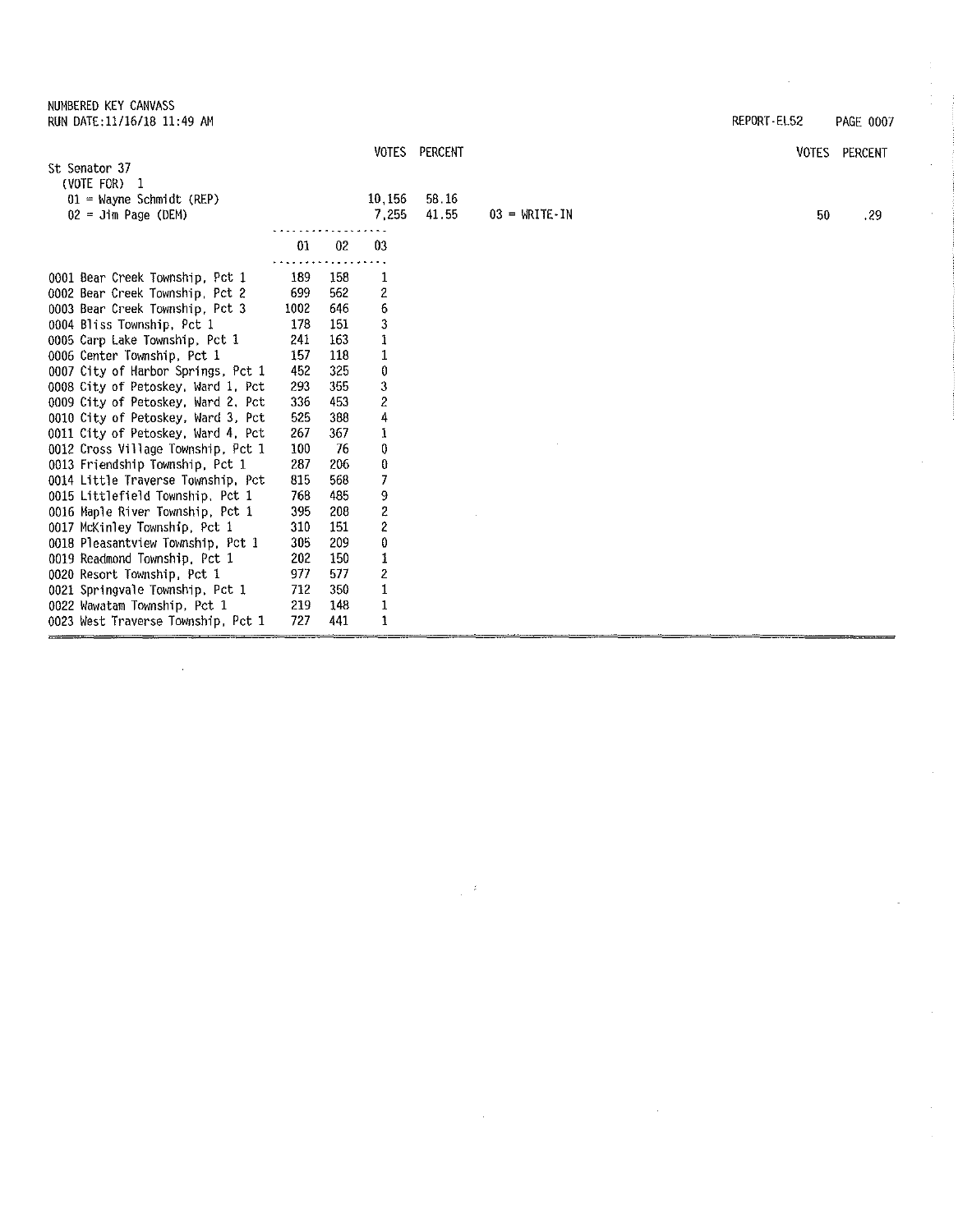0011 City of Petoskey, Ward 4, Pct 258 391 3<br>0012 Cross Village Township, Pct 1 96 78 2 0012 Cross Village Township, Pct 1 96 78 2<br>0013 Friendship Township, Pct 1 295 209 0 0013 Friendship Township, Pct 1 295 209 0<br>0014 Little Traverse Township, Pct 786 627 5 0014 Little Traverse Township, Pct 786 627 5<br>0015 Littlefield Township, Pct 1 775 511 6 0015 Littlefield Township, Pct 1 775 511 6<br>0016 Maple River Township, Pct 1 411 210 0 0016 Maple River Township, Pct 1 411 210 0<br>0017 McKinley Township, Pct 1 323 158 1 0017 McKinley Township, Pct 1 323 158 1<br>0018 Pleasantview Township, Pct 1 317 207 1 0018 Pleasantview Township, Pct 1 317 207 1<br>0019 Readmond Township, Pct 1 206 155 2<br>0020 Resort Township, Pct 1 946 617 7 0019 Readmond Township, Pct 1 206 155<br>0020 Resort Township, Pct 1 946 617 0020 Resort Township, Pct 1 946 617 7<br>0021 Springvale Township, Pct 1 708 370 1 0021 Springvale Township, Pct 1 708 370 1<br>0022 Wawatam Township, Pct 1 224 152 1 0022 Wawatam Township, Pct 1 224 152 1<br>0023 West Traverse Township, Pct 1 695 487 2

0023 West Traverse Township, Pct 1

|                                                  |     |     | <b>VOTES</b> | PERCENT |                                     | VOTES | PERCENT          |
|--------------------------------------------------|-----|-----|--------------|---------|-------------------------------------|-------|------------------|
| Repr. in State Legislature 107<br>(VOTE FOR) $1$ |     |     |              |         |                                     |       |                  |
| $01$ = Lee Chatfield (REP)                       |     |     | 9,982        | 56.22   |                                     |       |                  |
| 02 = Joanne Schmidt Galloway (DEM)               |     |     | 7.718        | 43.47   | $03 = \text{WRITE} \cdot \text{IN}$ | 54    | .30 <sub>1</sub> |
|                                                  |     |     |              |         |                                     |       |                  |
|                                                  | 01  | 02  | -03          |         |                                     |       |                  |
|                                                  |     |     |              |         |                                     |       |                  |
| 0001 Bear Creek Township, Pct 1                  | 188 | 162 |              |         |                                     |       |                  |
| 0002 Bear Creek Township, Pct 2                  | 657 | 616 | 2            |         |                                     |       |                  |
| 0003 Bear Creek Township, Pct 3                  | 986 | 687 | 4            |         |                                     |       |                  |
| 0004 Bliss Township, Pct 1                       | 183 | 147 | 4            |         |                                     |       |                  |
| 0005 Carp Lake Township, Pct 1                   | 244 | 164 |              |         |                                     |       |                  |
| 0006 Center Township, Pct 1                      | 175 | 111 |              |         |                                     |       |                  |
| 0007 City of Harbor Springs, Pct 1               | 420 | 363 | 0            |         |                                     |       |                  |
| 0008 City of Petoskey, Ward 1, Pct               | 270 | 390 | 2            |         |                                     |       |                  |
| 0009 City of Petoskey, Ward 2, Pct               | 309 | 492 | 3            |         |                                     |       |                  |
| 0010 City of Petoskey, Ward 3, Pct               | 510 | 414 | 5            |         |                                     |       |                  |
| 0011 City of Petoskey, Ward 4, Pct               | 258 | 391 | 3            |         |                                     |       |                  |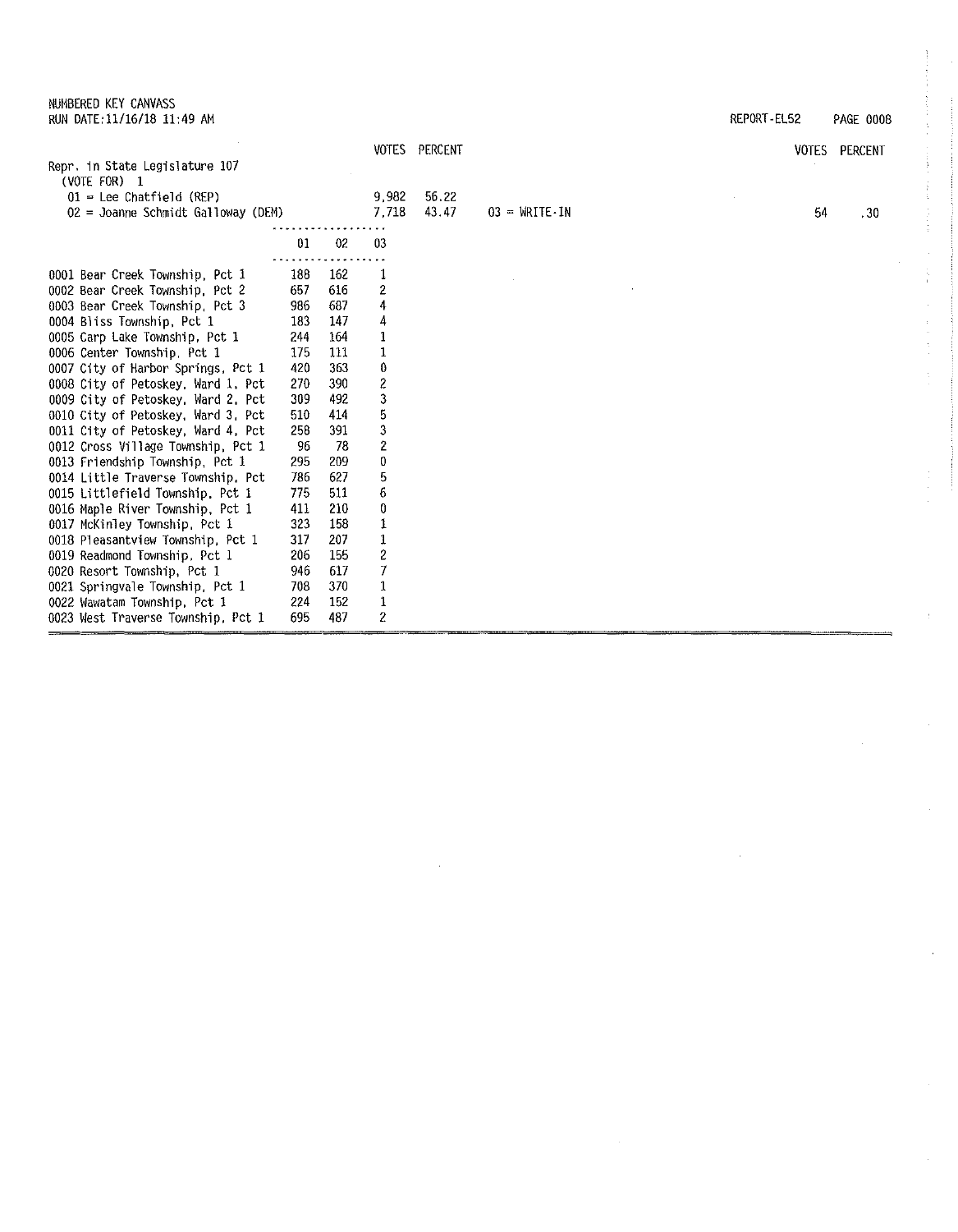NUMBERED KEY CANVASS RUN DATE:11/16/18 11:49 AM REPORT -EL52 PAGE 0009

|                                                                          |            |            |            | VOTES PERCENT |                |             |                                    |                                 |          |          |                 |                         | <b>VOTES</b> | PERCENT |
|--------------------------------------------------------------------------|------------|------------|------------|---------------|----------------|-------------|------------------------------------|---------------------------------|----------|----------|-----------------|-------------------------|--------------|---------|
| State Brd of Ed<br>(VOTE FOR) 2                                          |            |            |            |               |                |             |                                    |                                 |          |          |                 |                         |              |         |
| $01 =$ Tami Carlone (REP)                                                |            |            | 8.392      |               | 27.19          |             | $07$ = Karen Adams (UST)           |                                 |          |          |                 |                         | 277          | .90     |
| $02$ = Richard Zeile (REP)                                               |            |            | 7.622      |               | 24.69          |             | $08$ = Douglas Levesque (UST)      |                                 |          |          |                 |                         | 125          | .40     |
| $03 =$ Judith P. Pritchett (DEM)                                         |            |            | 6,211      |               | 20.12          |             | $09 =$ Sherry A. Wells (GRN)       |                                 |          |          |                 |                         | 319          | 1.03    |
| $04 = Tiffany Tilley (DEM)$                                              |            |            | 5.847      |               | 18.94          |             | $10$ = Mary Anne Hering (WCP)      |                                 |          |          |                 |                         | 558          | 1.81    |
| $05 =$ Scotty Boman (LIB)                                                |            |            | 637        |               | 2.06           |             | $11 -$ Logan R. Smith (WCP)        |                                 |          |          |                 |                         | 424          | 1.37    |
| $06 =$ John J. Tatar (LIB)                                               |            |            |            | 400           | 1.30           |             | $12 = \text{WRTE} \cdot \text{IN}$ |                                 |          |          |                 |                         | -57          | .18     |
|                                                                          | 01         | 02         | 03         | 04            | 05             | 06          | 07                                 | 08                              | 09       | 10       | 11              | $\frac{12}{2}$          |              |         |
|                                                                          |            |            |            |               |                |             |                                    |                                 |          |          |                 |                         |              |         |
| 0001 Bear Creek Township, Pct 1                                          | 156        | 140        | 140        | 133           | $\overline{7}$ | 5           | 4                                  | 0                               | 6        | 14       | 11              | 0                       |              |         |
| 0002 Bear Creek Township, Pct 2                                          | 567        | 511        | 480        | 473           | 37             | 33          | 16                                 | 4                               | 17       | 45       | 36 <sub>1</sub> | 1                       |              |         |
| 0003 Bear Creek Township, Pct 3                                          | 818        | 721        | 538        | 513           | 63             | 40          | 32                                 | 21                              | 30       | 60       | 44              | 11                      |              |         |
| 0004 Bliss Township, Pct 1                                               | 137        | 131        | 123        | 119           | 14             | 8           | 4                                  | 2<br>7                          | 6        | 12       | 5               | $\overline{\mathbf{c}}$ |              |         |
| 0005 Carp Lake Township, Pct 1                                           | 199<br>130 | 164        | 150<br>97  | 126<br>-90    | 17             | $12\,$<br>7 |                                    |                                 | 6        | 12       | 7               | $\overline{\mathbf{c}}$ |              |         |
| 0006 Center Township, Pct 1                                              | 371        | 122<br>336 |            | 252           | 10<br>21       | 17          | 4                                  | $\mathbf 1$<br>$\boldsymbol{2}$ | 6        | 6        | 10<br>16        | 0                       |              |         |
| 0007 City of Harbor Springs, Pct 1                                       | 232        | 227        | 287<br>306 | 286           | 18             | 17          | 14<br>5                            |                                 | 16<br>16 | 23<br>21 |                 | 0                       |              |         |
| 0008 City of Petoskey, Ward 1, Pct                                       | 270        | 252        | 412        | 407           | 20             | 15          | 6                                  | 2<br>4                          | 19       | 22       | 9<br>17         | 1                       |              |         |
| 0009 City of Petoskey, Ward 2, Pct<br>0010 City of Petoskey, Ward 3, Pct | 439        | 419        | 350        | 320           | 25             | 15          | 15                                 | 6                               | 17       | 27       | 19              | 3<br>$\overline{c}$     |              |         |
| 0011 City of Petoskey, Ward 4, Pct                                       | 224        | 184        | 307        | 283           | 39             | 18          | 9                                  | 10                              | 24       | 32       | 15              | 0                       |              |         |
| 0012 Cross Village Township, Pct 1                                       | 88         | 84         | 65         | 60            | 6              | $\mathbf 1$ | 2                                  | 0                               | 4        | 3        | 5               | 0                       |              |         |
| 0013 Friendship Township, Pct 1                                          | 239        | 216        | 166        | 157           | 15             | 2           | 9                                  | 5                               | 11       | 18       | 14              | 0                       |              |         |
| 0014 Little Traverse Township, Pct                                       | 672        | 611        | 491        | 476           | 57             | 38          | 25                                 | 10                              | 24       | 31       | 22              | 5                       |              |         |
| 0015 Littlefield Township, Pct 1                                         | 648        | 550        | 375        | 371           | 56             | 40          | 23                                 | 10                              | 24       | 53       | 38              | 12                      |              |         |
| 0016 Maple River Township, Pct 1                                         | 317        | 287        | 162        | 153           | 23             | 9           | 17                                 | 1                               | 9        | 22       | 29              | 3                       |              |         |
| 0017 McKinley Township, Pct 1                                            | 237        | 209        | 114        | 109           | 16             | 10          | 8                                  | 5                               | 10       | 30       | 25              | 6                       |              |         |
| 0018 Pleasantview Township, Pct 1                                        | 263        | 236        | 180        | 164           | 25             | 12          | 10                                 | 3                               | 8        | 12       | 11              | $\overline{\mathbf{c}}$ |              |         |
| 0019 Readmond Township, Pct 1                                            | 160        | 147        | 119        | 105           | 19             | 13          | 4                                  | 5                               | 8        | 14       | 13              | 0                       |              |         |
| 0020 Resort Township, Pct 1                                              | 825        | 788        | 528        | 487           | 50             | 32          | 20                                 | $\overline{7}$                  | 29       | 31       | 26              | 3                       |              |         |
| 0021 Springvale Township, Pct 1                                          | 577        | 520        | 308        | 275           | 42             | 27          | 18                                 | 12                              | 15       | 37       | 29              | 0                       |              |         |
| 0022 Wawatam Township, Pct 1                                             | 177        | 160        | 120        | 123           | 17             | 9           | 10                                 | 4                               | 5        | 13       | 12              | 1                       |              |         |
| 0023 West Traverse Township, Pct 1                                       | 646        | 607        | 393        | 365           | 40             | 20          | 15                                 | 4                               | 9        | 20       | 11              | 3                       |              |         |

÷.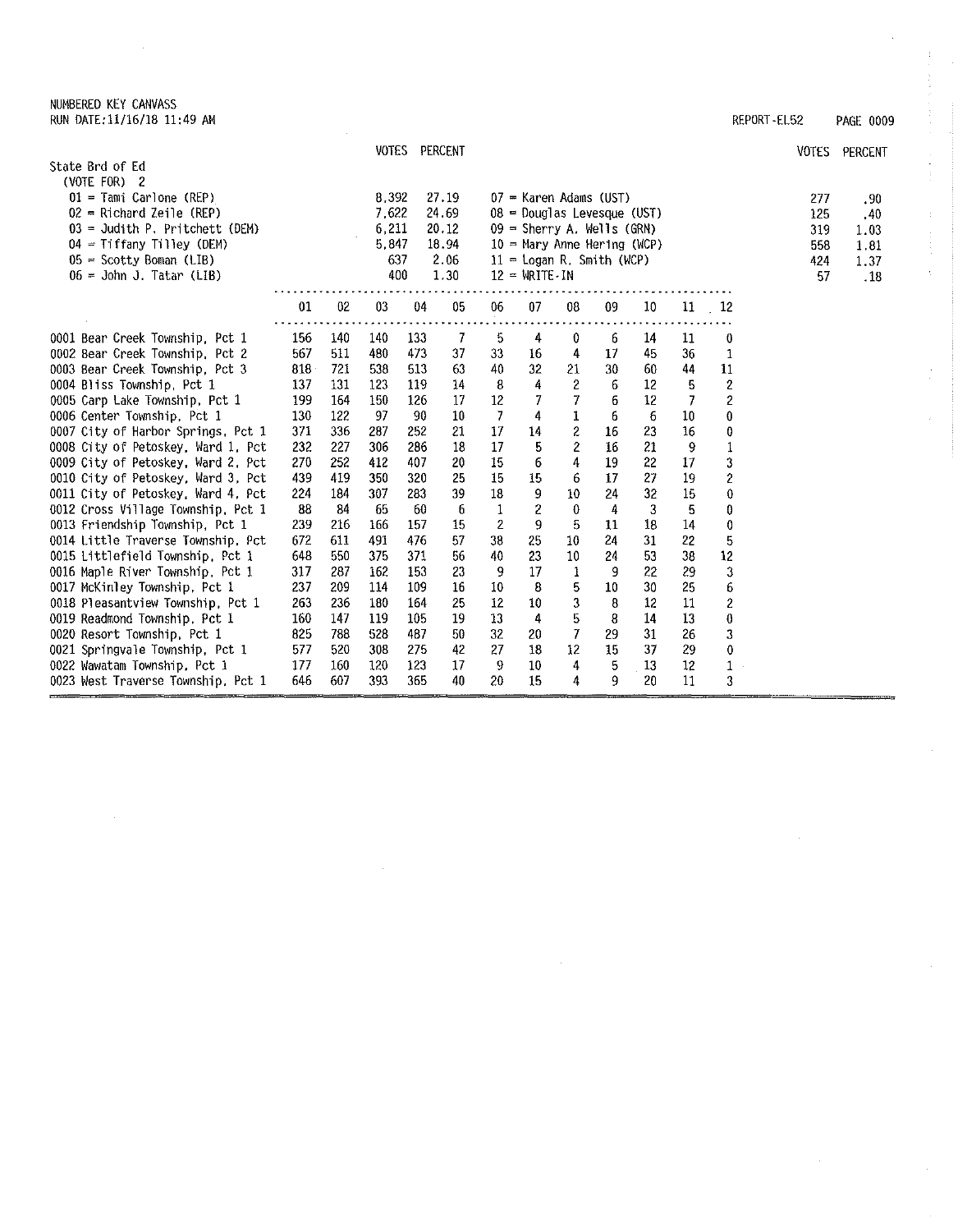NUMBERED KEY CANVASS RUN OATE:11/16/18 11:49 AM REPORT-EL52 PAGE 0010

 $\ddot{\phantom{a}}$ 

 $\sim$ 

 $\bar{z}$ 

 $\bar{z}$ 

|                                    |     |     |       | VOTES PERCENT |       |    |                 |                            |    |                                      |                  |     | VOTES PERCENT |
|------------------------------------|-----|-----|-------|---------------|-------|----|-----------------|----------------------------|----|--------------------------------------|------------------|-----|---------------|
| U of M Regent<br>(VOTE FOR) 2      |     |     |       |               |       |    |                 |                            |    |                                      |                  |     |               |
| $01$ = Andrea Fischer Newman (REP) |     |     | 8,303 |               | 27.73 |    |                 |                            |    |                                      |                  |     |               |
| $02$ = Andrew Richner (REP)        |     |     | 7.594 |               | 25.36 |    |                 | $07 =$ Joe Sanger (UST)    |    |                                      |                  | 242 | .81           |
| $03 =$ Jordan Acker (DEN)          |     |     | 5.795 |               | 19.36 |    |                 |                            |    | $08$ = Crystal Van Sickle (UST)      |                  | 371 | 1.24          |
| $04 = Paul Brown (DEM)$            |     |     | 6,144 |               | 20.52 |    |                 | 09 = Kevin A. Graves (GRN) |    |                                      |                  | 365 | 1.22          |
| 05 = James Lewis Hudler (LIB)      |     |     | 409   |               | 1.37  |    |                 |                            |    | $10$ = Marge Katchmark Sallows (NLP) |                  | 256 | .86           |
| $06 =$ John Jascob (LIB)           |     |     | 391   |               | 1,31  |    | $11 = WRTTE-IN$ |                            |    |                                      |                  | 69  | .23           |
|                                    | 01  | 02  | 03    | 04            | 05    | 06 | 07              | 08                         | 09 | 10                                   | 11               |     |               |
|                                    |     |     |       |               |       |    |                 |                            |    |                                      |                  |     |               |
| 0001 Bear Creek Township, Pct 1    | 159 | 145 | 135   | 139           | 5     | 2  | 4               | 7                          | 6  | 7                                    | 0                |     |               |
| 0002 Bear Creek Township, Pct 2    | 564 | 520 | 452   | 480           | -35   | 29 | 20              | 22                         | 23 | 16                                   | 2                |     |               |
| 0003 Bear Creek Township, Pct 3    | 782 | 758 | 507   | 532           | 35    | 40 | 21              | 34                         | 37 | 21                                   | 10               |     |               |
| 0004 Bliss Township, Pct 1         | 140 | 128 | 119   | 125           | 12    | 12 | 3               | -6                         | 10 | 6                                    | 0                |     |               |
| 0005 Carp Lake Township, Pct 1     | 196 | 163 | 144   | 126           | 12    | 13 | 11              | 15                         | 6  | 5                                    | $\boldsymbol{0}$ |     |               |
| 0006 Center Township, Pct 1        | 124 | 118 | 92    | 100           | 6     | 4  | 1               | 8                          | 7  | 9                                    | $\mathbf 0$      |     |               |
| 0007 City of Harbor Springs, Pct 1 | 373 | 355 | 246   | 279           | 24    | 16 | 11              | 10                         | 12 | 8                                    | 3                |     |               |
| 0008 City of Petoskey, Ward 1, Pct | 240 | 210 | 300   | 325           | 11    | 7  | 6               | 8                          | 19 | 6                                    | $\mathbf{1}$     |     |               |
| 0009 City of Petoskey, Ward 2, Pct | 275 | 239 | 390   | 424           | 15    | 14 | 7               | 12                         | 19 | 9                                    | 3                |     |               |
| 0010 City of Petoskey, Ward 3, Pct | 441 | 412 | 310   | 331           | 20    | 20 | 11              | 20                         | 22 | 15                                   | 3                |     |               |
| 0011 City of Petoskey, Ward 4, Pct | 210 | 190 | 292   | 304           | 19    | 21 | 4               | 14                         | 29 | 17                                   | 0                |     |               |
| 0012 Cross Village Township, Pct 1 | 85  | -83 | 59    | 63            | 2     | 3  | 3               | 4                          | 4  | 3                                    | 0                |     |               |
| 0013 Friendship Township, Pct 1    | 235 | 218 | 153   | 156           | 5     | 5  | 12              | 14                         | 19 | 8                                    | $\boldsymbol{0}$ |     |               |
| 0014 Little Traverse Township, Pct | 663 | 606 | 463   | 494           | 30    | 33 | 19              | 31                         | 26 | 19                                   | 6                |     |               |
| 0015 Littlefield Township, Pct 1   | 638 | 555 | 364   | 380           | 42    | 40 | 23              | 35                         | 23 | 15                                   | 14               |     |               |
| 0016 Maple River Township, Pct 1   | 319 | 276 | 147   | 166           | 9     | 12 | 13              | 12                         | 9  | 11                                   | 5                |     |               |
| 0017 McKinley Township, Pct 1      | 232 | 207 | 111   | 113           | 8     | 7  | 13              | 17                         | 11 | 15                                   | 9                |     |               |
| 0018 Pleasantview Township, Pct 1  | 264 | 218 | 165   | 178           | 14    | 14 | 10              | 13                         | 9  | 7                                    | $\overline{2}$   |     |               |
| 0019 Readmond Township, Pct 1      | 158 | 161 | 110   | 115           | 6     | 7  | 6               | $12 \,$                    | 14 | 5                                    | 0                |     |               |
| 0020 Resort Township, Pct 1        | 813 | 761 | 480   | 505           | 36    | 30 | 17              | 26                         | 25 | 23                                   | 4                |     |               |
| 0021 Springvale Township, Pct 1    | 568 | 520 | 284   | 302           | 30    | 27 | 14              | 21                         | 19 | 12                                   | $\overline{c}$   |     |               |
| 0022 Wawatam Township, Pct 1       | 174 | 159 | 117   | 121           | 10    | 8  | 1               | 10                         | 3  | 6                                    | 0                |     |               |
| 0023 West Traverse Township, Pct 1 | 650 | 592 | 355   | 386           | 23    | 27 | 12              | 20                         | 13 | 13                                   | 5                |     |               |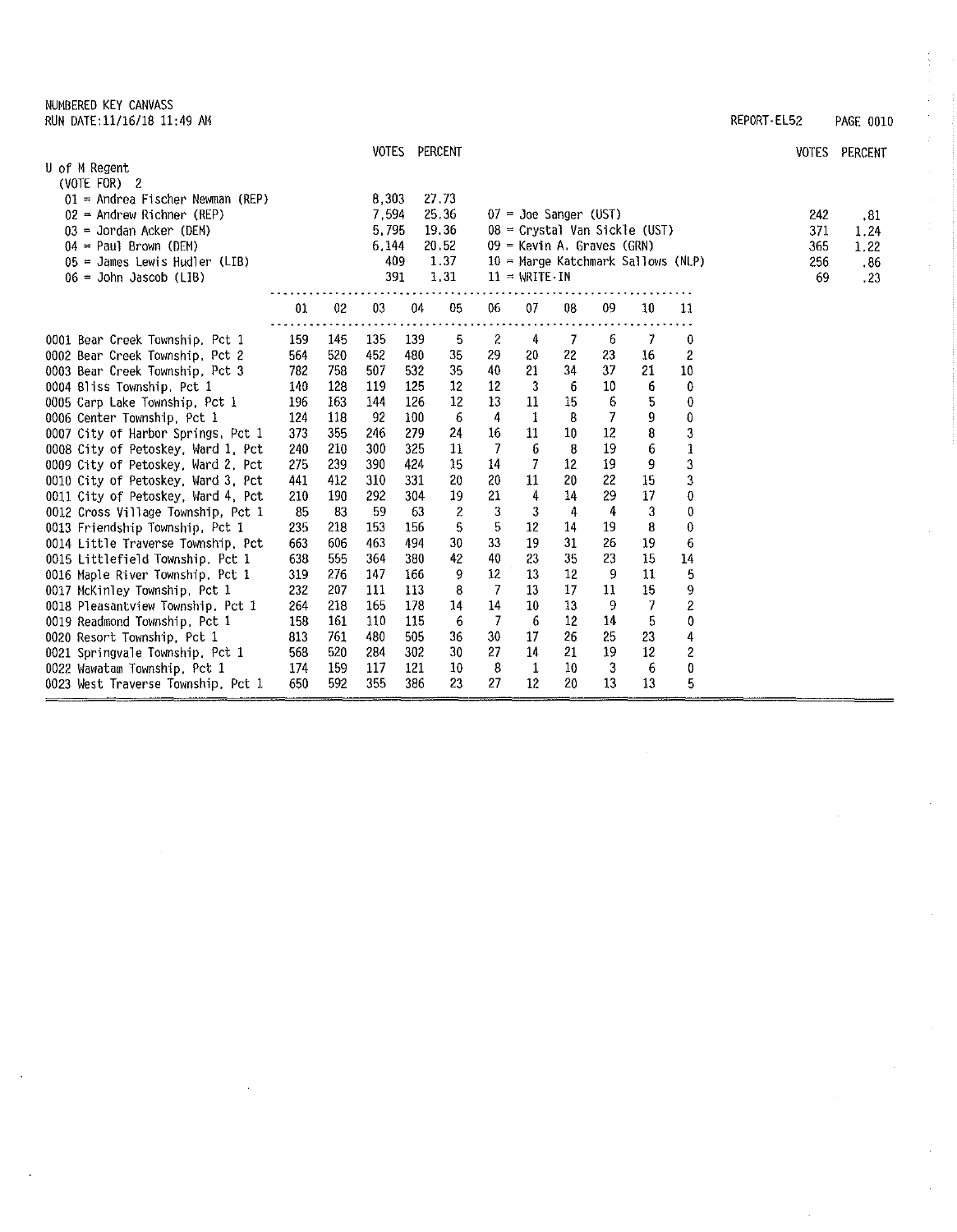NUMBERED KEY CANVASS RUN DATE:11/16/18 11:49 AM REPORT-EL52 PAGE 0011

 $\frac{1}{4}$ 

ł.

 $\hat{\mathbf{r}}$ 

 $\hat{\mathcal{A}}$ 

|                                    |     |     |        |     | VOTES PERCENT |    |                               |                |    |        |                                          | <b>VOTES</b> | PERCENT |
|------------------------------------|-----|-----|--------|-----|---------------|----|-------------------------------|----------------|----|--------|------------------------------------------|--------------|---------|
| MSU Trustee                        |     |     |        |     |               |    |                               |                |    |        |                                          |              |         |
| $(VOTE$ FOR $)$ 2                  |     |     |        |     |               |    |                               |                |    |        |                                          |              |         |
| $01$ = Dave Dutch (REP)            |     |     | 7.871  |     | 26.54         |    |                               |                |    |        |                                          |              |         |
| $02 =$ Mike Miller (REP)           |     |     | 7,887  |     | 26.59         |    | $07$ = Janet M. Sanger (UST)  |                |    |        |                                          | 360          | 1.21    |
| 03 = Brianna T. Scott (DEM)        |     |     | 6.206  |     | 20.93         |    | $08 =$ John Paul Sanger (UST) |                |    |        |                                          | 251          | . 85    |
| $04$ = Kelly Charron Tebay (DEM)   |     |     | 5,620  |     | 18.95         |    | $09$ = Aaron Mariasy (GRN)    |                |    |        |                                          | 286          | .96     |
| $05$ = Bruce Campbell (LIB)        |     |     | 521    |     | 1.76          |    |                               |                |    |        | $10 =$ Bridgette R. Abraham-Guzman (NLP) | 226          | . 76    |
| 06 = Tim Orzechowski (LIB)         |     |     | 358    |     | 1.21          |    | $11 = WRITE - IN$             |                |    |        |                                          | 70           | .24     |
|                                    |     |     |        |     |               |    |                               |                |    |        |                                          |              |         |
|                                    | 01  | 02  | $03\,$ | 04  | 05            | 06 | 07                            | 08             | 09 | 10     | 11                                       |              |         |
| 0001 Bear Creek Township, Pct 1    | 145 | 146 | 143    | 136 | 4             | 3  | 4                             | 2              | 6  | 5      | 1                                        |              |         |
| 0002 Bear Creek Township, Pct 2    | 542 | 557 | 467    | 426 | 43            | 32 | 16                            | 13             | 21 | 16     | 4                                        |              |         |
| 0003 Bear Creek Township, Pct 3    | 756 | 745 | 541    | 507 | 55            | 37 | 31                            | 22             | 21 | 21     | 13                                       |              |         |
| 0004 Bliss Township, Pct 1         | 124 | 139 | 131    | 107 | 13            | 8  | 3                             | $\overline{7}$ | 8  | 7      | $\mathbf 0$                              |              |         |
| 0005 Carp Lake Township, Pct 1     | 179 | 171 | 146    | 128 | 12            | 9  | 13                            | 11             | 3  | 4      | 0                                        |              |         |
| 0006 Center Township, Pct 1        | 120 | 123 | 96     | 89  | 5             | 4  | 6                             | 3              | 7  | 9      | 1                                        |              |         |
| 0007 City of Harbor Springs, Pct 1 | 357 | 361 | 272    | 246 | 22            | 18 | 15                            | 9              | 12 | 11     | 2                                        |              |         |
| 0008 City of Petoskey, Ward 1, Pct | 224 | 227 | 311    | 291 | 17            | 6  | 11                            | 8              | 17 | 10     | $\mathbf{1}$                             |              |         |
| 0009 City of Petoskey, Ward 2, Pct | 259 | 255 | 407    | 392 | 21            | 13 | 12                            | 8              | 11 | 8      | 2                                        |              |         |
| 0010 City of Petoskey, Ward 3, Pct | 428 | 433 | 339    | 308 | 29            | 15 | 20                            | 9              | 20 | 10     | 3                                        |              |         |
| 0011 City of Petoskey, Ward 4, Pct | 202 | 200 | 298    | 280 | 32            | 15 | 18                            | 10             | 16 | 11     | 0                                        |              |         |
| 0012 Cross Village Township, Pct 1 | 79  | 83  | 64     | 63  | 3             | 4  | 2                             | 3              | 4  | 1      | 0                                        |              |         |
| 0013 Friendship Township, Pct 1    | 230 | 225 | 161    | 149 | 12            | 9  | 11                            | 7              | 12 | 8      | 0                                        |              |         |
| 0014 Little Traverse Township, Pct | 621 | 625 | 508    | 448 | 39            | 36 | 26                            | 20             | 20 | 14     | 4                                        |              |         |
| 0015 Littlefield Township, Pct 1   | 587 | 583 | 387    | 343 | 54            | 35 | 32                            | 25             | 22 | 16     | 14                                       |              |         |
| 0016 Maple River Township, Pct 1   | 288 | 298 | 167    | 144 | 16            | 10 | 18                            | 9              | 6  | 8      | 5                                        |              |         |
| 0017 McKinley Township, Pct 1      | 227 | 216 | 122    | 101 | $\cdot$ 17    | 8  | 12                            | 7              | 11 | 11     | 6                                        |              |         |
| 0018 Pleasantview Township, Pct 1  | 243 | 233 | 182    | 164 | 15            | 10 | 15                            | 13             | 9  | 7      | 2                                        |              |         |
| 0019 Readmond Township, Pct 1      | 155 | 155 | 128    | 107 | 10            | -7 | 8                             | 3              | 8  | 6      | 0                                        |              |         |
| 0020 Resort Township, Pct 1        | 780 | 782 | 520    | 463 | 36            | 31 | 31                            | 23             | 18 | $18\,$ | 4                                        |              |         |
| 0021 Springvale Township, Pct 1    | 547 | 544 | 297    | 262 | 34            | 24 | 29                            | 22             | 16 | 9      | 2                                        |              |         |
| 0022 Wawatam Township, Pct 1       | 167 | 165 | 129    | 107 | 9             | 6  | 7                             | 4              | 5  | 6      | $\mathbf{1}$                             |              |         |
| 0023 West Traverse Township, Pct 1 | 611 | 618 | 390    | 359 | 23            | 18 | 20                            | 13             | 13 | 10     | 5                                        |              |         |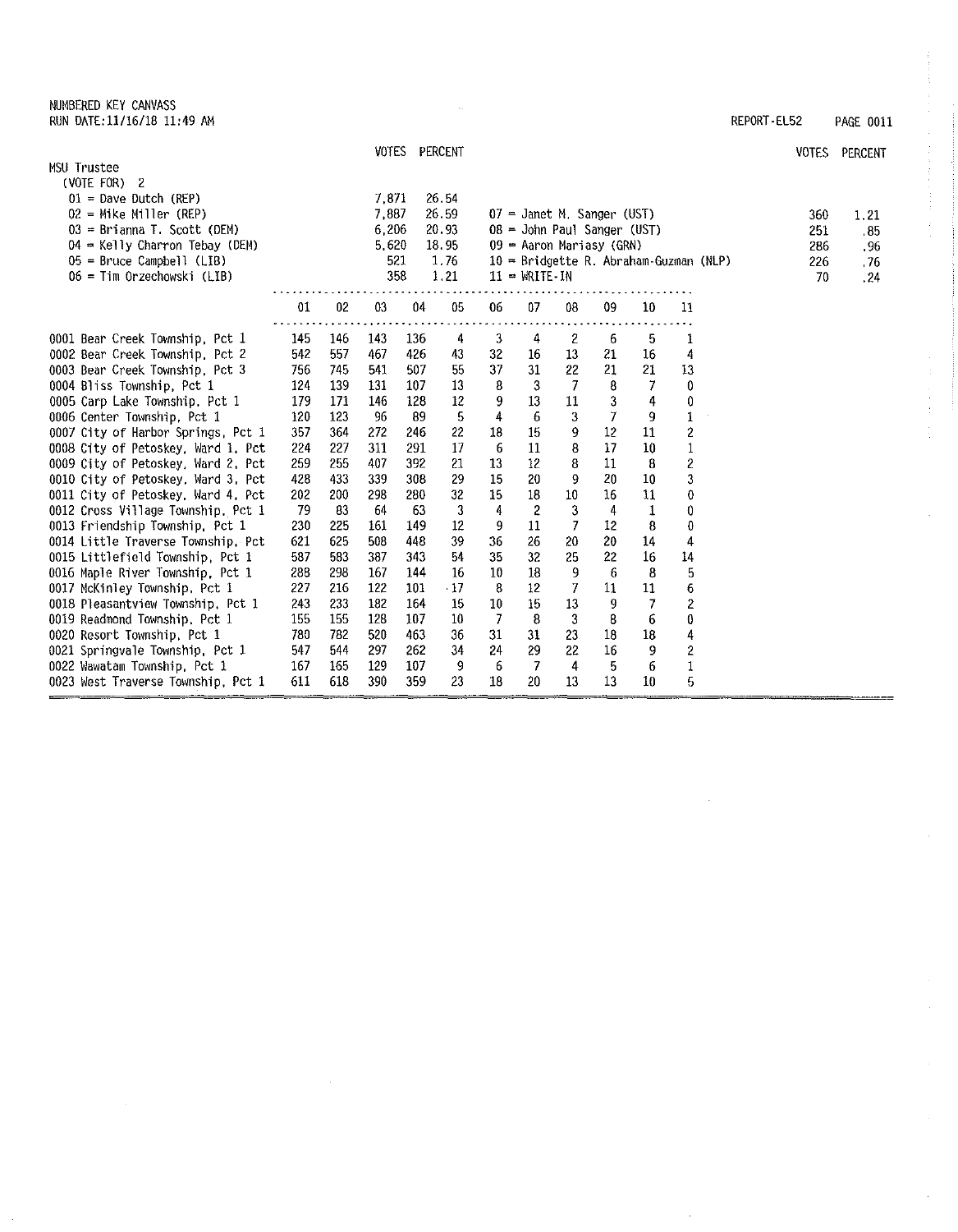## NUMBERED KEY CANVASS

| RUN DATE: 11/16/18 11:49 AM | REPORT-EL52 | PAGE<br>0012 |
|-----------------------------|-------------|--------------|
|-----------------------------|-------------|--------------|

 $\frac{1}{\ell}$ 

ţ,

|                                                                       |            |            |            | VOTES PERCENT |                      |          |                 |         |                                    | <b>VOTES</b> | PERCENT |
|-----------------------------------------------------------------------|------------|------------|------------|---------------|----------------------|----------|-----------------|---------|------------------------------------|--------------|---------|
| Wayne State Gov                                                       |            |            |            |               |                      |          |                 |         |                                    |              |         |
| (VOTE FOR) 2                                                          |            |            |            |               |                      |          |                 |         |                                    |              |         |
| 01 = Diane Dunaskiss (REP)                                            |            |            | 8,177      |               | 28.39                |          |                 |         |                                    |              |         |
| $02$ = David Nicholson (REP)                                          |            |            | 7,550      |               | 26.21                |          |                 |         | 06 = John T. Hargenrader (LIB)     | 379          | 1.32    |
| $03 =$ Bryan C. Barnhill (DEM)                                        |            |            | 5861       |               | 20.35                |          |                 |         | $07$ = Christine C. Schwartz (UST) | 565          | 1,96    |
| 04 = Anil Kumar (DEM)                                                 |            |            | 5.431      |               | 18.86                |          |                 |         | 08 = Marc Joseph Sosnowski (UST)   | 266          | .92     |
| $05 =$ Jon Elgas (LIB)                                                |            |            | 488        |               | 1.69                 |          | $09 = WRTTE-IN$ |         |                                    | 85           | .30     |
|                                                                       | 01         | 02         | 03         | 04            | $05\,$               | 06       | 07              | 08      | 09                                 |              |         |
|                                                                       |            |            |            |               |                      |          |                 |         |                                    |              |         |
| 0001 Bear Creek Township, Pct 1                                       | 152        | 138        | 134        | 128           | 6                    | 4        | 9               | 7       | 1                                  |              |         |
| 0002 Bear Creek Township, Pct 2                                       | 563        | 511        | 443        | 424           | 25                   | 25       | 39              | 19      | 7                                  |              |         |
| 0003 Bear Creek Township, Pct 3                                       | 796        | 718        | 521        | 495           | 51                   | 38       | 48              | 27      | 12                                 |              |         |
| 0004 Bliss Township, Pct 1                                            | 130        | 124        | 122        | 111           | 10                   | 6        | 15              | -7      | 4                                  |              |         |
| 0005 Carp Lake Township, Pct 1                                        | 182        | 170        | 144        | 120           | 11                   | 9        | 14              | 11      | 0                                  |              |         |
| 0006 Center Township, Pct 1                                           | 126        | 115        | 98         | -85           | 4                    | 7        | 14              | 4       | 3                                  |              |         |
| 0007 City of Harbor Springs, Pct 1                                    | 367        | 339        | 254        | 239           | 26<br>8              | 14       | 24              | 12      | 2                                  |              |         |
| 0008 City of Petoskey, Ward 1, Pct                                    | 230        | 221        | 295        | 277           |                      | 11       | 15              | 4       | $\overline{\mathbf{c}}$            |              |         |
| 0009 City of Petoskey, Ward 2, Pct                                    | 263        | 248        | 398        | 369           | 17                   | 17       | 20              | 8       | 3                                  |              |         |
| 0010 City of Petoskey, Ward 3, Pct                                    | 449<br>224 | 421<br>184 | 324<br>296 | 303<br>271    | 28                   | 22<br>17 | 20<br>30        | 8<br>13 | 5                                  |              |         |
| 0011 City of Petoskey, Ward 4, Pct                                    | 91         | 74         | 54         | 59            | 29<br>$\overline{2}$ | 3        | 5               | 3       | 1<br>0                             |              |         |
| 0012 Cross Village Township, Pct 1<br>0013 Friendship Township, Pct 1 | 232        | 220        | 153        | 149           | 11                   | 7        | 18              | 5       | 0                                  |              |         |
| 0014 Little Traverse Township, Pct                                    | 650        | 596        | 480        | 431           | 47                   | 41       | 34              | 16      | 7                                  |              |         |
| 0015 Littlefield Township, Pct 1                                      | 611        | 571        | 367        | 321           | 51                   | 37       | 48              | 20      | $14$                               |              |         |
| 0016 Maple River Township, Pct 1                                      | 299        | 284        | 148        | 140           | 12                   | 7        | 25              | 13      | 3                                  |              |         |
| 0017 McKinley Township, Pct 1                                         | 232        | 211        | 111        | -99           | 14                   | 10       | 28              | 13      | 8                                  |              |         |
| 0018 Pleasantview Township, Pct 1                                     | 252        | 222        | 168        | 160           | 17                   | 11       | 24              | 13      | 4                                  |              |         |
| 0019 Readmond Township, Pct 1                                         | 163        | 148        | 114        | 101           | 10                   | 8        | 17              | $12 \,$ | $\mathbf 1$                        |              |         |
| 0020 Resort Township, Pct 1                                           | 794        | 751        | 473        | 436           | 39                   | 29       | 53              | 22      | 4                                  |              |         |
| 0021 Springvale Township, Pct 1                                       | 567        | 514        | 286        | 259           | 33                   | 29       | 33              | 16      | 0                                  |              |         |
| 0022 Wawatam Township, Pct 1                                          | 173        | 163        | 117        | 109           | 8                    | 7        | 9               | 4       | 1                                  |              |         |
| 0023 West Traverse Township, Pct 1                                    | 631        | 607        | 361        | 345           | 29                   | 20       | 23              | 9       | 3                                  |              |         |
|                                                                       |            |            |            |               |                      |          |                 |         |                                    |              |         |

 $\bar{z}$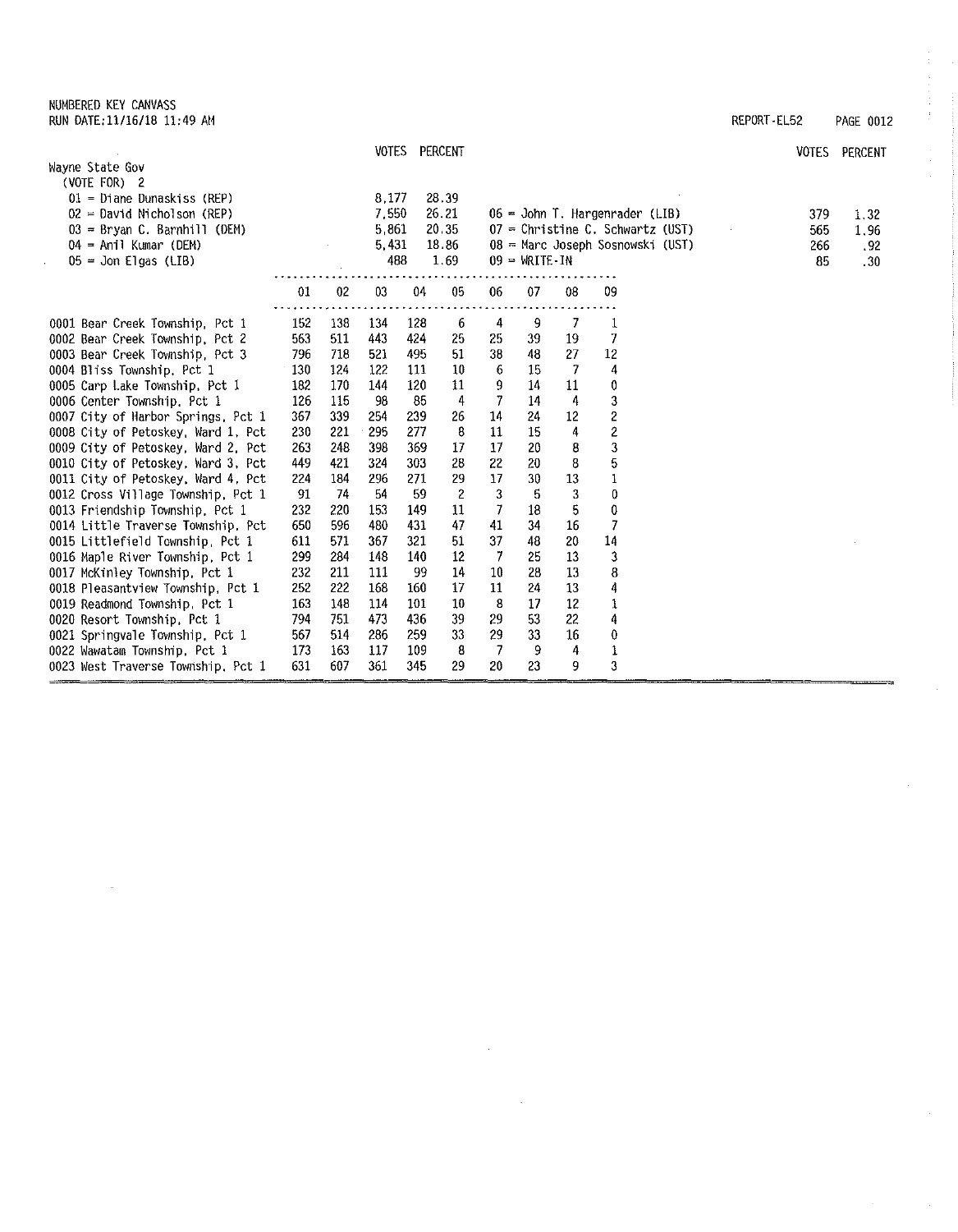$\overline{a}$ 

| Emmet Reg Deeds Partial Term 12/31/2020<br>(VOTE FOR) 1 |      |    | <b>VOTES</b> | <b>PERCENT</b> |
|---------------------------------------------------------|------|----|--------------|----------------|
| 01 = Karen Cosens (REP)                                 |      |    | 13.271       | 97.39          |
| 02 = WRITE-IN                                           |      |    | 355          | 2.61           |
|                                                         |      |    |              |                |
|                                                         | 01   | 02 |              |                |
| 0001 Bear Creek Township, Pct 1                         | 269  | 7  |              |                |
| 0002 Bear Creek Township, Pct 2                         | 928  | 31 |              |                |
| 0003 Bear Creek Township, Pct 3                         | 1275 | 42 |              |                |
| 0004 Bliss Township, Pct 1                              | 245  | 5  |              |                |
| 0005 Carp Lake Township, Pct 1                          | 304  | 8  |              |                |
| 0006 Center Township, Pct 1                             | 201  | 8  |              |                |
| 0007 City of Harbor Springs, Pct 1                      | 601  | 18 |              |                |
| 0008 City of Petoskey, Ward 1, Pct                      | 418  | 13 |              |                |
| 0009 City of Petoskey, Ward 2, Pct                      | 545  | 14 |              |                |
| 0010 City of Petoskey, Ward 3, Pct                      | 688  | 28 |              |                |
| 0011 City of Petoskey, Ward 4, Pct                      | 438  | 20 |              |                |
| 0012 Cross Village Township, Pct 1                      | 127  | 2  |              |                |
| 0013 Friendship Township, Pct 1                         | 362  | 4  |              |                |
| 0014 Little Traverse Township, Pct                      | 1068 | 31 |              |                |
| 0015 Littlefield Township, Pct 1                        | 1001 | 28 |              |                |
| 0016 Maple River Township, Pct 1                        | 459  | 3  |              |                |
| 0017 McKinley Township, Pct 1                           | 380  | 9  |              |                |
| 0018 Pleasantview Township, Pct 1                       | 406  | 12 |              |                |
| 0019 Readmond Township, Pct 1                           | 267  | 7  |              |                |
| 0020 Resort Township, Pct 1                             | 1222 | 27 |              |                |
| 0021 Springvale Township, Pct 1                         | 870  | 16 |              |                |
| 0022 Wawatam Township, Pct 1                            | 279  | 5  |              |                |
| 0023 West Traverse Township. Pct 1                      | 918  | 17 |              |                |

 $\mathcal{A}^{\mathcal{A}}$ 

 $\sim$ 

REPORT-EL52 PAGE 0013

 $\Delta$  $\frac{1}{4}$  $\mathcal{X}^{\mathcal{A}}$  $\hat{\mathcal{L}}$ 

医单位 医生体 医生

 $\hat{\mathcal{A}}$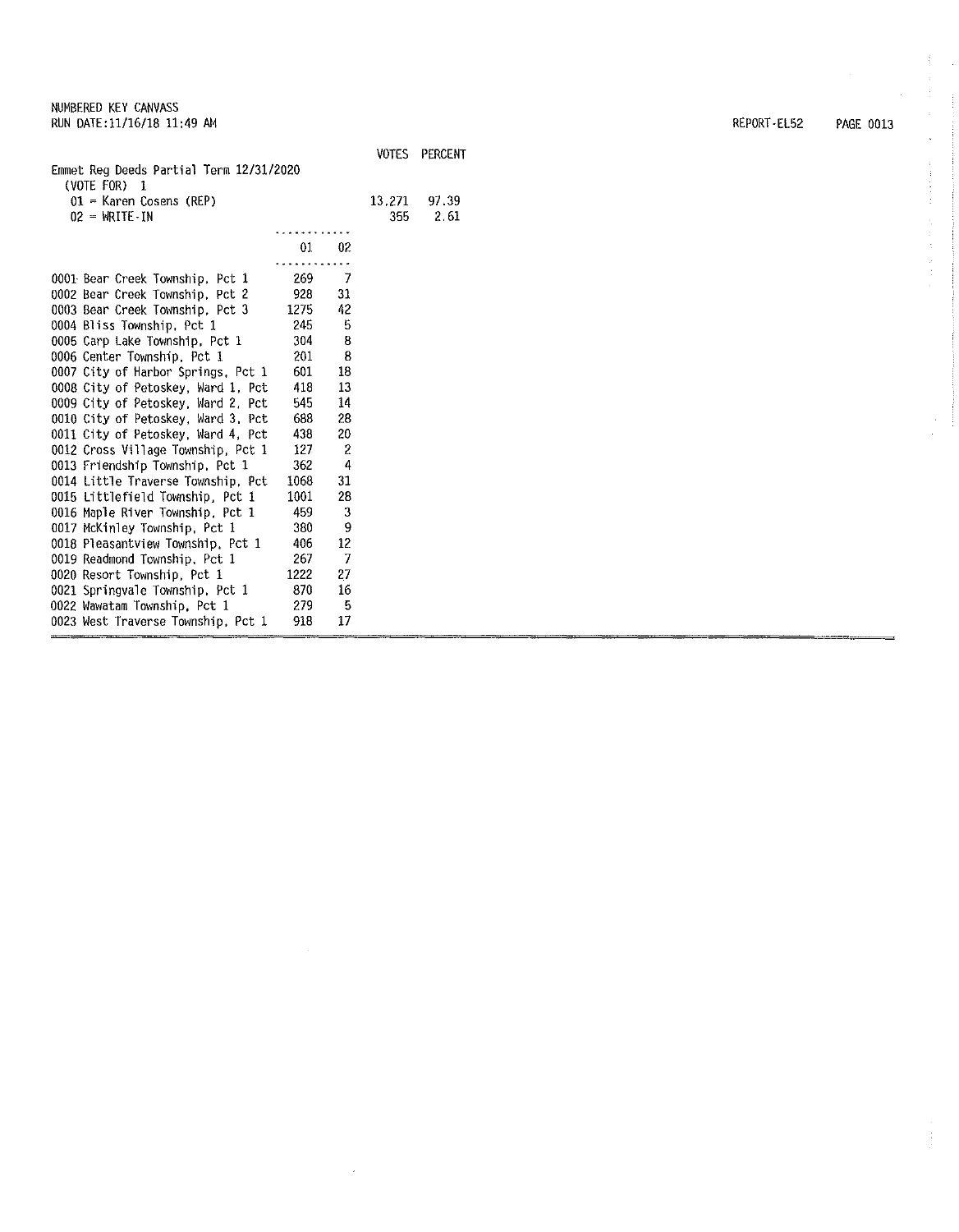| NUMBERED KEY CANVASS<br>RUN DATE:11/16/18 11:49 AM |     |    |              |         |
|----------------------------------------------------|-----|----|--------------|---------|
|                                                    |     |    | <b>VOTES</b> | PERCENT |
| County Comm Dist 1                                 |     |    |              |         |
| $(VOTE$ FOR) $1$                                   |     |    |              |         |
| $01 =$ Toni M. Drier (REP)                         |     |    | 1.795        | 96.92   |
| $02 = \text{WRITE} \cdot \text{IN}$                |     |    | 57           | 3.08    |
|                                                    |     |    |              |         |
|                                                    | 01  | 02 |              |         |
|                                                    |     |    |              |         |
| 0004 Bliss Township, Pct 1                         | 249 | 8  |              |         |
| 0005 Carp Lake Township, Pct 1                     | 298 | 9  |              |         |
| 0006 Center Township, Pct 1                        | 204 | 13 |              |         |
| 0012 Cross Village Township, Pct 1                 | 127 | 4  |              |         |
| 0017 McKinley Township, Pct 1                      | 388 | 9  |              |         |
| 0019 Readmond Township, Pct 1                      | 260 | 9  |              |         |
|                                                    |     |    |              |         |

269

5

PERCENT

 $\bar{z}$ 

0022 Wawatam Township, Pct 1

REPORT-EL52 PAGE 0014

t.<br>F  $\hat{\mathbf{r}}$ ý.

 $\hat{\boldsymbol{\gamma}}$  $\begin{bmatrix} 1 \\ 1 \\ 1 \end{bmatrix}$ 

 $\frac{1}{4}$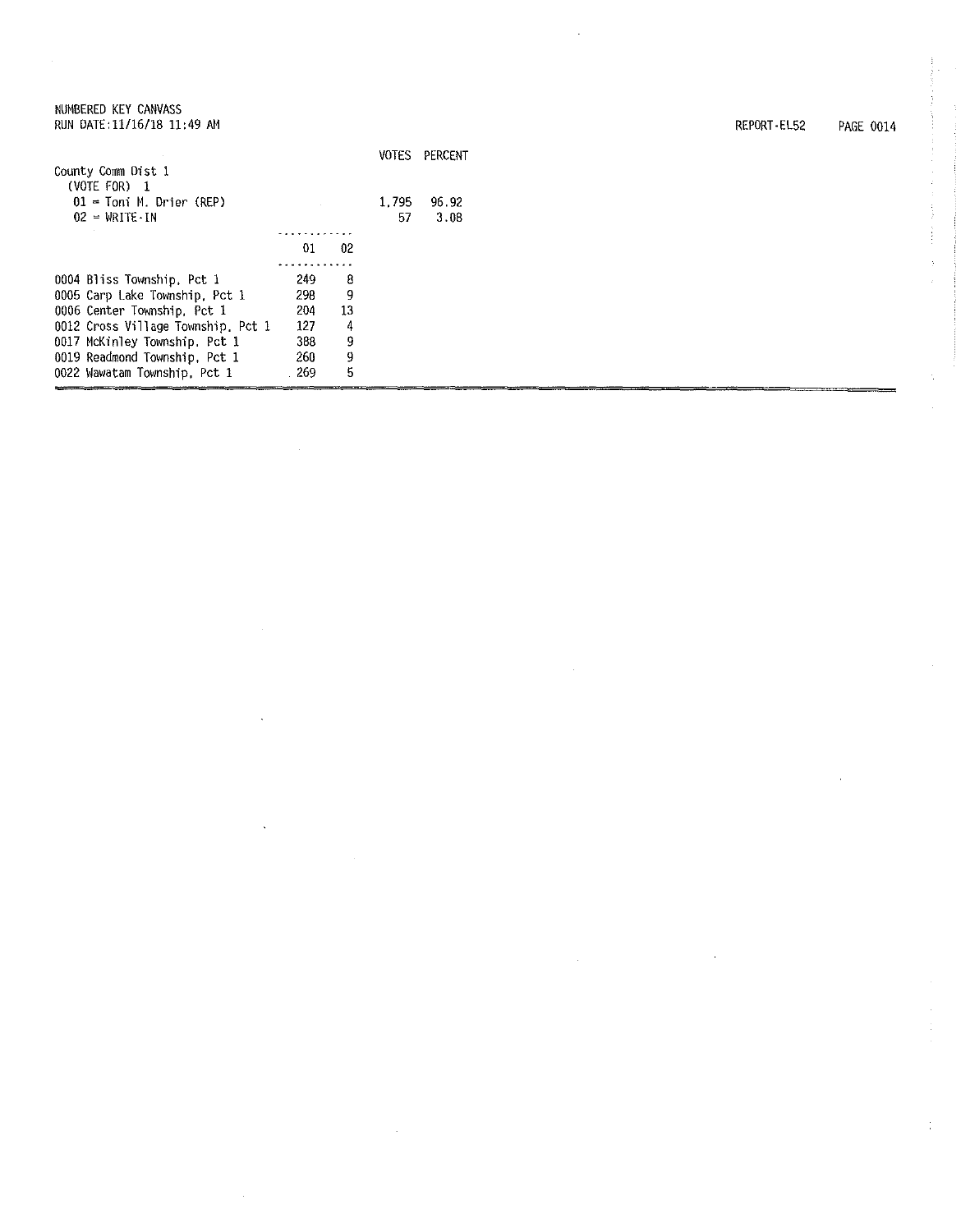| NUMBERED KEY CANVASS<br>RUN DATE: 11/16/18 11:49 AM                                                                                            |                                        |                          |                |                |                                     | REPORT-EL52 |              | <b>PAGE 0015</b> |
|------------------------------------------------------------------------------------------------------------------------------------------------|----------------------------------------|--------------------------|----------------|----------------|-------------------------------------|-------------|--------------|------------------|
| County Comm Dist 2                                                                                                                             |                                        |                          | VOTES          | PERCENT        |                                     |             | <b>VOTES</b> | PERCENT          |
| (VOTE FOR) 1<br>$01 =$ Neil W. Ahrens (REP)<br>$02$ = Lauri Hartmann (DEM)                                                                     |                                        |                          | 1.549<br>1.200 | 56.20<br>43.54 | $03 = \text{WRITE} \cdot \text{IN}$ |             |              | .25              |
|                                                                                                                                                |                                        |                          |                |                |                                     |             |              |                  |
|                                                                                                                                                | 01                                     | 02                       | -03            |                |                                     |             |              |                  |
| 0013 Friendship Township, Pct 1<br>0016 Maple River Township, Pct 1<br>0018 Pleasantview Township, Pct 1<br>0023 West Traverse Township, Pct 1 | . <b>.</b><br>250<br>345<br>282<br>672 | 239<br>244<br>232<br>485 | 2<br>3         |                |                                     |             |              |                  |

 $\bar{\bar{z}}$ 

 $\frac{1}{T}$ 

 $\sim$   $\alpha$ 

 $\bar{\epsilon}$ 

 $\sim 10$ 

 $\sim$ 

 $\sim 10^7$ 

 $\sim 10^{11}$  km  $^{-1}$ 

医单位 医单位骨折

 $\hat{\mathcal{A}}$ à.

 $\hat{\mathcal{L}}$ 

 $\hat{\boldsymbol{\alpha}}$  $\frac{1}{2}$ 

 $\sim$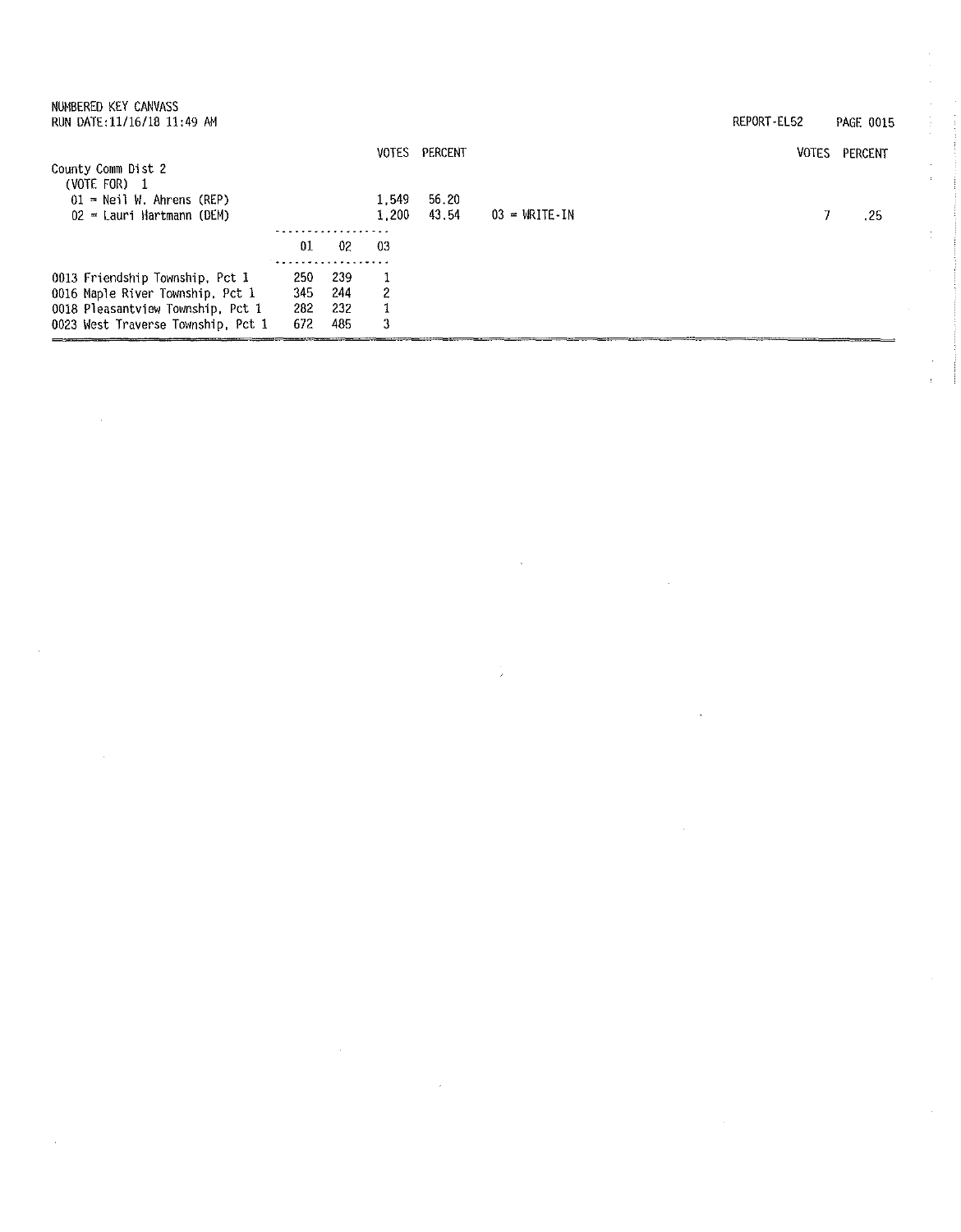| NUMBERED KEY CANVASS<br>RUN DATE:11/16/18 11:49 AM |            |    |              |          |            |  | REPORT-EL52 | PAGE 0016 |
|----------------------------------------------------|------------|----|--------------|----------|------------|--|-------------|-----------|
| County Comm Dist 3<br>(VOTE FOR)<br>- 1            |            |    | <b>VOTES</b> | PERCENT  |            |  |             |           |
| $01$ = Charles MacInnis (REP)                      |            |    | 1.904        | 96.65    |            |  |             |           |
| $02 = \text{WRITE} \cdot \text{IN}$                | . <b>.</b> |    | 66           | $3.35 -$ | $\sim 100$ |  |             |           |
|                                                    | 01         | 02 |              |          |            |  |             |           |
|                                                    |            |    |              |          |            |  |             |           |
| 0001 Bear Creek Township, Pct 1                    | 257        | 9  |              |          |            |  |             |           |
| 0007 City of Harbor Springs, Pct 1                 | 605        | 19 |              |          |            |  |             |           |
| 0014 Little Traverse Township, Pct                 | 1042       | 38 |              |          |            |  |             |           |

 $\alpha$ 

l,

 $\bar{\mathcal{A}}$ 

 $\mathcal{L}_{\mathcal{F}}$  and the  $\mathcal{L}_{\mathcal{F}}$  $\frac{1}{2}$ 

÷.  $\bar{z}$ ŧ

 $\frac{1}{2}$ 

 $\hat{\mathcal{L}}$ 

 $\bar{\bar{z}}$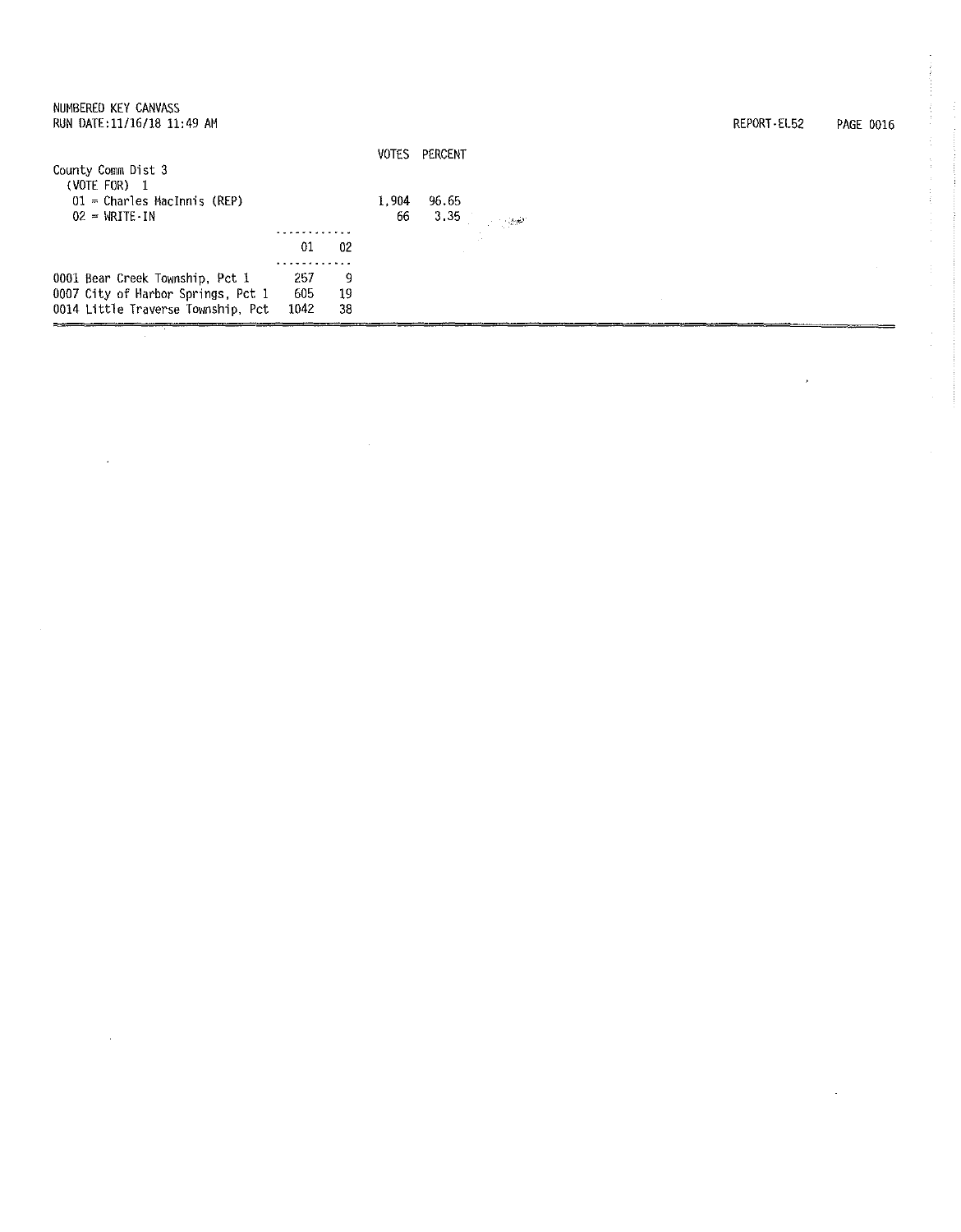| NUMBERED KEY CANVASS |  |                            |  |
|----------------------|--|----------------------------|--|
|                      |  | RUN DATE:11/16/18 11:49 AM |  |

| PAGE 0017 | REPORT EL52 |  |  |
|-----------|-------------|--|--|
|-----------|-------------|--|--|

|                                  |     |    | VOTES | PERCENT |  |
|----------------------------------|-----|----|-------|---------|--|
| County Comm Dist 4               |     |    |       |         |  |
| (VOTE FOR) 1                     |     |    |       |         |  |
| $01 = B111$ Shorter (REP)        |     |    | 1.785 | 96.85   |  |
| $02 = \text{WRITE} - \text{IN}$  |     |    | 58    | -3.15   |  |
|                                  |     |    |       |         |  |
|                                  | 01  | 02 |       |         |  |
|                                  |     |    |       |         |  |
| 0015 Littlefield Township, Pct 1 | 946 | 35 |       |         |  |
| 0021 Springvale Township, Pct 1  | 839 | 23 |       |         |  |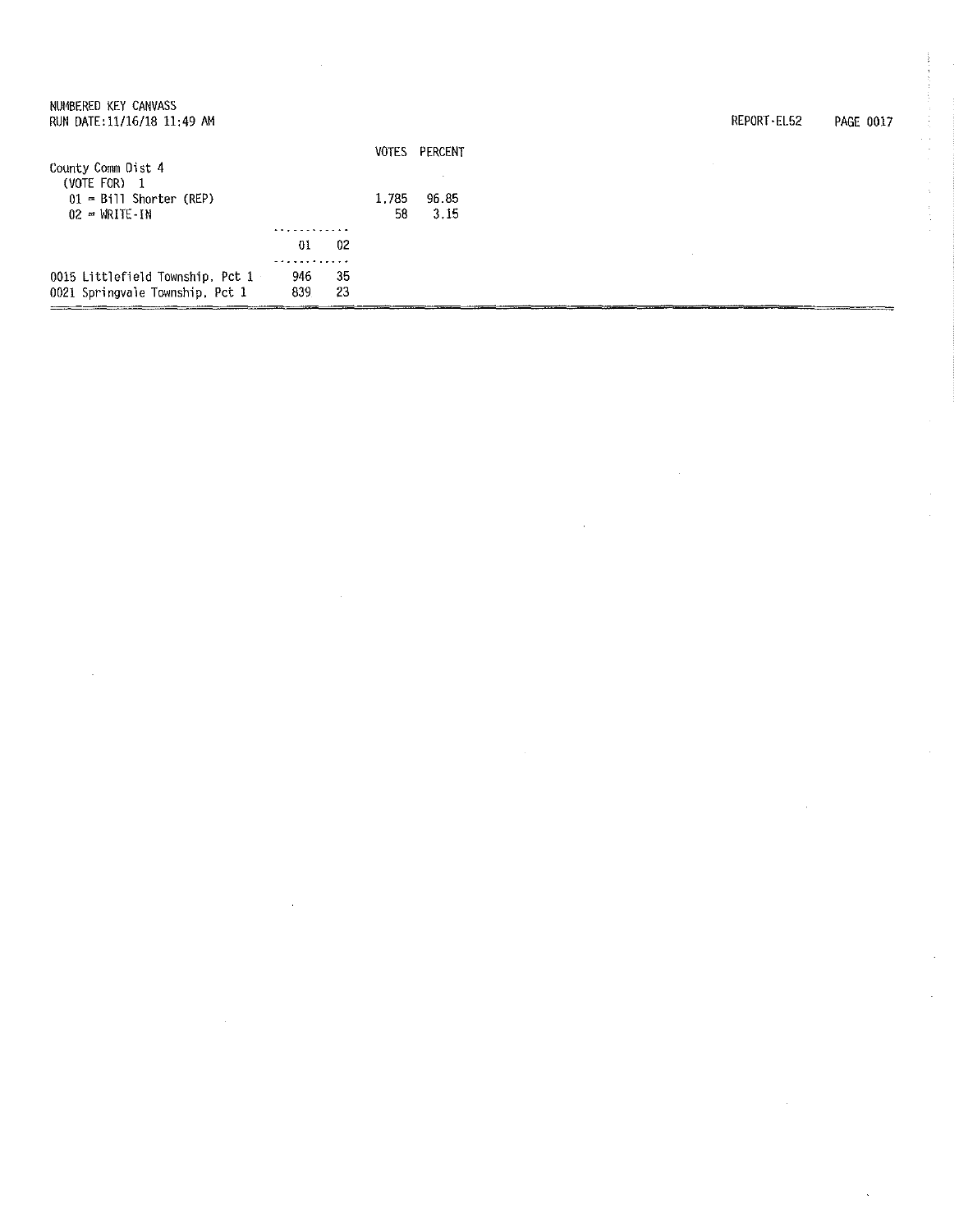| NUMBERED KEY CANVASS<br>RUN DATE: 11/16/18 11:49 AM |     |     |              |         |                                     | REPORT EL52 | <b>PAGE 0018</b> |
|-----------------------------------------------------|-----|-----|--------------|---------|-------------------------------------|-------------|------------------|
|                                                     |     |     | <b>VOTES</b> | PERCENT |                                     | VOTES       | PERCENT          |
| County Comm Dist 5                                  |     |     |              |         |                                     |             |                  |
| (VOTE FOR) $1$                                      |     |     |              |         |                                     |             |                  |
| $01 =$ Jim Kargol (REP)                             |     |     | 1.615        | 57.29   |                                     |             |                  |
| $02$ = George Richard Lewis (DEM)                   |     |     | 1.181        | 41.89   | $03 = \text{WRITE} \cdot \text{IN}$ | 23          | .82              |
|                                                     |     |     |              |         |                                     |             |                  |
|                                                     | 01  | 02  | -03          |         |                                     |             |                  |
|                                                     |     |     |              |         |                                     |             |                  |
| 0002 Bear Creek Township, Pct 2                     | 658 | 550 | 10           |         |                                     |             |                  |
| 0003 Bear Creek Township, Pct 3                     | 957 | 631 | 13           |         |                                     |             |                  |
|                                                     |     |     |              |         |                                     |             |                  |
|                                                     |     |     |              |         |                                     |             |                  |

 $\label{eq:2.1} \frac{1}{\sqrt{2\pi}}\int_{\mathbb{R}^3}\frac{1}{\sqrt{2\pi}}\int_{\mathbb{R}^3}\frac{1}{\sqrt{2\pi}}\int_{\mathbb{R}^3}\frac{1}{\sqrt{2\pi}}\int_{\mathbb{R}^3}\frac{1}{\sqrt{2\pi}}\int_{\mathbb{R}^3}\frac{1}{\sqrt{2\pi}}\int_{\mathbb{R}^3}\frac{1}{\sqrt{2\pi}}\int_{\mathbb{R}^3}\frac{1}{\sqrt{2\pi}}\int_{\mathbb{R}^3}\frac{1}{\sqrt{2\pi}}\int_{\mathbb{R}^3}\frac{1$ 

 $\label{eq:2.1} \mathcal{L}(\mathcal{L}^{\mathcal{L}}_{\mathcal{L}}(\mathcal{L}^{\mathcal{L}}_{\mathcal{L}}))\leq \mathcal{L}(\mathcal{L}^{\mathcal{L}}_{\mathcal{L}}(\mathcal{L}^{\mathcal{L}}_{\mathcal{L}}))\leq \mathcal{L}(\mathcal{L}^{\mathcal{L}}_{\mathcal{L}}(\mathcal{L}^{\mathcal{L}}_{\mathcal{L}}))$ 

 $\mathcal{L}_{\text{max}}$ 

 $\mathcal{L}(\mathcal{L}^{\mathcal{L}})$  and  $\mathcal{L}(\mathcal{L}^{\mathcal{L}})$  and  $\mathcal{L}(\mathcal{L}^{\mathcal{L}})$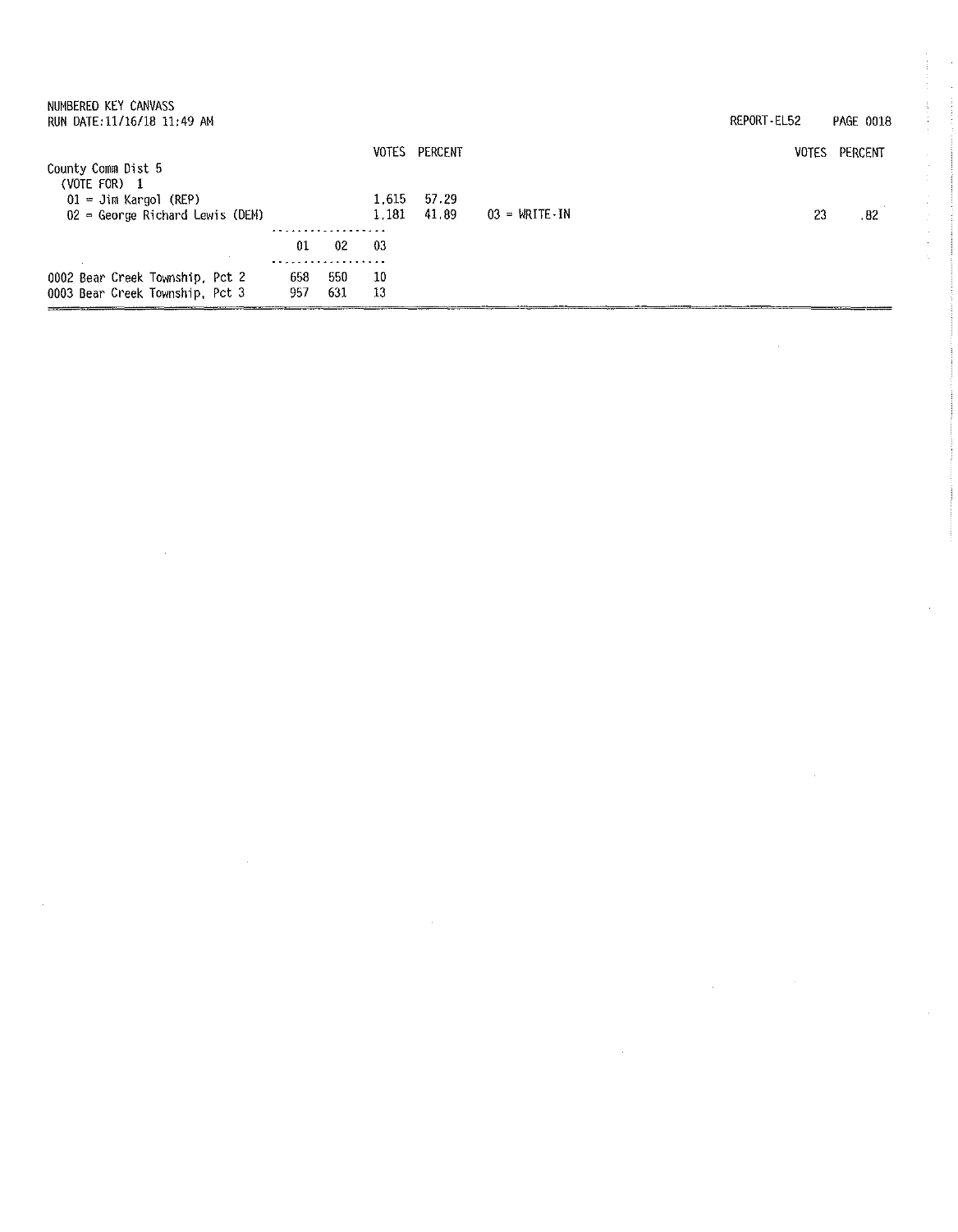| 0010 City of Petoskey. Ward 3, Pct<br>0020 Resort Township, Pct 1                                     | 667<br>1188 | 37<br>36 |             |               |        |             |           |
|-------------------------------------------------------------------------------------------------------|-------------|----------|-------------|---------------|--------|-------------|-----------|
|                                                                                                       | 01          | 02       |             |               |        |             |           |
| County Comm Dist 6<br>(VOTE FOR) 1<br>$01$ = David White (REP)<br>$02 = \text{WRITE} \cdot \text{IN}$ | .           |          | 1.855<br>73 | 96.21<br>3.79 |        |             |           |
|                                                                                                       |             |          |             | VOTES PERCENT | $\sim$ |             |           |
| NUMBERED KEY CANVASS<br>RUN DATE:11/16/18 11:49 AM                                                    |             |          |             |               |        | REPORT-EL52 | PAGE 0019 |

 $\label{eq:2.1} \frac{1}{\sqrt{2}}\left(\frac{1}{\sqrt{2}}\right)^{2} \left(\frac{1}{\sqrt{2}}\right)^{2} \left(\frac{1}{\sqrt{2}}\right)^{2} \left(\frac{1}{\sqrt{2}}\right)^{2} \left(\frac{1}{\sqrt{2}}\right)^{2} \left(\frac{1}{\sqrt{2}}\right)^{2} \left(\frac{1}{\sqrt{2}}\right)^{2} \left(\frac{1}{\sqrt{2}}\right)^{2} \left(\frac{1}{\sqrt{2}}\right)^{2} \left(\frac{1}{\sqrt{2}}\right)^{2} \left(\frac{1}{\sqrt{2}}\right)^{2} \left(\$ 

医皮肤的

 $\hat{\mathcal{A}}$ 

 $\begin{pmatrix} 1 \\ 1 \\ 0 \\ 0 \end{pmatrix}$ 

 $\frac{1}{\sqrt{2}}\int_{0}^{\sqrt{2}}\frac{1}{\sqrt{2}}\left( \frac{1}{2}\left( \frac{1}{2}\right) ^{2}+\frac{1}{2}\left( \frac{1}{2}\right) ^{2}\right) \frac{1}{2}d\mu .$ 

 $\label{eq:2} \frac{1}{2} \sum_{i=1}^n \frac{1}{2} \sum_{j=1}^n \frac{1}{2} \sum_{j=1}^n \frac{1}{2} \sum_{j=1}^n \frac{1}{2} \sum_{j=1}^n \frac{1}{2} \sum_{j=1}^n \frac{1}{2} \sum_{j=1}^n \frac{1}{2} \sum_{j=1}^n \frac{1}{2} \sum_{j=1}^n \frac{1}{2} \sum_{j=1}^n \frac{1}{2} \sum_{j=1}^n \frac{1}{2} \sum_{j=1}^n \frac{1}{2} \sum_{j=1}^n \frac{1}{$ 

 $\sim 10^{-1}$ 

 $\label{eq:1} \frac{1}{\sqrt{2\pi}}\sum_{i=1}^n\frac{1}{\sqrt{2\pi}}\sum_{i=1}^n\frac{1}{\sqrt{2\pi}}\sum_{i=1}^n\frac{1}{\sqrt{2\pi}}\sum_{i=1}^n\frac{1}{\sqrt{2\pi}}\sum_{i=1}^n\frac{1}{\sqrt{2\pi}}\sum_{i=1}^n\frac{1}{\sqrt{2\pi}}\sum_{i=1}^n\frac{1}{\sqrt{2\pi}}\sum_{i=1}^n\frac{1}{\sqrt{2\pi}}\sum_{i=1}^n\frac{1}{\sqrt{2\pi}}\sum_{i=1}^n\frac{$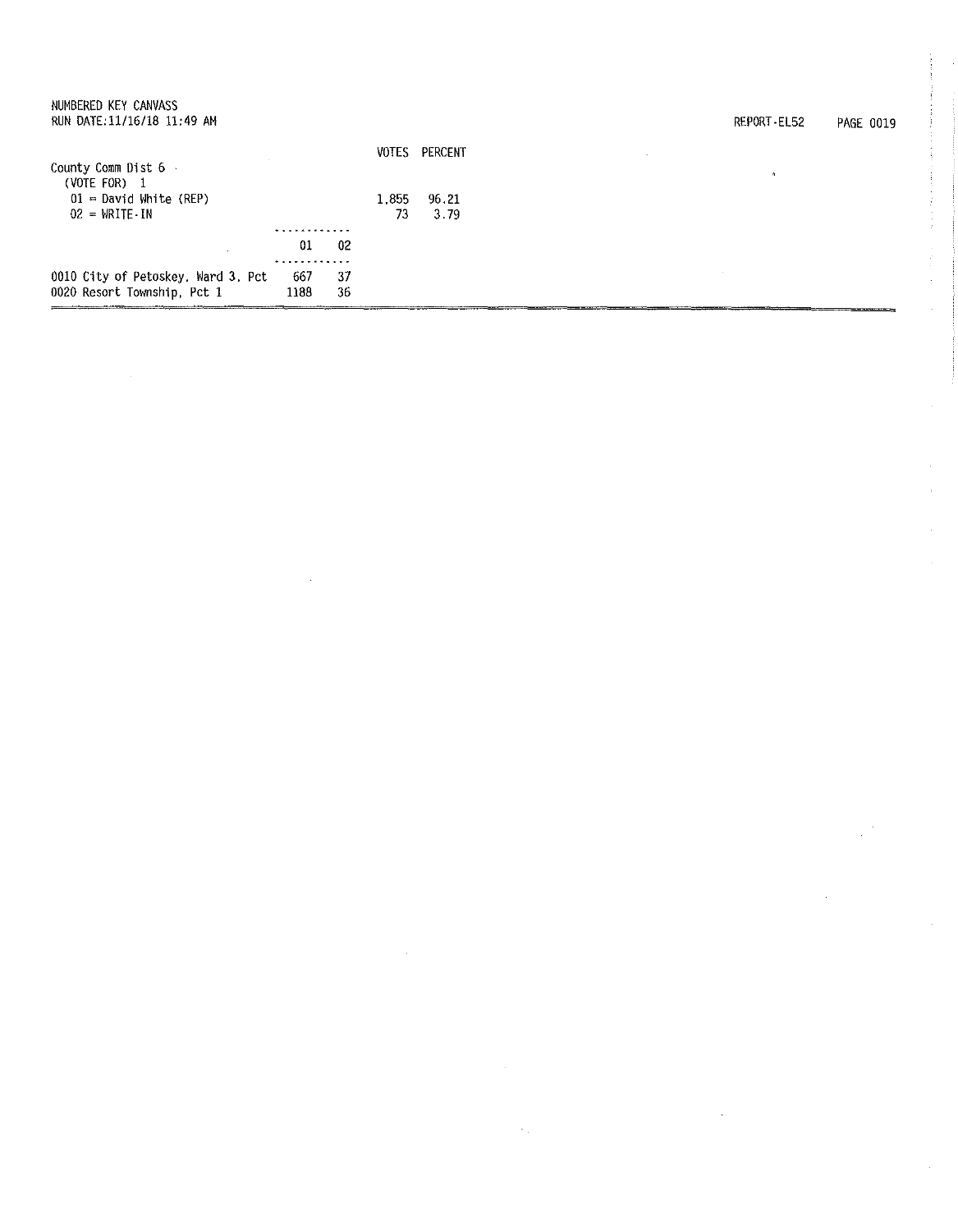VOTES PERCENT County Comm Dist 7 (VOTE FOR) 1 1,091 60.75 01 = Izzy Lyman (REP) 705 39.25 02 = WRITE-IN <u>. . . . . . . . . . . .</u>  $01$  02  $\begin{array}{ccc} & 1 & 0 \\ 11 & 7 \end{array}$ 0002 Bear Creek Township, Pct 2 0003 Bear Creek Township, Pct 3  $\frac{11}{296}$ 0008 City of Petoskey, Ward 1. Pct 296 251 401 292<br>382 155 0009 City of Petoskey, Ward 2, Pct 155 0011 City of Petoskey, Ward 4, Pct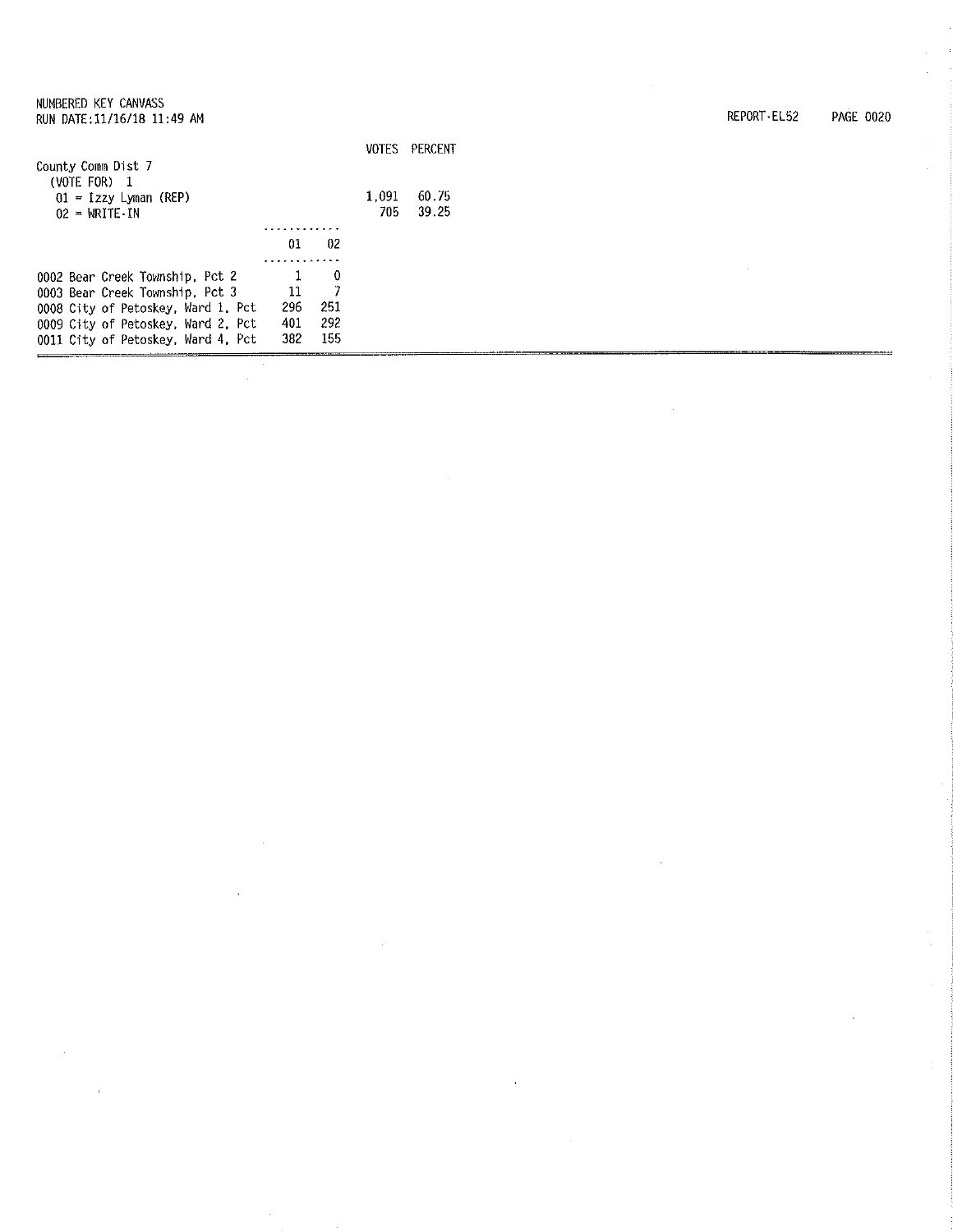NUMBERED KEY CANVASS RUN DATE:11/16/18 11:49 AM REPORT-EL52 PAGE 0021

 $\bar{ }$ 

| REPORT EL52 | <b>PAGE 0021</b> |  |
|-------------|------------------|--|
|             |                  |  |

 $\mathcal{L}_{\mathrm{eff}}$ 

 $\mathcal{L}$ 

ł

÷,  $\frac{1}{2}$  .

计主机电子

 $\frac{1}{2}$ 

| (VOTE FOR) $2$<br>10.14<br>2.752<br>$01$ = Samuel Bagenstos<br>21.63<br>5.871<br>05 = Kerry Lee Morgan<br>1.598<br>5.89<br>02 = Megan Kathleen Cavanagh<br>8,708<br>32.08<br>$06$ = Kurtis T. Wilder<br>7,140<br>26.31<br>$03$ = Elizabeth T. Clement<br>3.29<br>892<br>$07 = WRITE-IN$<br>182<br>$04 =$ Doug Dern<br>.67<br>01<br>02<br>05<br>06<br>07<br>03<br>04<br>2<br>72<br>124<br>19<br>23<br>117<br>0001 Bear Creek Township, Pct 1<br>166<br>16<br>381<br>73<br>112<br>482<br>195<br>665<br>0002 Bear Creek Township, Pct 2<br>529<br>57<br>23<br>260<br>706<br>260<br>740<br>0003 Bear Creek Township, Pct 3<br>17<br>26<br>142<br>4<br>61<br>110<br>0004 Bliss Township, Pct 1<br>151<br>45<br>150<br>28<br>35<br>140<br>1<br>209<br>0005 Carp Lake Township, Pct 1<br>3<br>57<br>107<br>-92<br>153<br>21<br>19<br>0006 Center Township, Pct 1<br>6<br>48<br>78<br>307<br>127<br>274<br>360<br>0007 City of Harbor Springs, Pct 1<br>3<br>230<br>161<br>264<br>286<br>5<br>67<br>0008 City of Petoskey, Ward 1 Pct<br>5<br>45<br>296<br>213<br>355<br>348<br>21<br>0009 City of Petoskey, Ward 2, Pct<br>19<br>366<br>462<br>36<br>73<br>178<br>343<br>0010 City of Petoskey, Ward 3, Pct<br>6<br>35<br>59<br>173<br>131<br>313<br>287<br>0011 City of Petoskey, Ward 4, Pct<br>$\overline{c}$<br>33<br>13<br>56<br>102<br>4<br>-71<br>0012 Cross Village Township, Pct 1<br>3<br>39<br>213<br>71<br>245<br>44<br>0013 Friendship Township, Pct 1<br>154<br>19<br>433<br>652<br>223<br>670<br>48<br>80<br>0014 Little Traverse Township, Pct<br>121<br>496<br>24<br>132<br>365<br>716<br>76<br>0015 Littlefield Township, Pct 1<br>52<br>287<br>81<br>181<br>16<br>0<br>282<br>0016 Maple River Township, Pct 1<br>30<br>170<br>33<br>53<br>9<br>151<br>221<br>0017 McKinley Township, Pct 1<br>4<br>71<br>177<br>38<br>69<br>203<br>223<br>0018 Pleasantview Township, Pct 1<br>3<br>19<br>132<br>50<br>129<br>178<br>30<br>0019 Readmond Township, Pct 1<br>693<br>12<br>96<br>114<br>227<br>449<br>907<br>0020 Resort Township, Pct 1 |                                 |     |     | VOTES PERCENT |    |     |     |   | <b>VOTES</b> | PERCENT |
|-----------------------------------------------------------------------------------------------------------------------------------------------------------------------------------------------------------------------------------------------------------------------------------------------------------------------------------------------------------------------------------------------------------------------------------------------------------------------------------------------------------------------------------------------------------------------------------------------------------------------------------------------------------------------------------------------------------------------------------------------------------------------------------------------------------------------------------------------------------------------------------------------------------------------------------------------------------------------------------------------------------------------------------------------------------------------------------------------------------------------------------------------------------------------------------------------------------------------------------------------------------------------------------------------------------------------------------------------------------------------------------------------------------------------------------------------------------------------------------------------------------------------------------------------------------------------------------------------------------------------------------------------------------------------------------------------------------------------------------------------------------------------------------------------------------------------------------------------------------------------------------------------------------------------------------------------------------------------------------------------------------------------------------------------------|---------------------------------|-----|-----|---------------|----|-----|-----|---|--------------|---------|
|                                                                                                                                                                                                                                                                                                                                                                                                                                                                                                                                                                                                                                                                                                                                                                                                                                                                                                                                                                                                                                                                                                                                                                                                                                                                                                                                                                                                                                                                                                                                                                                                                                                                                                                                                                                                                                                                                                                                                                                                                                                     | Supreme Court                   |     |     |               |    |     |     |   |              |         |
|                                                                                                                                                                                                                                                                                                                                                                                                                                                                                                                                                                                                                                                                                                                                                                                                                                                                                                                                                                                                                                                                                                                                                                                                                                                                                                                                                                                                                                                                                                                                                                                                                                                                                                                                                                                                                                                                                                                                                                                                                                                     |                                 |     |     |               |    |     |     |   |              |         |
|                                                                                                                                                                                                                                                                                                                                                                                                                                                                                                                                                                                                                                                                                                                                                                                                                                                                                                                                                                                                                                                                                                                                                                                                                                                                                                                                                                                                                                                                                                                                                                                                                                                                                                                                                                                                                                                                                                                                                                                                                                                     |                                 |     |     |               |    |     |     |   |              |         |
|                                                                                                                                                                                                                                                                                                                                                                                                                                                                                                                                                                                                                                                                                                                                                                                                                                                                                                                                                                                                                                                                                                                                                                                                                                                                                                                                                                                                                                                                                                                                                                                                                                                                                                                                                                                                                                                                                                                                                                                                                                                     |                                 |     |     |               |    |     |     |   |              |         |
|                                                                                                                                                                                                                                                                                                                                                                                                                                                                                                                                                                                                                                                                                                                                                                                                                                                                                                                                                                                                                                                                                                                                                                                                                                                                                                                                                                                                                                                                                                                                                                                                                                                                                                                                                                                                                                                                                                                                                                                                                                                     |                                 |     |     |               |    |     |     |   |              |         |
|                                                                                                                                                                                                                                                                                                                                                                                                                                                                                                                                                                                                                                                                                                                                                                                                                                                                                                                                                                                                                                                                                                                                                                                                                                                                                                                                                                                                                                                                                                                                                                                                                                                                                                                                                                                                                                                                                                                                                                                                                                                     |                                 |     |     |               |    |     |     |   |              |         |
|                                                                                                                                                                                                                                                                                                                                                                                                                                                                                                                                                                                                                                                                                                                                                                                                                                                                                                                                                                                                                                                                                                                                                                                                                                                                                                                                                                                                                                                                                                                                                                                                                                                                                                                                                                                                                                                                                                                                                                                                                                                     |                                 |     |     |               |    |     |     |   |              |         |
|                                                                                                                                                                                                                                                                                                                                                                                                                                                                                                                                                                                                                                                                                                                                                                                                                                                                                                                                                                                                                                                                                                                                                                                                                                                                                                                                                                                                                                                                                                                                                                                                                                                                                                                                                                                                                                                                                                                                                                                                                                                     |                                 |     |     |               |    |     |     |   |              |         |
|                                                                                                                                                                                                                                                                                                                                                                                                                                                                                                                                                                                                                                                                                                                                                                                                                                                                                                                                                                                                                                                                                                                                                                                                                                                                                                                                                                                                                                                                                                                                                                                                                                                                                                                                                                                                                                                                                                                                                                                                                                                     |                                 |     |     |               |    |     |     |   |              |         |
|                                                                                                                                                                                                                                                                                                                                                                                                                                                                                                                                                                                                                                                                                                                                                                                                                                                                                                                                                                                                                                                                                                                                                                                                                                                                                                                                                                                                                                                                                                                                                                                                                                                                                                                                                                                                                                                                                                                                                                                                                                                     |                                 |     |     |               |    |     |     |   |              |         |
|                                                                                                                                                                                                                                                                                                                                                                                                                                                                                                                                                                                                                                                                                                                                                                                                                                                                                                                                                                                                                                                                                                                                                                                                                                                                                                                                                                                                                                                                                                                                                                                                                                                                                                                                                                                                                                                                                                                                                                                                                                                     |                                 |     |     |               |    |     |     |   |              |         |
|                                                                                                                                                                                                                                                                                                                                                                                                                                                                                                                                                                                                                                                                                                                                                                                                                                                                                                                                                                                                                                                                                                                                                                                                                                                                                                                                                                                                                                                                                                                                                                                                                                                                                                                                                                                                                                                                                                                                                                                                                                                     |                                 |     |     |               |    |     |     |   |              |         |
|                                                                                                                                                                                                                                                                                                                                                                                                                                                                                                                                                                                                                                                                                                                                                                                                                                                                                                                                                                                                                                                                                                                                                                                                                                                                                                                                                                                                                                                                                                                                                                                                                                                                                                                                                                                                                                                                                                                                                                                                                                                     |                                 |     |     |               |    |     |     |   |              |         |
|                                                                                                                                                                                                                                                                                                                                                                                                                                                                                                                                                                                                                                                                                                                                                                                                                                                                                                                                                                                                                                                                                                                                                                                                                                                                                                                                                                                                                                                                                                                                                                                                                                                                                                                                                                                                                                                                                                                                                                                                                                                     |                                 |     |     |               |    |     |     |   |              |         |
|                                                                                                                                                                                                                                                                                                                                                                                                                                                                                                                                                                                                                                                                                                                                                                                                                                                                                                                                                                                                                                                                                                                                                                                                                                                                                                                                                                                                                                                                                                                                                                                                                                                                                                                                                                                                                                                                                                                                                                                                                                                     |                                 |     |     |               |    |     |     |   |              |         |
|                                                                                                                                                                                                                                                                                                                                                                                                                                                                                                                                                                                                                                                                                                                                                                                                                                                                                                                                                                                                                                                                                                                                                                                                                                                                                                                                                                                                                                                                                                                                                                                                                                                                                                                                                                                                                                                                                                                                                                                                                                                     |                                 |     |     |               |    |     |     |   |              |         |
|                                                                                                                                                                                                                                                                                                                                                                                                                                                                                                                                                                                                                                                                                                                                                                                                                                                                                                                                                                                                                                                                                                                                                                                                                                                                                                                                                                                                                                                                                                                                                                                                                                                                                                                                                                                                                                                                                                                                                                                                                                                     |                                 |     |     |               |    |     |     |   |              |         |
|                                                                                                                                                                                                                                                                                                                                                                                                                                                                                                                                                                                                                                                                                                                                                                                                                                                                                                                                                                                                                                                                                                                                                                                                                                                                                                                                                                                                                                                                                                                                                                                                                                                                                                                                                                                                                                                                                                                                                                                                                                                     |                                 |     |     |               |    |     |     |   |              |         |
|                                                                                                                                                                                                                                                                                                                                                                                                                                                                                                                                                                                                                                                                                                                                                                                                                                                                                                                                                                                                                                                                                                                                                                                                                                                                                                                                                                                                                                                                                                                                                                                                                                                                                                                                                                                                                                                                                                                                                                                                                                                     |                                 |     |     |               |    |     |     |   |              |         |
|                                                                                                                                                                                                                                                                                                                                                                                                                                                                                                                                                                                                                                                                                                                                                                                                                                                                                                                                                                                                                                                                                                                                                                                                                                                                                                                                                                                                                                                                                                                                                                                                                                                                                                                                                                                                                                                                                                                                                                                                                                                     |                                 |     |     |               |    |     |     |   |              |         |
|                                                                                                                                                                                                                                                                                                                                                                                                                                                                                                                                                                                                                                                                                                                                                                                                                                                                                                                                                                                                                                                                                                                                                                                                                                                                                                                                                                                                                                                                                                                                                                                                                                                                                                                                                                                                                                                                                                                                                                                                                                                     |                                 |     |     |               |    |     |     |   |              |         |
|                                                                                                                                                                                                                                                                                                                                                                                                                                                                                                                                                                                                                                                                                                                                                                                                                                                                                                                                                                                                                                                                                                                                                                                                                                                                                                                                                                                                                                                                                                                                                                                                                                                                                                                                                                                                                                                                                                                                                                                                                                                     |                                 |     |     |               |    |     |     |   |              |         |
|                                                                                                                                                                                                                                                                                                                                                                                                                                                                                                                                                                                                                                                                                                                                                                                                                                                                                                                                                                                                                                                                                                                                                                                                                                                                                                                                                                                                                                                                                                                                                                                                                                                                                                                                                                                                                                                                                                                                                                                                                                                     |                                 |     |     |               |    |     |     |   |              |         |
|                                                                                                                                                                                                                                                                                                                                                                                                                                                                                                                                                                                                                                                                                                                                                                                                                                                                                                                                                                                                                                                                                                                                                                                                                                                                                                                                                                                                                                                                                                                                                                                                                                                                                                                                                                                                                                                                                                                                                                                                                                                     |                                 |     |     |               |    |     |     |   |              |         |
|                                                                                                                                                                                                                                                                                                                                                                                                                                                                                                                                                                                                                                                                                                                                                                                                                                                                                                                                                                                                                                                                                                                                                                                                                                                                                                                                                                                                                                                                                                                                                                                                                                                                                                                                                                                                                                                                                                                                                                                                                                                     |                                 |     |     |               |    |     |     |   |              |         |
|                                                                                                                                                                                                                                                                                                                                                                                                                                                                                                                                                                                                                                                                                                                                                                                                                                                                                                                                                                                                                                                                                                                                                                                                                                                                                                                                                                                                                                                                                                                                                                                                                                                                                                                                                                                                                                                                                                                                                                                                                                                     |                                 |     |     |               |    |     |     |   |              |         |
|                                                                                                                                                                                                                                                                                                                                                                                                                                                                                                                                                                                                                                                                                                                                                                                                                                                                                                                                                                                                                                                                                                                                                                                                                                                                                                                                                                                                                                                                                                                                                                                                                                                                                                                                                                                                                                                                                                                                                                                                                                                     |                                 |     |     |               |    |     |     |   |              |         |
|                                                                                                                                                                                                                                                                                                                                                                                                                                                                                                                                                                                                                                                                                                                                                                                                                                                                                                                                                                                                                                                                                                                                                                                                                                                                                                                                                                                                                                                                                                                                                                                                                                                                                                                                                                                                                                                                                                                                                                                                                                                     | 0021 Springvale Township, Pct 1 | 139 | 297 | 472           | 99 | 120 | 463 | 9 |              |         |
| 2<br>-9<br>178<br>36<br>96<br>208<br>50<br>0022 Wawatam Township, Pct 1                                                                                                                                                                                                                                                                                                                                                                                                                                                                                                                                                                                                                                                                                                                                                                                                                                                                                                                                                                                                                                                                                                                                                                                                                                                                                                                                                                                                                                                                                                                                                                                                                                                                                                                                                                                                                                                                                                                                                                             |                                 |     |     |               |    |     |     |   |              |         |
| 7<br>482<br>156<br>448<br>691<br>53<br>60<br>0023 West Traverse Township, Pct 1                                                                                                                                                                                                                                                                                                                                                                                                                                                                                                                                                                                                                                                                                                                                                                                                                                                                                                                                                                                                                                                                                                                                                                                                                                                                                                                                                                                                                                                                                                                                                                                                                                                                                                                                                                                                                                                                                                                                                                     |                                 |     |     |               |    |     |     |   |              |         |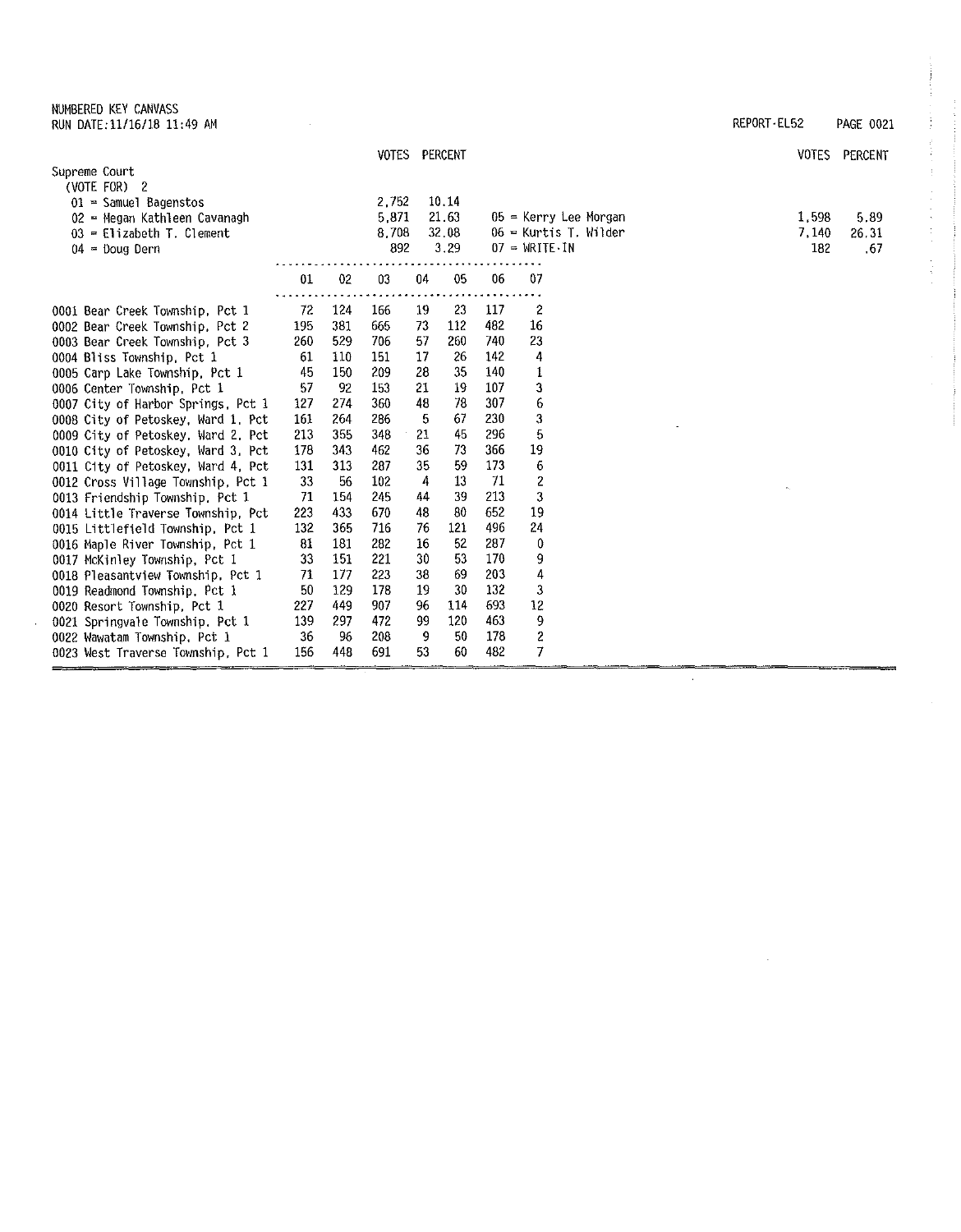|                                    |       |                          | VOTES  | PERCENT |
|------------------------------------|-------|--------------------------|--------|---------|
| Judge Appeals 4                    |       |                          |        |         |
| (VOTE FOR) 1                       |       |                          |        |         |
| 01 = Stephen L. Borrello           |       |                          | 11.803 | 98,24   |
| $02 = WRITE \cdot IN$              |       |                          | 211    | 1,76    |
|                                    |       |                          |        |         |
|                                    | 01    | 02                       |        |         |
|                                    |       |                          |        |         |
| 0001 Bear Creek Township, Pct 1    | 228   | -7                       |        |         |
| 0002 Bear Creek Township, Pct 2    | 839 — | 19                       |        |         |
| 0003 Bear Creek Township, Pct 3    | 1142  | 30                       |        |         |
| 0004 Bliss Township, Pct 1         | 200   | 5                        |        |         |
| 0005 Carp Lake Township, Pct 1     | 264   | 5                        |        |         |
| 0006 Center Township, Pct 1        | 181   | 6                        |        |         |
| 0007 City of Harbor Springs, Pct 1 | 522   | 9                        |        |         |
| 0008 City of Petoskey, Ward 1, Pct | 406   | 4                        |        |         |
| 0009 City of Petoskey, Ward 2, Pct | 513   | 8                        |        |         |
| 0010 City of Petoskey, Ward 3, Pct | 644   | 16                       |        |         |
| 0011 City of Petoskey, Ward 4, Pct | 435   | 8                        |        |         |
| 0012 Cross Village Township, Pct 1 | 113   | 1                        |        |         |
| 0013 Friendship Township, Pct 1    | 317   | 3                        |        |         |
| 0014 Little Traverse Township, Pct | 946   | 20                       |        |         |
| 0015 Littlefield Township, Pct 1   | 864   | 22                       |        |         |
| 0016 Maple River Township, Pct 1   | 409   | $\overline{\mathbf{c}}$  |        |         |
| 0017 McKinley Township, Pct 1      | 313   | $\overline{\mathcal{L}}$ |        |         |
| 0018 Pleasantview Township, Pct 1  | 376   | 4                        |        |         |
| 0019 Readmond Township, Pct 1      | 224   | 6                        |        |         |
| 0020 Resort Township, Pct 1        | 1078  | 11                       |        |         |
| 0021 Springvale Township, Pct 1    | 723   | 9                        |        |         |
| 0022 Wawatam Township, Pct 1       | 233   | 3                        |        |         |
| 0023 West Traverse Township, Pct 1 | 833   | 6                        |        |         |

 $\sim 10$ 

 $\bar{z}$ 

REPORT·EL52 PAGE 0022

 $\sim 10^6$ 

 $\bar{\mathbf{v}}$ 

 $\hat{\boldsymbol{\theta}}$  $\frac{1}{2}$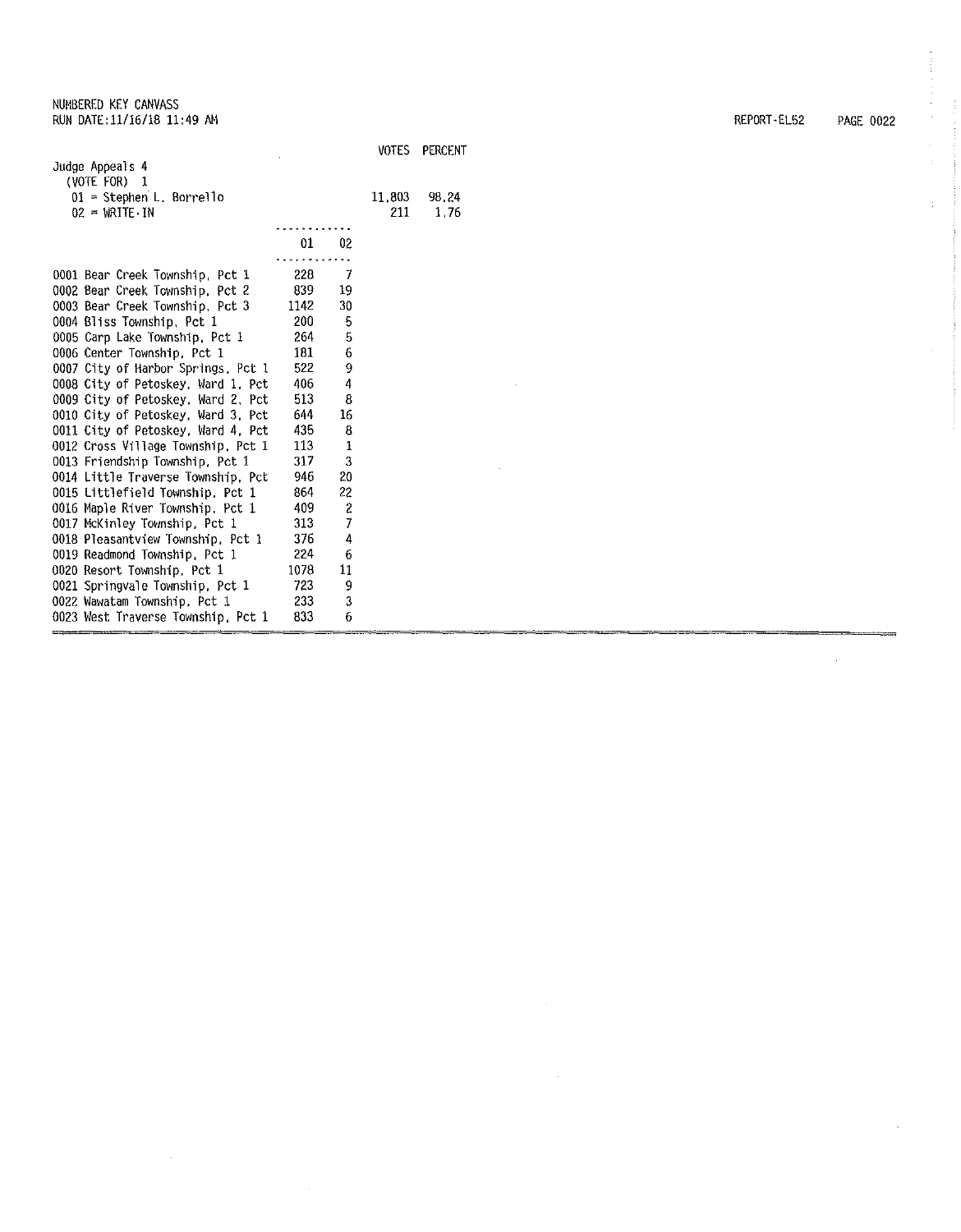| Judge Appeals 4 Partial Term 01/01/2023          |      |                | VOTES         | PERCENT       |
|--------------------------------------------------|------|----------------|---------------|---------------|
| (VOTE FOR) 1                                     |      |                |               |               |
| $01$ = Brock A. Swartzle<br>$02 - WRTE \cdot IN$ |      |                | 11.624<br>197 | 98.33<br>1.67 |
|                                                  |      |                |               |               |
|                                                  | 01   | 02             |               |               |
|                                                  |      |                |               |               |
| 0001 Bear Creek Township, Pct 1                  | 230  | 4              |               |               |
| 0002 Bear Creek Township, Pct 2                  | 836  | 17             |               |               |
| 0003 Bear Creek Township, Pct 3                  | 1129 | 28             |               |               |
| 0004 Bliss Township, Pct 1                       | 200  | 4              |               |               |
| 0005 Carp Lake Township, Pct 1                   | 264  | 3              |               |               |
| 0006 Center Township, Pct 1                      | 177  | 7              |               |               |
| 0007 City of Harbor Springs, Pct 1               | 513  | 9              |               |               |
| 0008 City of Petoskey, Ward 1, Pct               | 401  | 3              |               |               |
| 0009 City of Petoskey, Ward 2, Pct               | 502  | 6              |               |               |
| 0010 City of Petoskey, Ward 3, Pct               | 629  | 15             |               |               |
| 0011 City of Petoskey, Ward 4, Pct               | 425  | 9              |               |               |
| 0012 Cross Village Township, Pct 1               | 107  | $\mathbf{1}$   |               |               |
| 0013 Friendship Township, Pct 1                  | 311  | $\mathbf{1}$   |               |               |
| 0014 Little Traverse Township, Pct               | 937  | 17             |               |               |
| 0015 Littlefield Township, Pct 1                 | 850  | 23             |               |               |
| 0016 Maple River Township, Pct 1                 | 392  | 2              |               |               |
| 0017 McKinley Township, Pct 1                    | 309  | 8              |               |               |
| 0018 Pleasantview Township, Pct 1                | 372  | 5              |               |               |
| 0019 Readmond Township, Pct 1                    | 217  | 6              |               |               |
| 0020 Resort Township, Pct 1                      | 1058 | 11             |               |               |
| 0021 Springvale Township, Pct 1                  | 715  | 8              |               |               |
| 0022 Wawatam Township, Pct 1                     | 234  | $\overline{c}$ |               |               |
| 0023 West Traverse Township, Pct 1               | 816  | 8              |               |               |

 $\bar{\mathcal{A}}$ 

REPORT-EL52 PAGE 0023

 $\bar{\mathcal{A}}$ 

 $\mathcal{L}$ 

 $\hat{\boldsymbol{\theta}}$ 

 $\frac{1}{4}$ ý.  $\sim$ 

 $\vec{r}$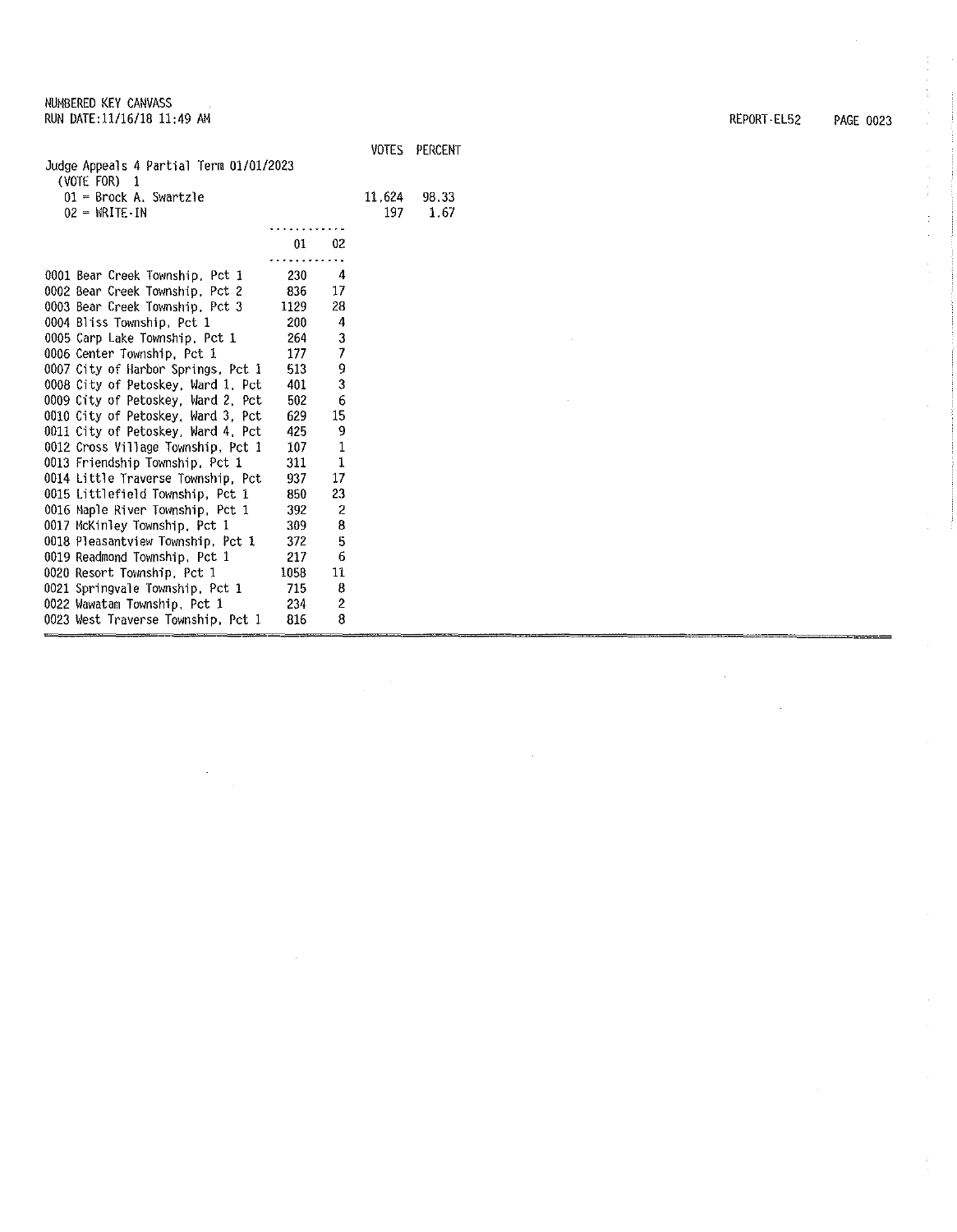|                                     |      |    | VOTES  | PERCENT |
|-------------------------------------|------|----|--------|---------|
| Judge Circuit Crt                   |      |    |        |         |
| (VOTE FOR)<br>-1                    |      |    |        |         |
| $01$ = Charles W. Johnson           |      |    | 12,780 | 97.98   |
| $02 = \text{WRITE} \cdot \text{IN}$ |      |    | 264    | 2.02    |
|                                     |      |    |        |         |
|                                     | 01   | 02 |        |         |
|                                     |      |    |        |         |
| 0001 Bear Creek Township, Pct 1     | 252  | 5  |        |         |
| 0002 Bear Creek Township, Pct 2     | 951  | 23 |        |         |
| 0003 Bear Creek Township, Pct 3     | 1230 | 42 |        |         |
| 0004 Bliss Township, Pct 1          | 219  | 6  |        |         |
| 0005 Carp Lake Township, Pct 1      | 269  | 8  |        |         |
| 0006 Center Township, Pct 1         | 192  | 9  |        |         |
| 0007 City of Harbor Springs, Pct 1  | 561  | 14 |        |         |
| 0008 City of Petoskey, Ward 1, Pct  | 463  | 9  |        |         |
| 0009 City of Petoskey, Ward 2, Pct  | 566  | 5  |        |         |
| 0010 City of Petoskey, Ward 3, Pct  | 673  | 20 |        |         |
| 0011 City of Petoskey, Ward 4, Pct  | 465  | 12 |        |         |
| 0012 Cross Village Township, Pct 1  | 110  | 1  |        |         |
| 0013 Friendship Township, Pct 1     | 352  | 4  |        |         |
| 0014 Little Traverse Township, Pct  | 1041 | 21 |        |         |
| 0015 Littlefield Township, Pct 1    | 927  | 23 |        |         |
| 0016 Maple River Township, Pct 1    | 431  | -5 |        |         |
| 0017 McKinley Township, Pct 1       | 333  | 12 |        |         |
| 0018 Pleasantview Township, Pct 1   | 398  | 5  |        |         |
| 0019 Readmond Township, Pct 1       | 233  | 5  |        |         |
| 0020 Resort Township, Pct 1         | 1174 | 11 |        |         |
| 0021 Springvale Township, Pct 1     | 738  | 13 |        |         |
| 0022 Wawatam Township, Pct 1        | 253  | -0 |        |         |
| 0023 West Traverse Township, Pct 1  | 899  | 11 |        |         |

REPORT•EL52 PAGE 0024

 $\begin{array}{c} 1 \\ 1 \\ 2 \end{array}$ 

í,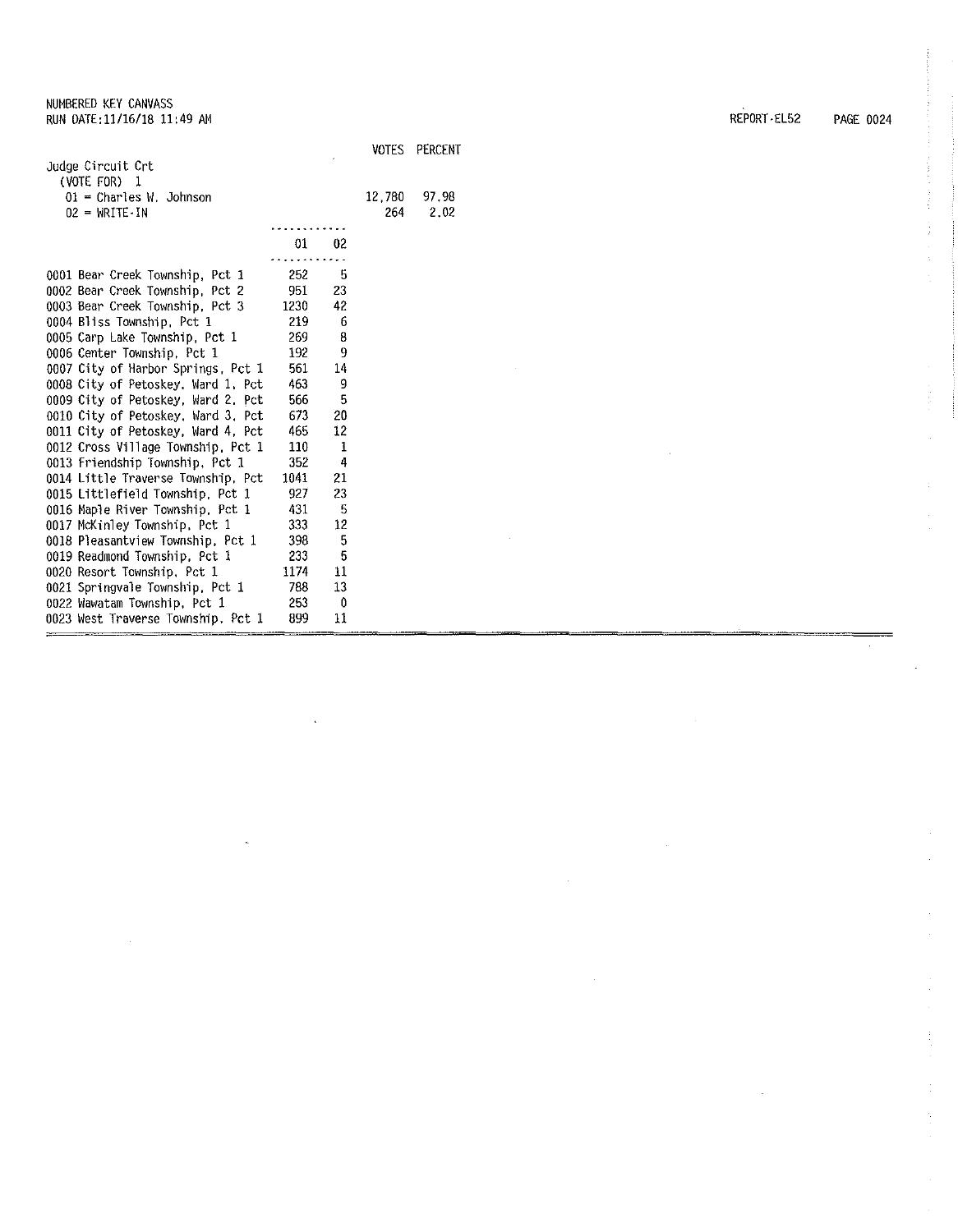|                                     |         |                |        | VOTES PERCENT |
|-------------------------------------|---------|----------------|--------|---------------|
| Judge Probate Dist Ct               |         |                |        |               |
| (VOTE FOR) $1$                      |         |                |        |               |
| $01 =$ Valerie K. Snyder            |         |                | 12,150 | 98.42         |
| $02 = \text{WRITE} \cdot \text{IN}$ |         |                | 195    | 1.58          |
|                                     |         |                |        |               |
|                                     | $_{01}$ | 02             |        |               |
|                                     |         |                |        |               |
| 0001 Bear Creek Township, Pct 1     | 239     | 3              |        |               |
| 0002 Bear Creek Township, Pct 2     | 876     | 16             |        |               |
| 0003 Bear Creek Township, Pct 3     | 1185    | 28             |        |               |
| 0004 Bliss Township, Pct 1          | 204     | 6              |        |               |
| 0005 Carp Lake Township, Pct 1      | 270     | 5              |        |               |
| 0006 Center Township, Pct 1         | 181     | 5              |        |               |
| 0007 City of Harbor Springs, Pct 1  | 539     | 8              |        |               |
| 0008 City of Petoskey, Ward 1, Pct  | 433     | 5              |        |               |
| 0009 City of Petoskey, Ward 2, Pct  | 537     | 5              |        |               |
| 0010 City of Petoskey, Ward 3, Pct  | 649 —   | 21             |        |               |
| 0011 City of Petoskey, Ward 4, Pct  | 441     | 7              |        |               |
| 0012 Cross Village Township, Pct 1  | 110     | 2              |        |               |
| 0013 Friendship Township, Pct 1     | 328     | $\overline{c}$ |        |               |
| 0014 Little Traverse Township, Pct  | 976     | 14             |        |               |
| 0015 Littlefield Township, Pct 1    | 889     | 19             |        |               |
| 0016 Maple River Township, Pct 1    | 417     | 0              |        |               |
| 0017 McKinley Township, Pct 1       | 321     | 7              |        |               |
| 0018 Pleasantview Township, Pct 1   | 382     | 3              |        |               |
| 0019 Readmond Township, Pct 1       | 223     | 7              |        |               |
| 0020 Resort Township, Pct 1         | 1117    | 9              |        |               |
| 0021 Springvale Township, Pct 1     | 744     | 12             |        |               |
| 0022 Wawatam Township, Pct 1        | 251     | 2              |        |               |
| 0023 West Traverse Township, Pct 1  | 838     | 9              |        |               |

REPORT· EL52 PAGE 0025

÷

 $\frac{1}{\sqrt{2}}$ 

 $\frac{1}{2}$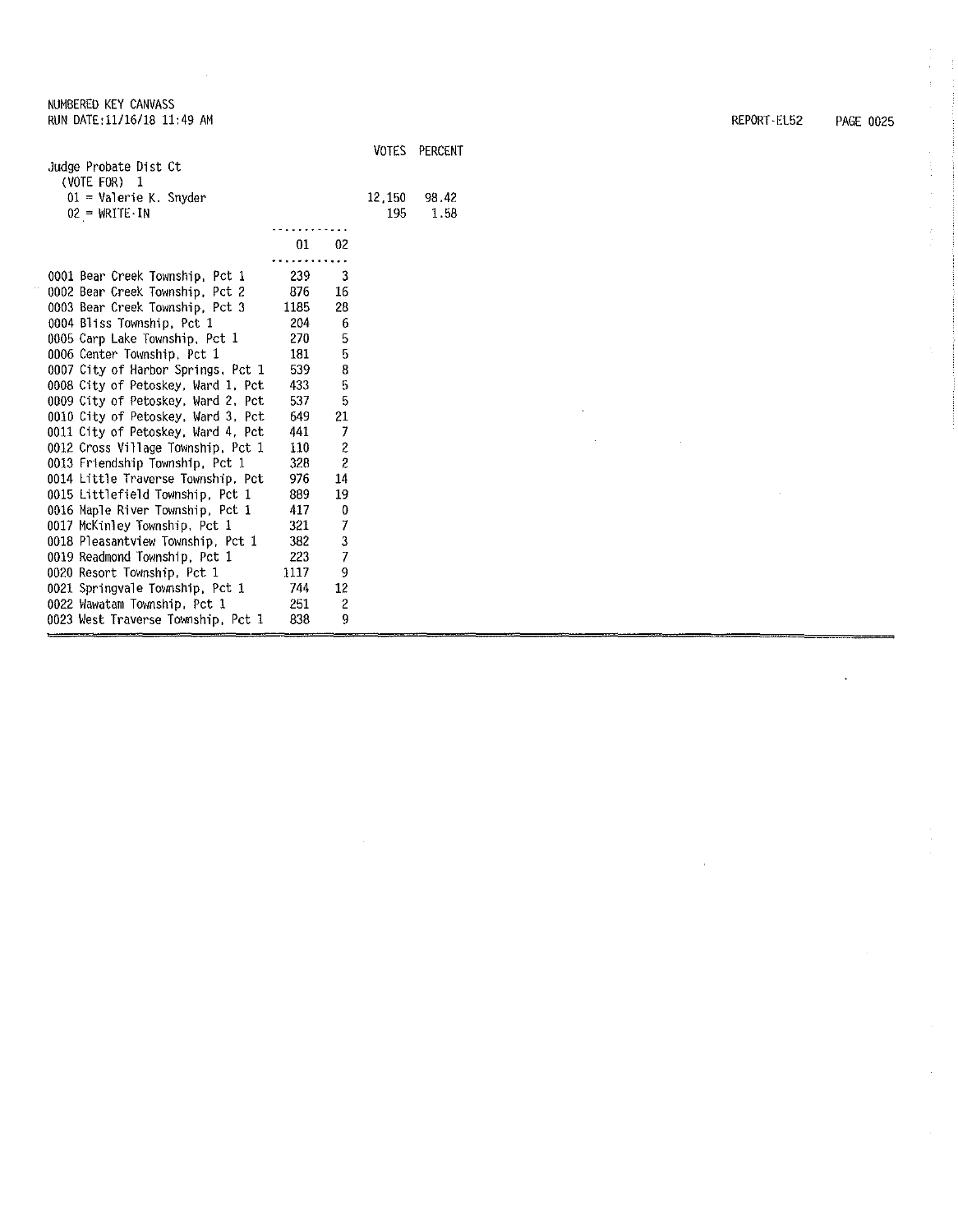NUMBERED KEY CANVASS RUN DATE:11/16/18 11:49 AM REPORT-EL52 PAGE 0026

k.

 $\ddot{\cdot}$ ţ.

Ť.

 $\hat{\mathcal{A}}$ 

ž,  $\frac{1}{4}$ 

|                                    |      |                | <b>VOTES</b> | PERCENT |                                     |     | VOTES PERCENT |
|------------------------------------|------|----------------|--------------|---------|-------------------------------------|-----|---------------|
| N Ctrl Mich Comm College Trustee   |      |                |              |         |                                     |     |               |
| (VOTE FOR) 2                       |      |                |              |         |                                     |     |               |
| $01 =$ John E. Fought              |      |                | 11.064       | 49.44   |                                     |     |               |
| $02 =$ James Shirilla              |      |                | 11.093       | 49.57   | $03 = \text{WRITE} \cdot \text{IN}$ | 221 | .99           |
|                                    | 01   | 0 <sup>2</sup> | -03          |         |                                     |     |               |
|                                    |      |                |              |         |                                     |     |               |
| 0001 Bear Creek Township, Pct 1    | 203  | 225            | 6            |         |                                     |     |               |
| 0002 Bear Creek Township, Pct 2    | 819  | -854           | 17           |         |                                     |     |               |
| 0003 Bear Creek Township, Pct 3    | 1081 | 1084           | 30           |         |                                     |     |               |
| 0004 Bliss Township, Pct 1         | 196  | 180            | 6            |         |                                     |     |               |
| 0005 Carp Lake Township, Pct 1     | 239  | 227            | 4            |         |                                     |     |               |
| 0006 Center Township, Pct 1        | 171  | 162            | 5            |         |                                     |     |               |
| 0007 City of Harbor Springs, Pct 1 | 479  | 493            | 10           |         |                                     |     |               |
| 0008 City of Petoskey, Ward 1, Pct | 399  | 425            | 8            |         |                                     |     |               |
| 0009 City of Petoskey, Ward 2, Pct | 505  | 544            | 6            |         |                                     |     |               |
| 0010 City of Petoskey, Ward 3, Pct | 598  | 587            | 15           |         |                                     |     |               |
| 0011 City of Petoskey, Ward 4, Pct | 398  | 401            | 10           |         |                                     |     |               |
| 0012 Cross Village Township, Pct 1 | 106  | 100            | $\mathbf{2}$ |         |                                     |     |               |
| 0013 Friendship Township, Pct 1    | 302  | 301            | 4            |         |                                     |     |               |
| 0014 Little Traverse Township, Pct | 893  | 879            | 17           |         |                                     |     |               |
| 0015 Littlefield Township, Pct 1   | 760  | 775            | 29           |         |                                     |     |               |
| 0016 Maple River Township, Pct 1   | 378  | 336            | 2            |         |                                     |     |               |
| 0017 McKinley Township, Pct 1      | 275  | 257            | 6            |         |                                     |     |               |
| 0018 Pleasantview Township, Pct 1  | 344  | 334            | 4            |         |                                     |     |               |
| 0019 Readmond Township, Pct 1      | 210  | 215            | 8            |         |                                     |     |               |
| 0020 Resort Township, Pct 1        | 1047 | 1045           | 12           |         |                                     |     |               |
| 0021 Springvale Township, Pct 1    | 668  | 691            | 11           |         |                                     |     |               |
| 0022 Wawatam Township, Pct 1       | 214  | 190            | 1            |         |                                     |     |               |
| 0023 West Traverse Township, Pct 1 | 779  | 788            | 8            |         |                                     |     |               |

 $\omega$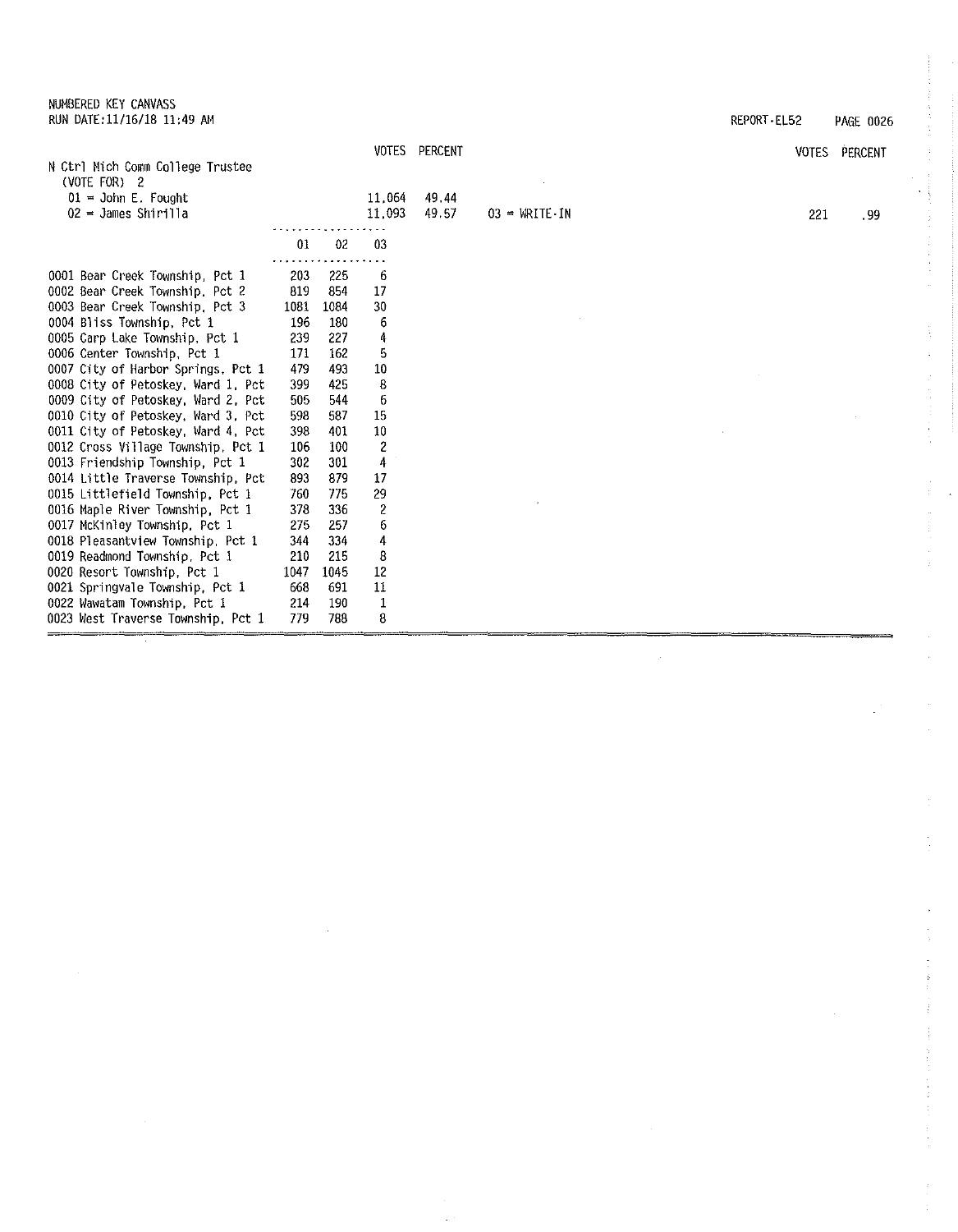|                                                                            |                  |                          | VOTES   | PERCENT |
|----------------------------------------------------------------------------|------------------|--------------------------|---------|---------|
| N Ctrl Mich Comm College Trustee Partial Term 12/31/2020<br>$(VOTE FOR)$ 1 |                  |                          |         |         |
| 01 = Daniel D. Rasmussen                                                   |                  |                          | 12, 153 | 98,65   |
| $02 = \text{WRITE} \cdot \text{IN}$                                        |                  |                          | 166     | 1.35    |
|                                                                            |                  |                          |         |         |
|                                                                            | 01               | 02                       |         |         |
|                                                                            |                  |                          |         |         |
| 0001 Bear Creek Township, Pct 1                                            | 238              | 5                        |         |         |
| 0002 Bear Creek Township, Pct 2                                            | 932              | 15                       |         |         |
| 0003 Bear Creek Township, Pct 3                                            | 1208             | 26                       |         |         |
| 0004 Bliss Township, Pct 1                                                 | 196              | 3                        |         |         |
| 0005 Carp Lake Township, Pct 1                                             | 262              | 4                        |         |         |
| 0006 Center Township, Pct 1                                                | 170              | 6                        |         |         |
| 0007 City of Harbor Springs, Pct 1                                         | 525              | $\overline{\phantom{a}}$ |         |         |
| 0008 City of Petoskey, Ward 1, Pct                                         | 435              | 4                        |         |         |
| 0009 City of Petoskey, Ward 2, Pct                                         | 558              | 5                        |         |         |
| 0010 City of Petoskey, Ward 3, Pct                                         | 656              | 7                        |         |         |
| 0011 City of Petoskey, Ward 4, Pct                                         | 453              | 9                        |         |         |
| 0012 Cross Village Township, Pct 1                                         | 111              | $\mathbf 2$              |         |         |
| 0013 Friendship Township, Pct 1                                            | 330 <sub>1</sub> | 1                        |         |         |
| 0014 Little Traverse Township, Pct                                         | 969              | 12                       |         |         |
| 0015 Littlefield Township, Pct 1                                           | 851              | 22                       |         |         |
| 0016 Maple River Township, Pct 1                                           | 406              | 2                        |         |         |
| 0017 McKinley Township, Pct 1                                              | 315              | 6                        |         |         |
| 0018 Pleasantview Township, Pct 1                                          | 367.             | 3                        |         |         |
| 0019 Readmond Township, Pct 1                                              | 216              | 5                        |         |         |
| 0020 Resort Township, Pct 1                                                | 1122             | 7                        |         |         |
| 0021 Springvale Township, Pct 1                                            | 767              | 6                        |         |         |
| 0022 Wawatam Township, Pct 1                                               | 227              | 3                        |         |         |
| 0023 West Traverse Township, Pct 1                                         | 839              | 6                        |         |         |

REPORT-EL52 PAGE 0027

 $\bar{1}$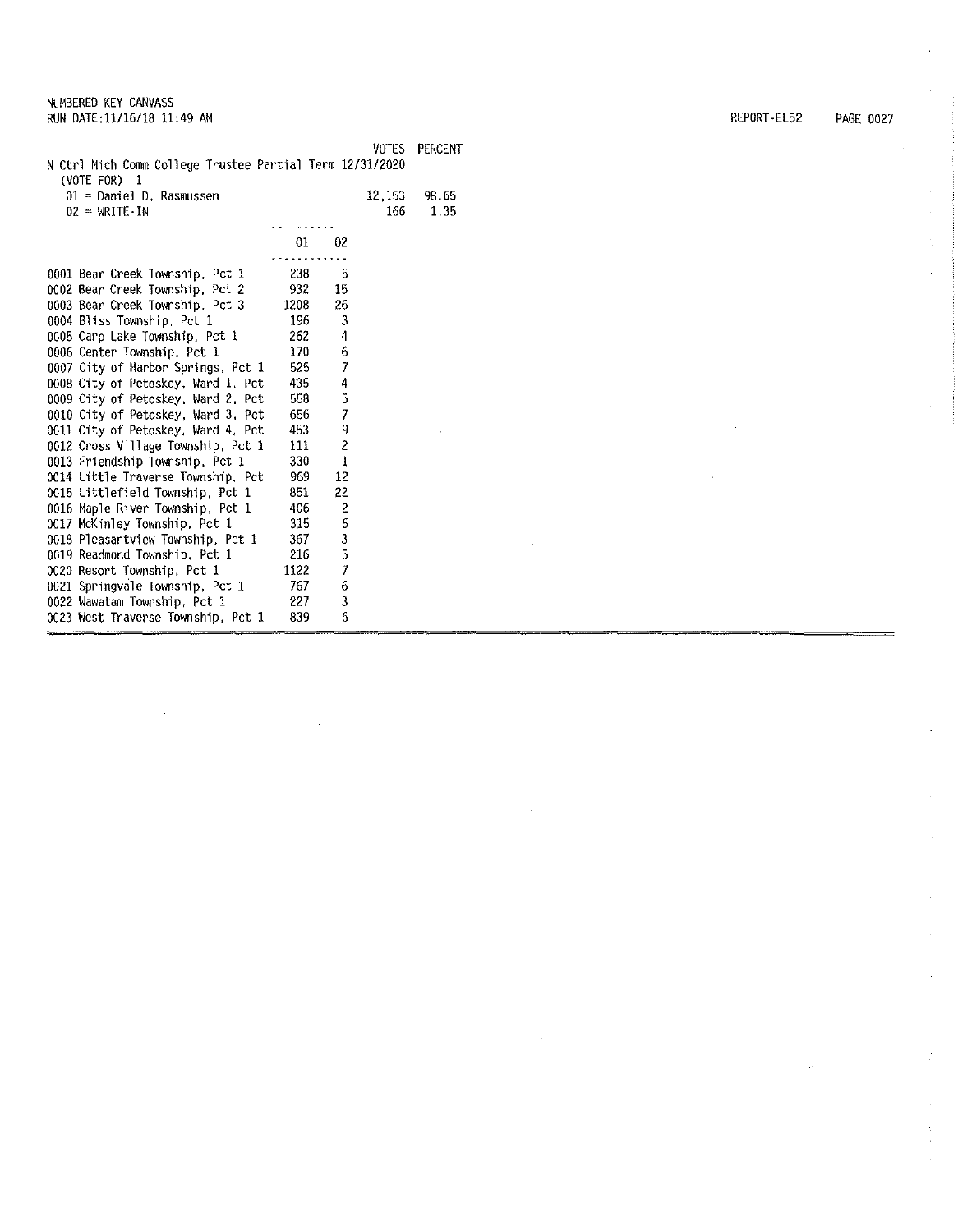NUMBERED KEY CANVASS RUN DATE:11/16/18 11:49 AM REPORT-EL52 PAGE 0028

 $\mathbf{r}$ 

Ŷ,  $\mathbb{C}^{\times}$ 

 $\hat{\mathcal{L}}$ 

 $\frac{1}{2}$ 

 $\mathcal{L}^{\pm}$ 

 $\frac{1}{4}$ 

 $\mathbb{C}$ 

 $\mathbb{S}^1$ 

Ŷ.

|                                    |      |                |                         | VOTES PERCENT |                 | VOTES | PERCENT |
|------------------------------------|------|----------------|-------------------------|---------------|-----------------|-------|---------|
| Charle-Emmet ISD Brd Member        |      |                |                         |               |                 |       |         |
| (VOTE FOR) $2$                     |      |                |                         |               |                 |       |         |
| $01 =$ Beverly G. Osetek           |      |                | 11.095                  | 50.78         |                 |       |         |
| $02 =$ Jane Roberts                |      |                | 10.557                  | 48.31         | $03 - WRITE IN$ | 199   | .91     |
|                                    |      |                |                         |               |                 |       |         |
|                                    | 01   | 0 <sup>2</sup> | 03                      |               |                 |       |         |
| 0001 Bear Creek Township, Pct 1    | 213  | 199            | 6                       |               |                 |       |         |
| 0002 Bear Creek Township, Pct 2    | 809  | 783            | 12                      |               |                 |       |         |
| 0003 Bear Creek Township, Pct 3    | 1081 | 1005           | 34                      |               |                 |       |         |
| 0004 Bliss Township, Pct 1         | 185  | 199            | 5                       |               |                 |       |         |
| 0005 Carp Lake Township, Pct 1     | 245  | 235            |                         |               |                 |       |         |
| 0006 Center Township, Pct 1        | 168  | 163            | 6                       |               |                 |       |         |
| 0007 City of Harbor Springs, Pct 1 | 522  | 451            | 7                       |               |                 |       |         |
| 0008 City of Petoskey, Ward 1, Pct | 386  | 377            | 4                       |               |                 |       |         |
| 0009 City of Petoskey, Ward 2, Pct | 493  | 492            | 7                       |               |                 |       |         |
| 0010 City of Petoskey, Ward 3, Pct | 575  | 568            | 14                      |               |                 |       |         |
| 0011 City of Petoskey, Ward 4, Pct | 374  | 374            | 9                       |               |                 |       |         |
| 0012 Cross Village Township, Pct 1 | 110  | 101            |                         |               |                 |       |         |
| 0013 Friendship Township, Pct 1    | 343  | 311            | $\overline{\mathbf{c}}$ |               |                 |       |         |
| 0014 Little Traverse Township, Pct | 913  | 843            | 13                      |               |                 |       |         |
| 0015 Littlefield Township, Pct 1   | 782  | -746           | 29                      |               |                 |       |         |
| 0016 Maple River Township, Pct 1   | 357  | 360            | 3                       |               |                 |       |         |
| 0017 McKinley Township, Pct 1      | 265  | 275            | 7                       |               |                 |       |         |
| 0018 Pleasantview Township, Pct 1  | 351  | 326            | 4                       |               |                 |       |         |
| 0019 Readmond Township, Pct 1      | 217  | 210            | 8                       |               |                 |       |         |
| 0020 Resort Township, Pct 1        | 989  | 990            | 10                      |               |                 |       |         |
| 0021 Springvale Township, Pct 1    | 652  | 622            | 9                       |               |                 |       |         |
| 0022 Wawatam Township, Pct 1       | 215  | 203            | 3                       |               |                 |       |         |
| 0023 West Traverse Township, Pct 1 | 850  | 719            | 5                       |               |                 |       |         |

 $\ddot{\phantom{0}}$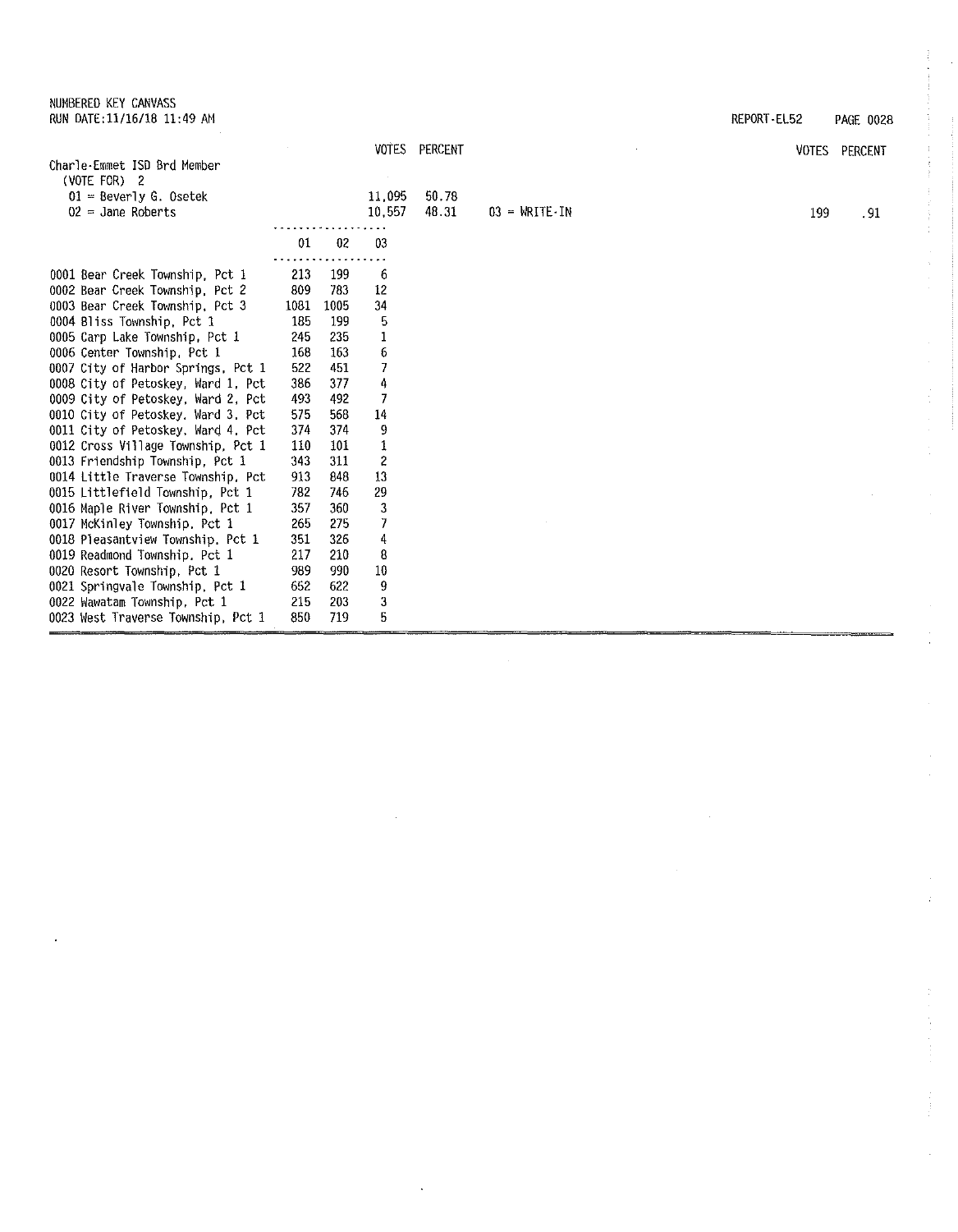| NUMBERED KEY CANVASS<br>RUN DATE: 11/16/18 11:49 AM |                      |       |         | REPORT-EL52 | PAGE 0029 |
|-----------------------------------------------------|----------------------|-------|---------|-------------|-----------|
|                                                     |                      | VOTES | PERCENT |             |           |
| Mayor Petoskey<br>(VOTE FOR) 1                      |                      |       |         |             |           |
| $01 -$ John Murphy                                  |                      | 2,387 | 97.91   |             |           |
| $02 = \text{WRITE} \cdot \text{IN}$                 |                      | 51    | 2.09    |             |           |
|                                                     | .                    |       |         |             |           |
|                                                     | 01<br>0 <sup>2</sup> |       |         |             |           |
|                                                     |                      |       |         |             |           |
| 0008 City of Petoskey, Ward 1, Pct                  | 501<br>9             |       |         |             |           |
| 0009 City of Petoskey, Ward 2, Pct                  | 10<br>663            |       |         |             |           |
| 0010 City of Petoskey, Ward 3, Pct                  | 714<br>17            |       |         |             |           |
| 0011 City of Petoskey, Ward 4, Pct                  | 15<br>509            |       |         |             |           |

 $\label{eq:2.1} \frac{1}{\sqrt{2}}\int_{0}^{\infty}\frac{1}{\sqrt{2\pi}}\left(\frac{1}{\sqrt{2\pi}}\right)^{2}d\mu\left(\frac{1}{\sqrt{2\pi}}\right) \frac{d\mu}{\sqrt{2\pi}}\,.$ 

 $\mathcal{L}^{\text{max}}_{\text{max}}$  , where  $\mathcal{L}^{\text{max}}_{\text{max}}$ 

 $\mathcal{A}^{\mathcal{A}}$ 

 $\label{eq:2.1} \frac{1}{\sqrt{2}}\int_{0}^{\infty}\frac{1}{\sqrt{2\pi}}\left(\frac{1}{\sqrt{2\pi}}\right)^{2\alpha} \frac{1}{\sqrt{2\pi}}\int_{0}^{\infty}\frac{1}{\sqrt{2\pi}}\frac{1}{\sqrt{2\pi}}\frac{1}{\sqrt{2\pi}}\frac{1}{\sqrt{2\pi}}\frac{1}{\sqrt{2\pi}}\frac{1}{\sqrt{2\pi}}\frac{1}{\sqrt{2\pi}}\frac{1}{\sqrt{2\pi}}\frac{1}{\sqrt{2\pi}}\frac{1}{\sqrt{2\pi}}\frac{1}{\sqrt{2\pi}}\frac{1}{$ 

 $\frac{1}{2}$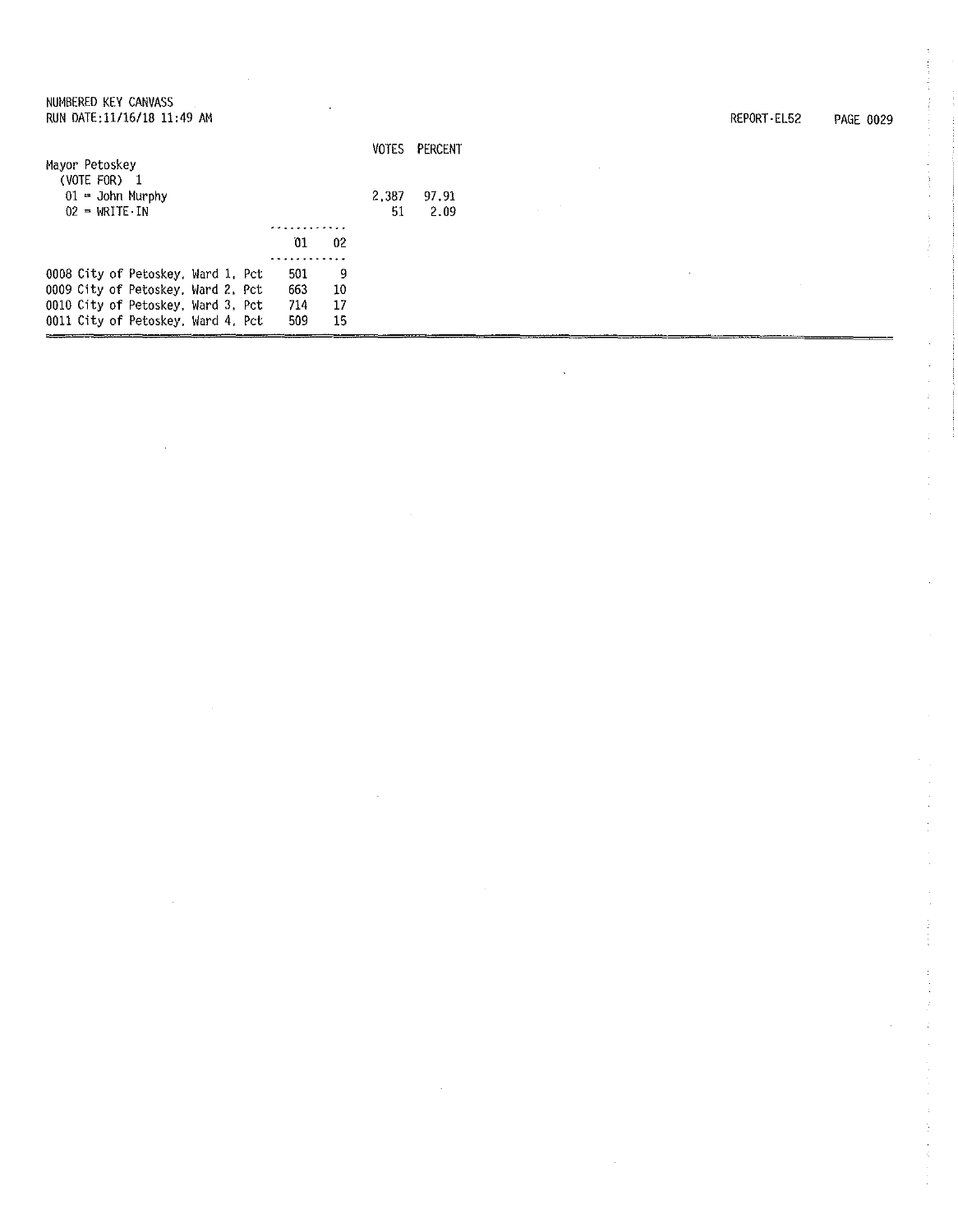| NUMBERED KEY CANVASS<br>RUN DATE: 11/16/18 11:49 AM | $\sim$           |     |            |                   |                                     | REPORT EL52  | <b>PAGE 0030</b> |
|-----------------------------------------------------|------------------|-----|------------|-------------------|-------------------------------------|--------------|------------------|
| Mayor Harbor Springs<br>(VOTE FOR)                  |                  |     | VOTES      | PERCENT           |                                     | <b>VOTES</b> | PERCENT          |
| $01$ = Matt Bugera<br>$02$ = Mary Ellen Hughes      |                  |     | 433<br>309 | $-58.12$<br>41.48 | $03 = \text{WRITE} \cdot \text{IN}$ | 3            | .40              |
|                                                     | . <b>.</b><br>01 | 02  | 03         |                   |                                     |              |                  |
| 0007 City of Harbor Springs, Pct 1                  | 433              | 309 | 3          |                   |                                     |              |                  |

 $\sim$   $\sim$ 

 $\frac{1}{2}$ 

 $\hat{\boldsymbol{\beta}}$ 

 $\mathbb{C}$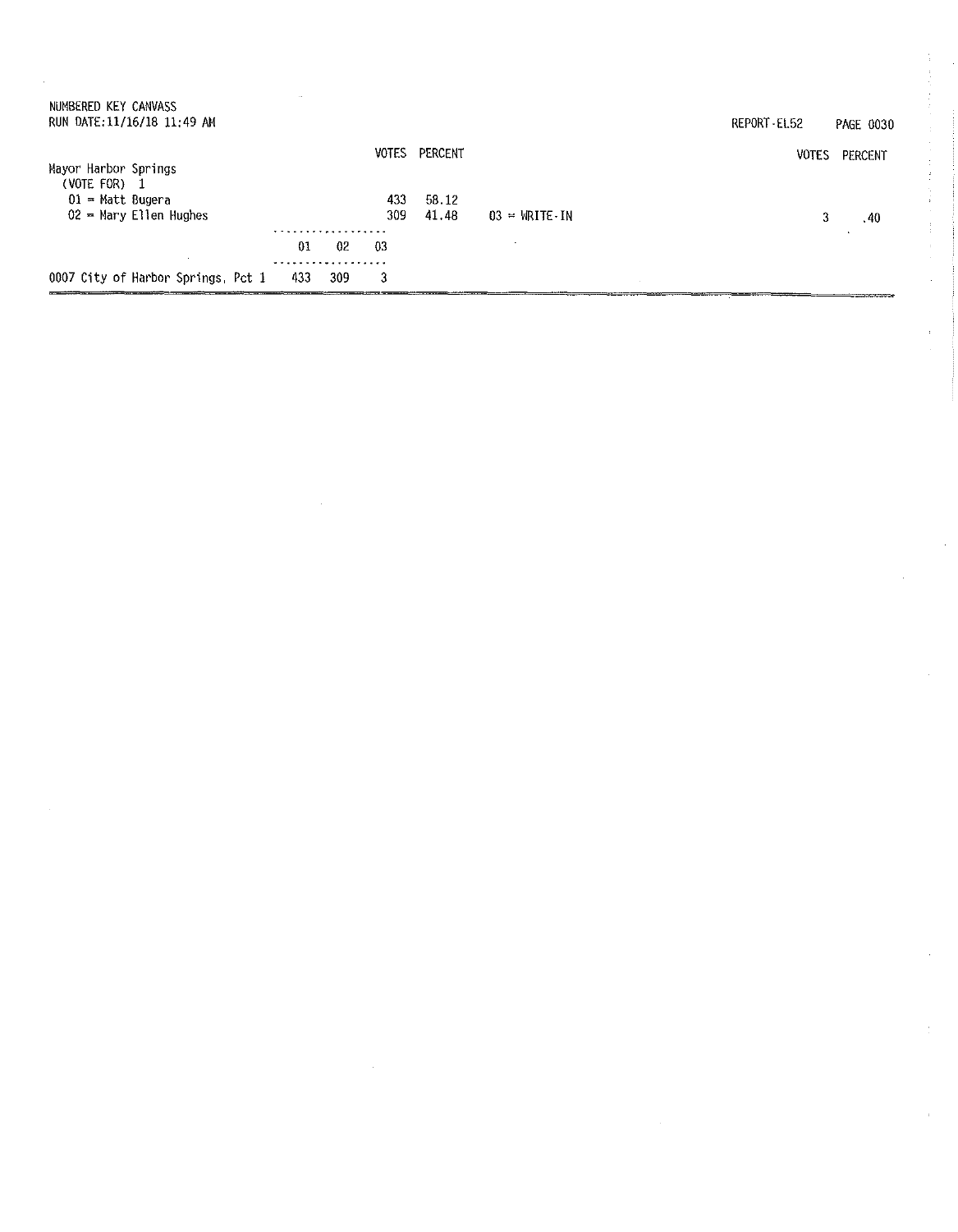| 0007 City of Harbor Springs, Pct 1                                                             | 434 | 386 | 332        | 8              |                                                               |                      |                             |
|------------------------------------------------------------------------------------------------|-----|-----|------------|----------------|---------------------------------------------------------------|----------------------|-----------------------------|
|                                                                                                | 01  | 02  | 03         | 04             |                                                               |                      |                             |
| City Council Harbor Springs<br>(VOTE FOR) 2<br>$01$ = Cece Johnston<br>$02$ = Michael Naturkas |     |     | 434<br>386 | 37.41<br>33.28 | $03$ = Pringle Pfeifer<br>$04 = \text{WRITE} \cdot \text{IN}$ | 332<br>8             | 28.62<br>.69                |
| RUN DATE:11/16/18 11:49 AM                                                                     |     |     | VOTES      | PERCENT        |                                                               | REPORT-EL52<br>VOTES | <b>PAGE 0031</b><br>PERCENT |
| NUMBERED KEY CANVASS                                                                           |     |     |            |                |                                                               |                      |                             |

 $\mathcal{A}^{\mathcal{A}}$ 

 $\frac{1}{2}$ 

 $\label{eq:2.1} \frac{1}{\sqrt{2}}\int_{\mathbb{R}^{2}}\left|\frac{d\mathbf{x}}{d\mathbf{x}}\right|^{2}dx\leq\frac{1}{2}\int_{\mathbb{R}^{2}}\left|\frac{d\mathbf{x}}{d\mathbf{x}}\right|^{2}dx.$ 

 $\mathcal{L}_{\mathcal{A}}$ 

 $\sim$ 

 $\sim$ 

 $\hat{\mathcal{A}}$ 

 $\frac{1}{\sqrt{2}}$ 

医子宫神经节 医心包

 $\mathcal{L}=\mathcal{L}(\mathcal{L}^{\mathcal{L}}\mathcal{L}^{\mathcal{L}}\mathcal{L}^{\mathcal{L}}\mathcal{L}^{\mathcal{L}}\mathcal{L}^{\mathcal{L}})$ 

 $\hat{\mathbf{r}}$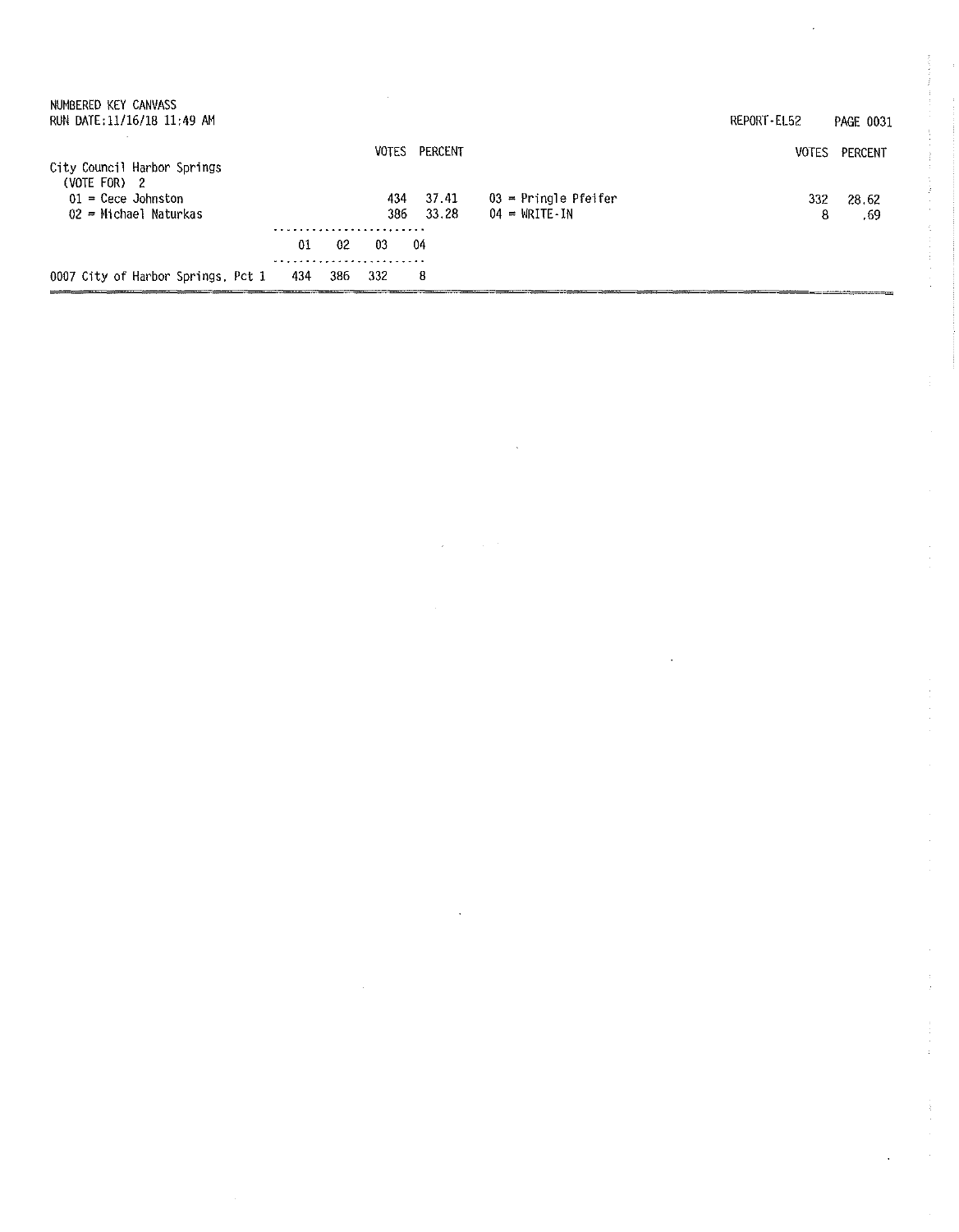| 0009 City of Petoskey, Ward 2, Pct                                                                   | 314 | 405 |            |                |                                     |             |                  |
|------------------------------------------------------------------------------------------------------|-----|-----|------------|----------------|-------------------------------------|-------------|------------------|
|                                                                                                      |     |     |            |                |                                     |             |                  |
|                                                                                                      | 01  | 02  | -03        |                |                                     |             |                  |
| City Council by Ward Petoskey W02<br>$(VOTE FOR)$ 1<br>$01$ = Derek Shiels<br>$02$ = Suzanne Shumway |     |     | 314<br>405 | 43.25<br>55.79 | $03 = \text{WRITE} \cdot \text{IN}$ |             | .96              |
|                                                                                                      |     |     | VOTES      | PERCENT        |                                     | VOTES       | PERCENT          |
| NUMBERED KEY CANVASS<br>RUN DATE:11/16/18 11:49 AM                                                   |     |     |            |                |                                     | REPORT EL52 | <b>PAGE 0032</b> |

 $\frac{1}{2}$ 

医肠囊的 医金属 人名法国德国 医水杨酸盐

医皮肤病 医皮肤病 医皮肤病 医心脏

 $\ddot{\cdot}$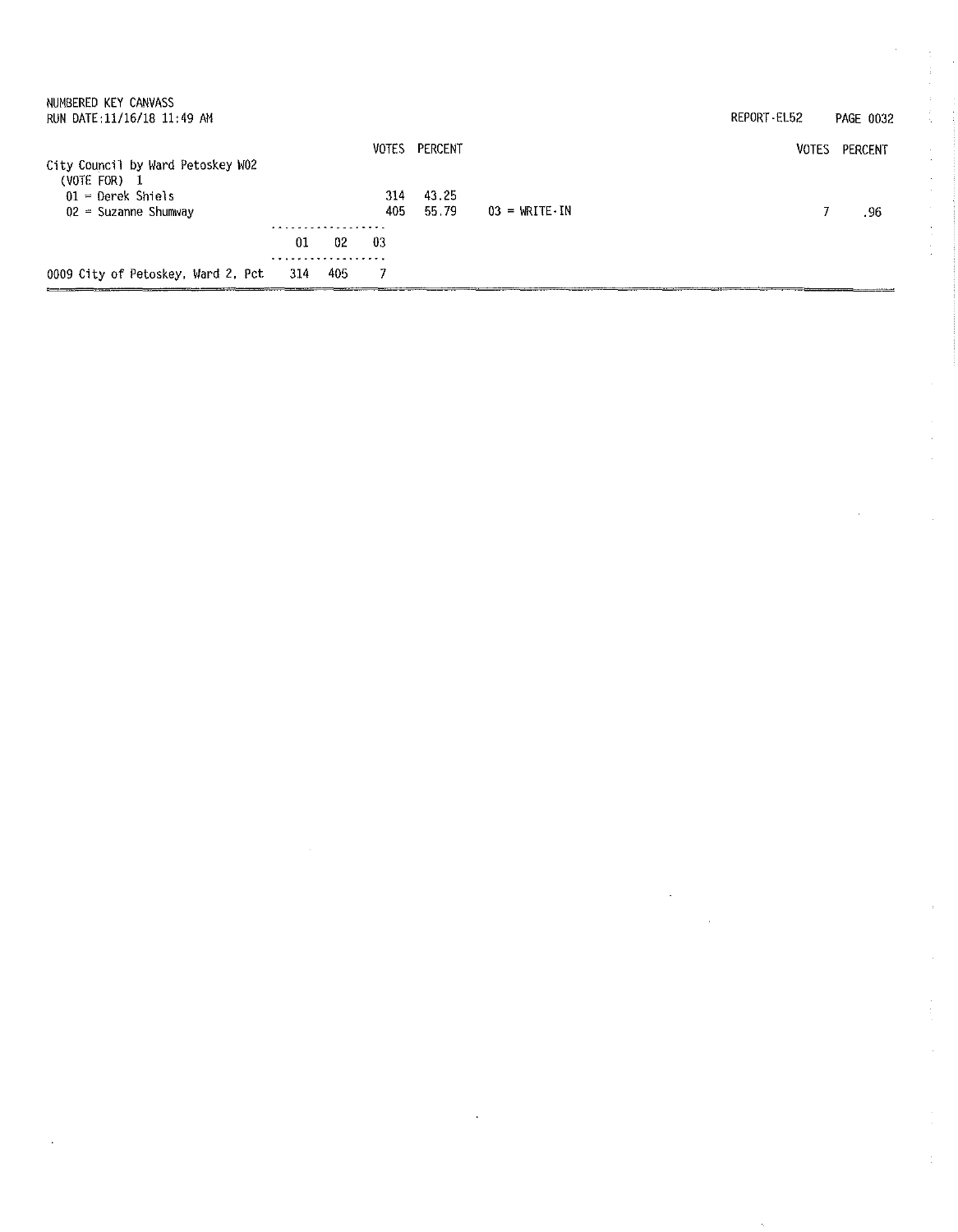| 0011 City of Petoskey, Ward 4, Pct                    | 419 | 178 | 5          |                |                                 |             |                  |
|-------------------------------------------------------|-----|-----|------------|----------------|---------------------------------|-------------|------------------|
|                                                       | .   |     |            |                |                                 |             |                  |
|                                                       | 01  | 02  | -03        |                |                                 |             |                  |
| $01$ = Lindsey Walker<br>$02 =$ Jeremy Wills          | .   |     | 419<br>178 | 69.60<br>29.57 | $03 = \text{WRITE} - \text{IN}$ | 5           | .83              |
| City Council by Ward Petoskey W04<br>(VOTE FOR)<br>-1 |     |     |            | VOTES PERCENT  |                                 | VOTES       | PERCENT          |
| NUMBERED KEY CANVASS<br>RUN DATE: 11/16/18 11:49 AM   |     |     |            |                |                                 | REPORT EL52 | <b>PAGE 0033</b> |

 $\mathcal{L}^{\text{max}}_{\text{max}}$  .

 $\label{eq:2.1} \frac{1}{\sqrt{2}}\left(\frac{1}{\sqrt{2}}\right)^{2} \left(\frac{1}{\sqrt{2}}\right)^{2} \left(\frac{1}{\sqrt{2}}\right)^{2} \left(\frac{1}{\sqrt{2}}\right)^{2} \left(\frac{1}{\sqrt{2}}\right)^{2} \left(\frac{1}{\sqrt{2}}\right)^{2} \left(\frac{1}{\sqrt{2}}\right)^{2} \left(\frac{1}{\sqrt{2}}\right)^{2} \left(\frac{1}{\sqrt{2}}\right)^{2} \left(\frac{1}{\sqrt{2}}\right)^{2} \left(\frac{1}{\sqrt{2}}\right)^{2} \left(\$ 

 $\label{eq:2} \mathcal{L}^{\text{max}}_{\text{max}}(\mathbf{r}_{\text{max}}^{\text{max}})$ 

医前列腺素 医产品的过去式和过去分词

医皮肤 医大脑性 电电子电子

 $\frac{d}{dt} \left( \frac{d}{dt} \right) = \frac{1}{2} \left( \frac{d}{dt} \right)$ 

アイ・シー アイ・シャー はっかっ きょうかい しんりょう まわましょう きょうかい

 $\frac{1}{2}$ 

 $\frac{1}{2}$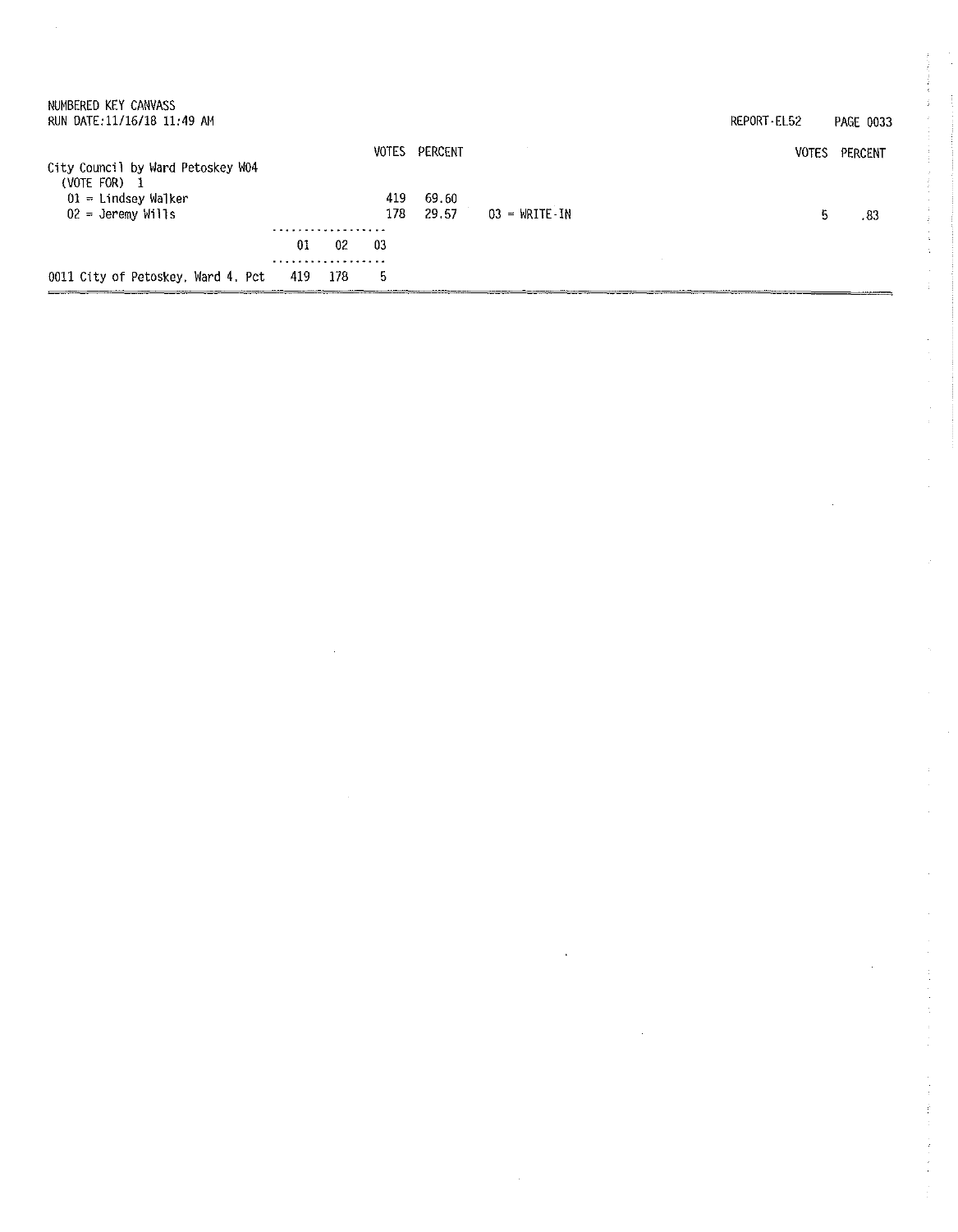| NUMBERED KEY CANVASS<br>RUN DATE: 11/16/18 11:49 AM                          |              |    |              |               | $\sim$ | REPORT - EL52 | PAGE 0034 |
|------------------------------------------------------------------------------|--------------|----|--------------|---------------|--------|---------------|-----------|
| President Alanson VIL                                                        |              |    | <b>VOTES</b> | PERCENT       |        |               |           |
| (VOTE FOR) $1$<br>$01 -$ Greg Babcock<br>$02 = \text{WRITE} \cdot \text{IN}$ |              |    | 203<br>9     | 95.75<br>4.25 |        |               |           |
|                                                                              | .<br>01<br>. | 02 |              |               |        |               |           |
| 0015 Littlefield Township, Pct 1                                             | 203          | 9  |              |               |        |               |           |

 $\mathcal{L}_{\mathcal{A}}$ 

医皮肤皮炎 医白细胞

医皮肤病 医心包 医心包 医心包 医心包 医腹膜

 $\frac{1}{2}$ 

 $\frac{1}{2} \sum_{i=1}^{n} \frac{1}{2} \sum_{j=1}^{n} \frac{1}{2} \sum_{j=1}^{n} \frac{1}{2} \sum_{j=1}^{n} \frac{1}{2} \sum_{j=1}^{n} \frac{1}{2} \sum_{j=1}^{n} \frac{1}{2} \sum_{j=1}^{n} \frac{1}{2} \sum_{j=1}^{n} \frac{1}{2} \sum_{j=1}^{n} \frac{1}{2} \sum_{j=1}^{n} \frac{1}{2} \sum_{j=1}^{n} \frac{1}{2} \sum_{j=1}^{n} \frac{1}{2} \sum_{j=1}^{n$ 

 $\hat{\mathcal{A}}$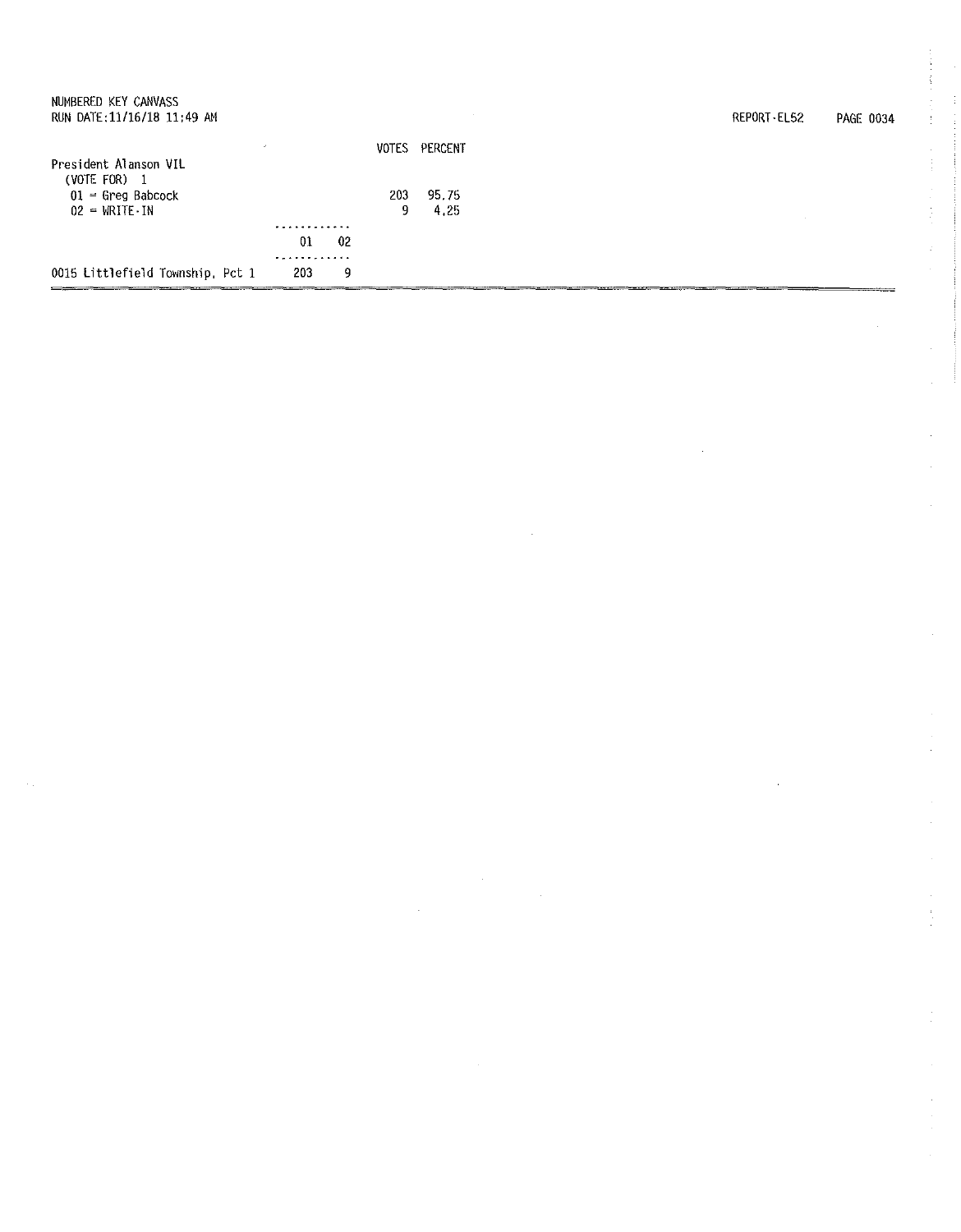| NUMBERED KEY CANVASS<br>RUN DATE:11/16/18 11:49 AM              |         |        |           |                |                                     | REPORT-EL52  | PAGE 0035 |
|-----------------------------------------------------------------|---------|--------|-----------|----------------|-------------------------------------|--------------|-----------|
| President Mackinaw City VIL                                     |         |        | VOTES     | PERCENT        |                                     | <b>VOTES</b> | PERCENT   |
| (VOTE FOR) $1$<br>$01 =$ Steven Celez<br>$02 =$ Scott P. Newman |         |        | 72<br>198 | 26.67<br>73.33 | $03 = \text{WRITE} \cdot \text{IN}$ | 0            |           |
|                                                                 | 01      | $02\,$ | -03       |                |                                     |              |           |
| 0022 Wawatam Township, Pct 1                                    | .<br>72 | 198    | 0         |                |                                     |              |           |

 $\label{eq:2.1} \frac{1}{\sqrt{2}}\int_{\mathbb{R}^3}\frac{1}{\sqrt{2}}\left(\frac{1}{\sqrt{2}}\right)^2\frac{1}{\sqrt{2}}\left(\frac{1}{\sqrt{2}}\right)^2\frac{1}{\sqrt{2}}\left(\frac{1}{\sqrt{2}}\right)^2\frac{1}{\sqrt{2}}\left(\frac{1}{\sqrt{2}}\right)^2.$ 

 $\label{eq:2.1} \mathcal{L}(\mathcal{L}^{\mathcal{L}}_{\mathcal{L}}(\mathcal{L}^{\mathcal{L}}_{\mathcal{L}})) = \mathcal{L}(\mathcal{L}^{\mathcal{L}}_{\mathcal{L}}(\mathcal{L}^{\mathcal{L}}_{\mathcal{L}})) = \mathcal{L}(\mathcal{L}^{\mathcal{L}}_{\mathcal{L}}(\mathcal{L}^{\mathcal{L}}_{\mathcal{L}}))$ 

 $\sim 10^{-1}$ 

 $\frac{1}{2}$ 

 $\frac{1}{2}$ 

 $\mathcal{L}^{\mathcal{L}}$ 

 $\tilde{\mathcal{A}}$ 

 $\sim 10^{-1}$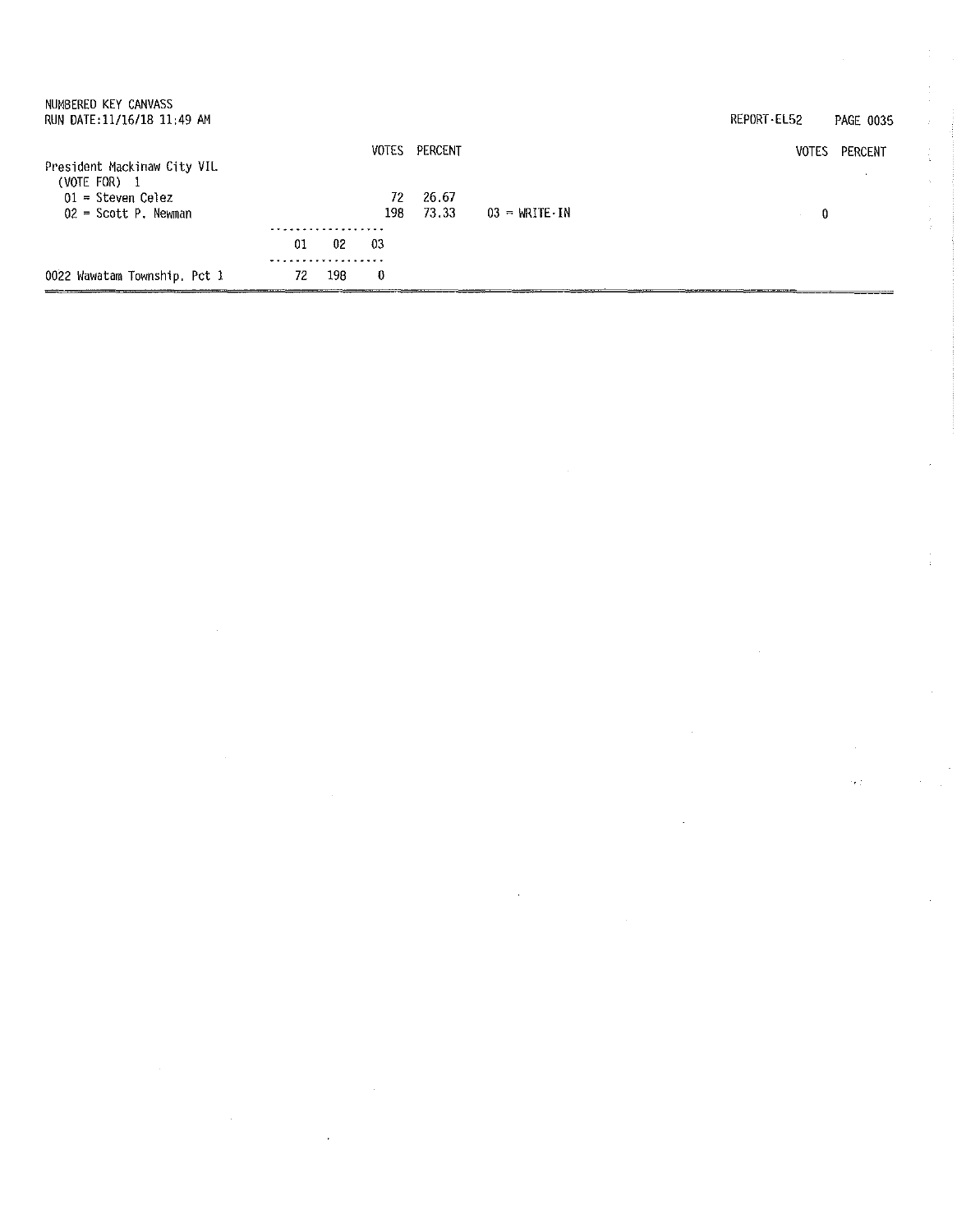| NUMBERED KEY CANVASS             |     |    |       |         |
|----------------------------------|-----|----|-------|---------|
| RUN DATE:11/16/18 11:49 AM       |     |    |       |         |
|                                  |     |    | VOTES | PERCENT |
| President Pellston VIL           |     |    |       |         |
| (VOTE FOR) $1$                   |     |    |       |         |
| $01 =$ James Gillett             |     |    | 235   | 98.33   |
| $02 = WRITE-IN$                  |     |    | 4     | 1.67    |
|                                  |     |    |       |         |
|                                  | 01  | 02 |       |         |
|                                  |     |    |       |         |
| 0016 Maple River Township, Pct 1 | 59  | 0  |       |         |
| 0017 McKinley Township, Pct 1    | 176 | 4  |       |         |

REPORT-EL52 PAGE 0036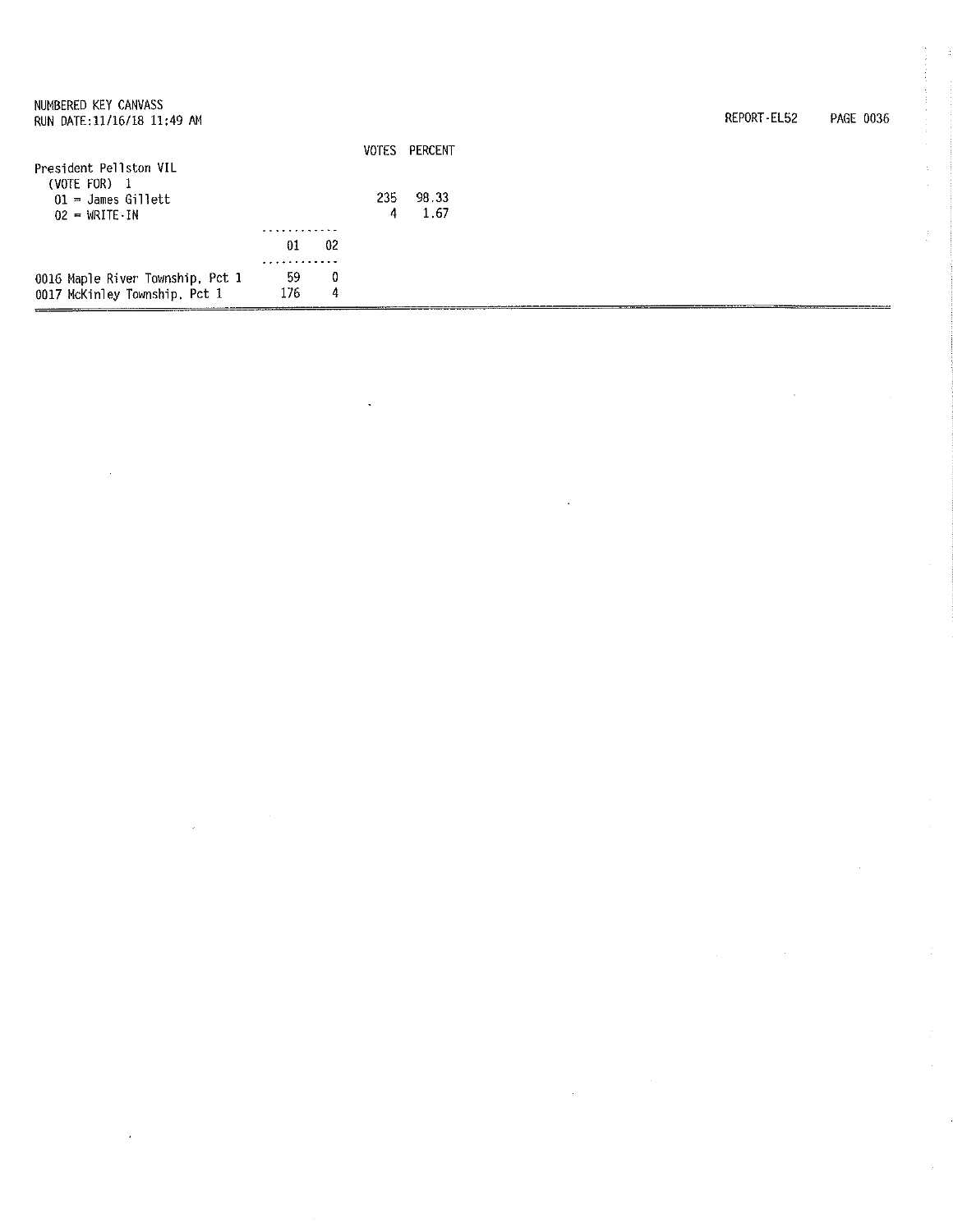| NUMBERED KEY CANVASS<br>RUN DATE: 11/16/18 11:49 AM                        |                    |           |               | REPORT-EL52 | PAGE 0037 |
|----------------------------------------------------------------------------|--------------------|-----------|---------------|-------------|-----------|
| Clerk Mackinaw City VIL                                                    |                    |           | VOTES PERCENT |             |           |
| $(VOTE FOR)$ 1<br>$01 -$ Lana Jaggi<br>$02 = \text{WRITE} \cdot \text{IN}$ |                    | 256<br>5. | 98.08<br>1.92 |             |           |
| $\sim 100$                                                                 | .<br>02<br>$_{01}$ |           |               |             |           |
| 0022 Wawatam Township, Pct 1                                               | .<br>5<br>256      |           |               |             |           |

 $\frac{1}{2} \sum_{i=1}^{n} \frac{1}{2} \sum_{j=1}^{n} \frac{1}{2} \sum_{j=1}^{n} \frac{1}{2} \sum_{j=1}^{n} \frac{1}{2} \sum_{j=1}^{n} \frac{1}{2} \sum_{j=1}^{n} \frac{1}{2} \sum_{j=1}^{n} \frac{1}{2} \sum_{j=1}^{n} \frac{1}{2} \sum_{j=1}^{n} \frac{1}{2} \sum_{j=1}^{n} \frac{1}{2} \sum_{j=1}^{n} \frac{1}{2} \sum_{j=1}^{n} \frac{1}{2} \sum_{j=1}^{n$ 

 $\label{eq:2} \sum_{i=1}^n \frac{1}{\lambda_i} \sum_{j=1}^n \frac{1}{\lambda_j} \sum_{j=1}^n \frac{1}{\lambda_j} \sum_{j=1}^n \frac{1}{\lambda_j} \sum_{j=1}^n \frac{1}{\lambda_j} \sum_{j=1}^n \frac{1}{\lambda_j} \sum_{j=1}^n \frac{1}{\lambda_j} \sum_{j=1}^n \frac{1}{\lambda_j} \sum_{j=1}^n \frac{1}{\lambda_j} \sum_{j=1}^n \frac{1}{\lambda_j} \sum_{j=1}^n \frac{1}{\lambda_j} \sum_{j=1}^n \frac{1}{\$ 

 $\label{eq:2.1} \frac{1}{2} \sum_{i=1}^n \frac{1}{2} \sum_{j=1}^n \frac{1}{2} \sum_{j=1}^n \frac{1}{2} \sum_{j=1}^n \frac{1}{2} \sum_{j=1}^n \frac{1}{2} \sum_{j=1}^n \frac{1}{2} \sum_{j=1}^n \frac{1}{2} \sum_{j=1}^n \frac{1}{2} \sum_{j=1}^n \frac{1}{2} \sum_{j=1}^n \frac{1}{2} \sum_{j=1}^n \frac{1}{2} \sum_{j=1}^n \frac{1}{2} \sum_{j=1}^n \frac{$ 

医皮肤 化甲基苯甲基苯基苯基苯甲

医头皮 医血管

 $\frac{1}{2} \frac{1}{2} \frac{1}{2}$ 

 $\mathcal{L}_{\text{max}}$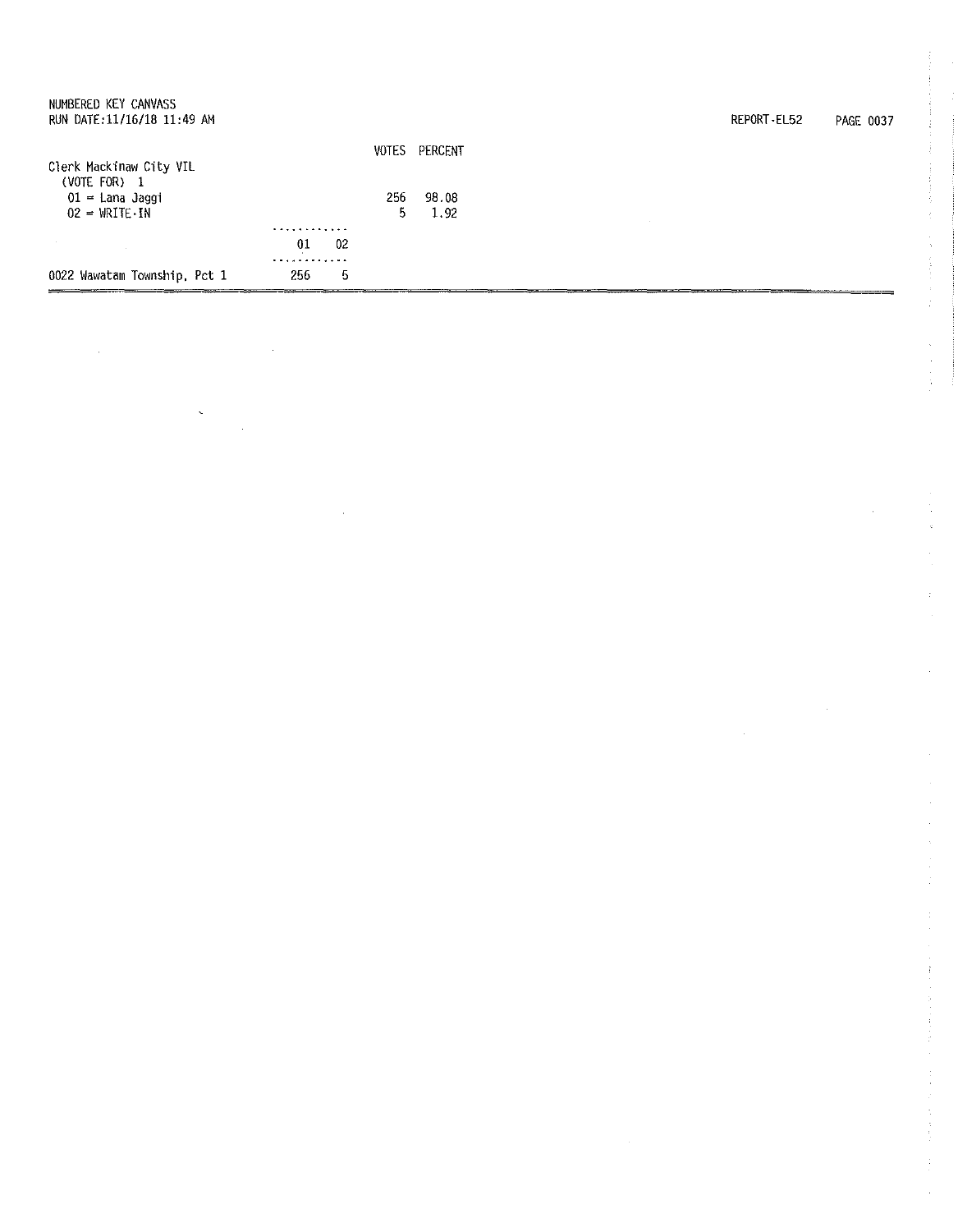| NUMBERED KEY CANVASS<br>RUN DATE: 11/16/18 11:49 AM |     |       |         | REPORT-EL52 | <b>PAGE 0038</b> |
|-----------------------------------------------------|-----|-------|---------|-------------|------------------|
|                                                     |     | VOTES | PERCENT |             |                  |
| Treasurer Mackinaw City VIL<br>$(VOTE$ FOR) $1$     |     |       |         |             |                  |
| $01$ = Patricia Peppler                             |     | 228   | 97.44   |             |                  |
| $02 = \text{WATE} \cdot \text{IN}$                  |     | 6     | 2.56    |             |                  |
|                                                     | .   |       |         |             |                  |
|                                                     | -01 | 02    |         |             |                  |
|                                                     | .   |       |         |             |                  |
| 0022 Wawatam Township, Pct 1                        | 228 | -6    |         |             |                  |

 $\label{eq:2.1} \frac{1}{\sqrt{2}}\int_{\mathbb{R}^3} \frac{1}{\sqrt{2}}\left(\frac{1}{\sqrt{2}}\right)^2\frac{1}{\sqrt{2}}\left(\frac{1}{\sqrt{2}}\right)^2\frac{1}{\sqrt{2}}\left(\frac{1}{\sqrt{2}}\right)^2\frac{1}{\sqrt{2}}\left(\frac{1}{\sqrt{2}}\right)^2.$ 

 $\frac{1}{4}$ 

 $\label{eq:2.1} \begin{split} \mathcal{L}_{\text{max}}(\mathbf{r},\mathbf{r}) = \mathcal{L}_{\text{max}}(\mathbf{r},\mathbf{r}) \mathcal{L}_{\text{max}}(\mathbf{r},\mathbf{r}) \\ \mathcal{L}_{\text{max}}(\mathbf{r},\mathbf{r}) = \mathcal{L}_{\text{max}}(\mathbf{r},\mathbf{r}) \mathcal{L}_{\text{max}}(\mathbf{r},\mathbf{r}) \mathcal{L}_{\text{max}}(\mathbf{r},\mathbf{r}) \end{split}$ 

 $\label{eq:2.1} \frac{d\mathbf{r}}{dt} = \frac{1}{2} \sum_{i=1}^n \frac{d\mathbf{r}}{dt}$ 

 $\frac{1}{2} \left( \frac{1}{2} \right)$ 

 $\label{eq:2.1} \frac{1}{\sqrt{2}}\sum_{i=1}^n\frac{1}{\sqrt{2}}\sum_{i=1}^n\frac{1}{\sqrt{2}}\sum_{i=1}^n\frac{1}{\sqrt{2}}\sum_{i=1}^n\frac{1}{\sqrt{2}}\sum_{i=1}^n\frac{1}{\sqrt{2}}\sum_{i=1}^n\frac{1}{\sqrt{2}}\sum_{i=1}^n\frac{1}{\sqrt{2}}\sum_{i=1}^n\frac{1}{\sqrt{2}}\sum_{i=1}^n\frac{1}{\sqrt{2}}\sum_{i=1}^n\frac{1}{\sqrt{2}}\sum_{i=1}^n\frac$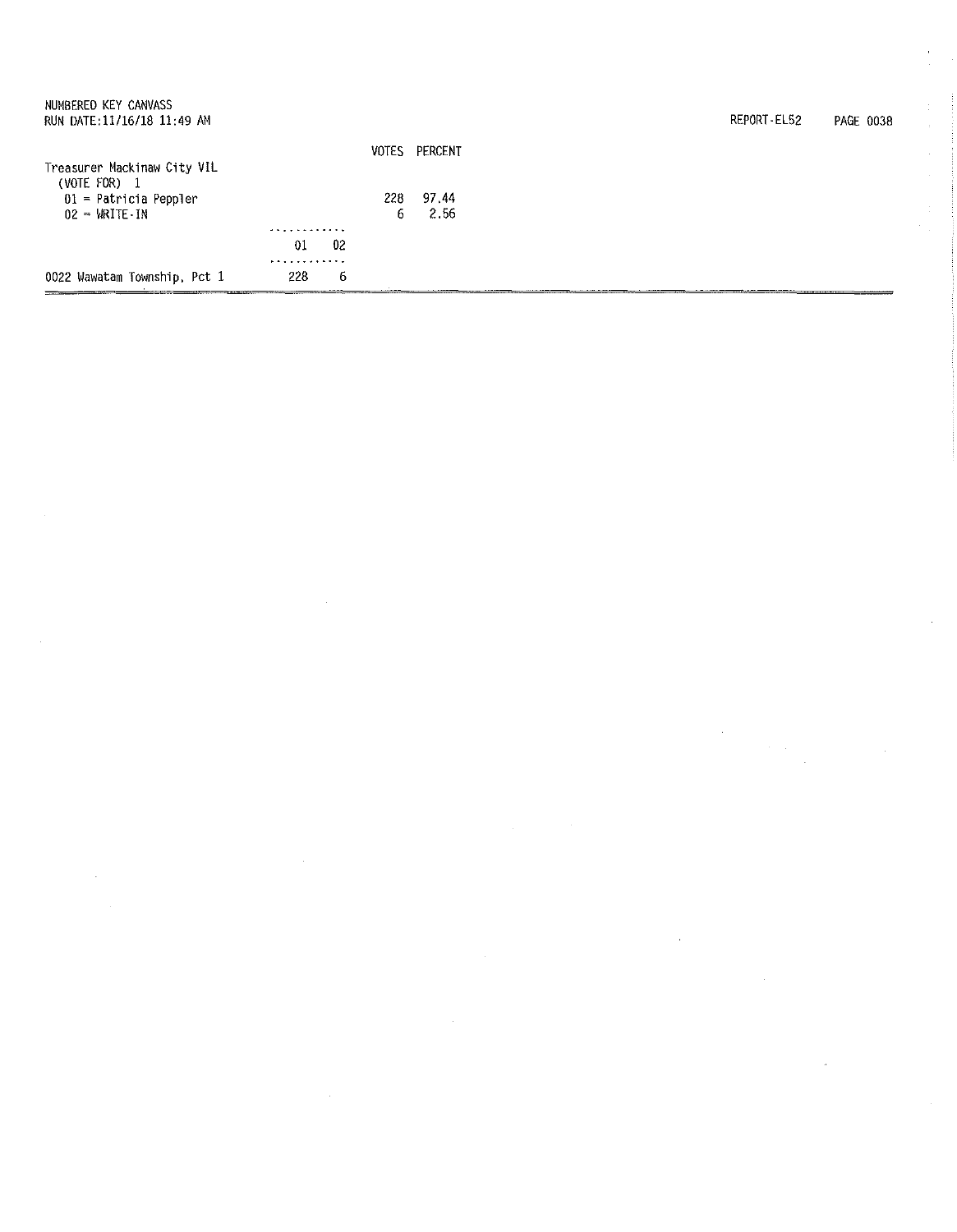| NUMBERED KEY CANVASS<br>RUN DATE: 11/16/18 11:49 AM |     |    |     |               |
|-----------------------------------------------------|-----|----|-----|---------------|
|                                                     |     |    |     | VOTES PERCENT |
| Treasurer Pellston VIL                              |     |    |     |               |
| $(VOTE FOR)$ 1                                      |     |    |     |               |
| $01 =$ Brenda Blakemore                             |     |    | 243 | 99.18         |
| $02 = \text{WRITE} \cdot \text{IN}$                 |     |    | 2   | - 82          |
|                                                     |     |    |     |               |
|                                                     | 01  | 02 |     |               |
|                                                     |     |    |     |               |
| 0016 Maple River Township, Pct 1                    | 59  | 0  |     |               |
| 0017 McKinley Township, Pct 1                       | 184 | 2  |     |               |
|                                                     |     |    |     |               |

| REPORT-EL52 | PAGE 0039 |
|-------------|-----------|
|             |           |

 $\sim$  .

ŧ

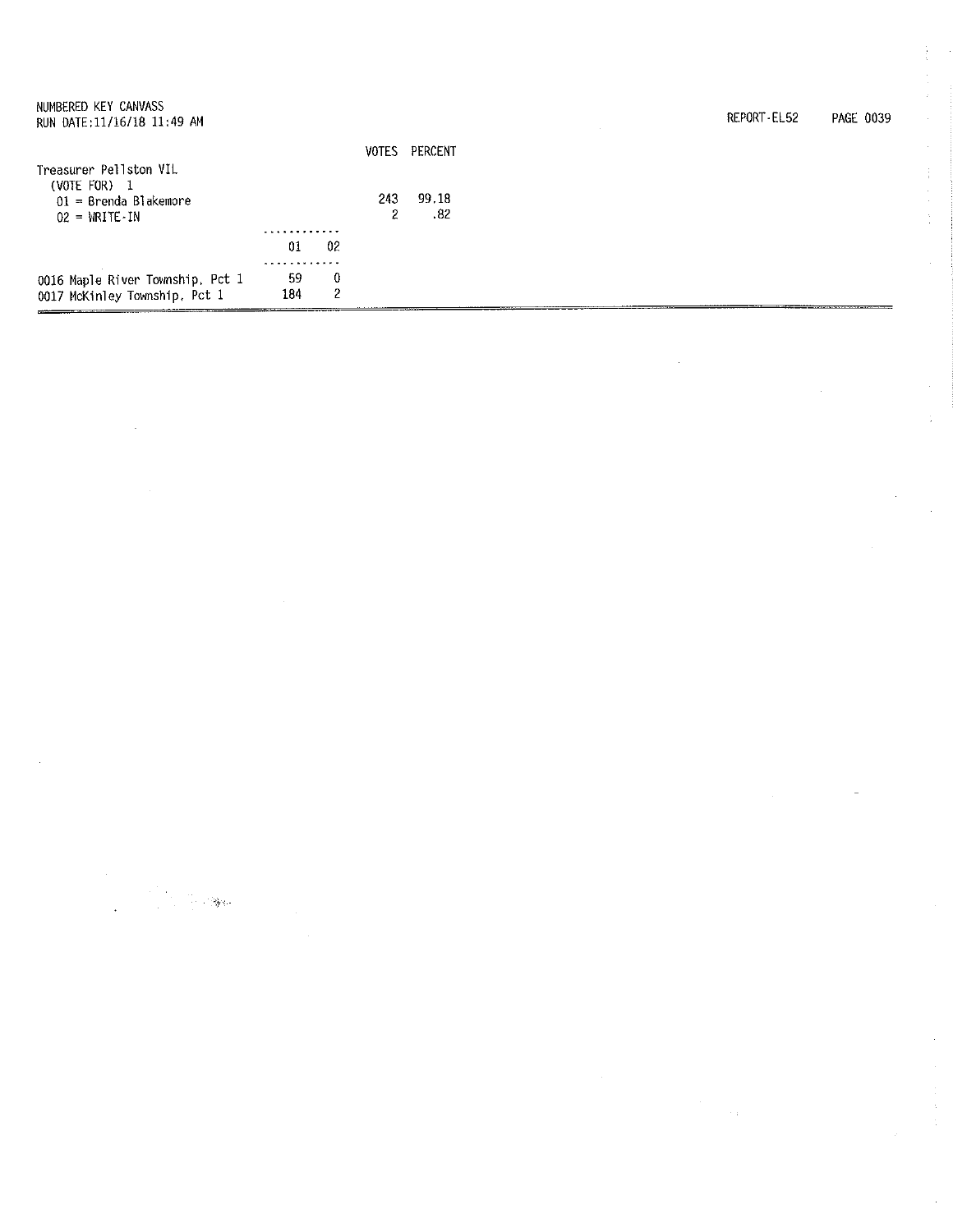| NUMBERED KEY CANVASS<br>RUN DATE: 11/16/18 11:49 AM                                                                  |     |     |       |                   |                         |                                                             | REPORT-EL52  | PAGE 0040    |
|----------------------------------------------------------------------------------------------------------------------|-----|-----|-------|-------------------|-------------------------|-------------------------------------------------------------|--------------|--------------|
|                                                                                                                      |     |     | VOTES |                   | PERCENT                 |                                                             | <b>VOTES</b> | PERCENT      |
| Trustee Mackinaw City VIL<br>$(VOTE FOR)$ 3<br>$01 =$ Zachary Coonrod<br>$02 =$ John Lemanski<br>$03$ = Enzo Lieghio |     |     |       | 125<br>174<br>133 | 19.81<br>27.58<br>21,08 | 04 = George Ranville<br>$05 = \text{WRITE} \cdot \text{IN}$ | 195.<br>4    | 30.90<br>.63 |
|                                                                                                                      | 01  | 02  | 03    | 04                | 05                      |                                                             |              |              |
| 0022 Wawatam Township, Pct 1                                                                                         | 125 | 174 | 133.  | 195               | 4                       |                                                             |              |              |

 $\mathcal{L}(\mathcal{A})$ 

 $\mathcal{L}_{\text{max}}$ 

 $\epsilon_{\rm{max}}$ 

 $\mathcal{L}^{\text{max}}_{\text{max}}$ 

医皮肤 医单

 $\mathcal{A}^{\mathcal{A}}$ 

 $\frac{1}{2}$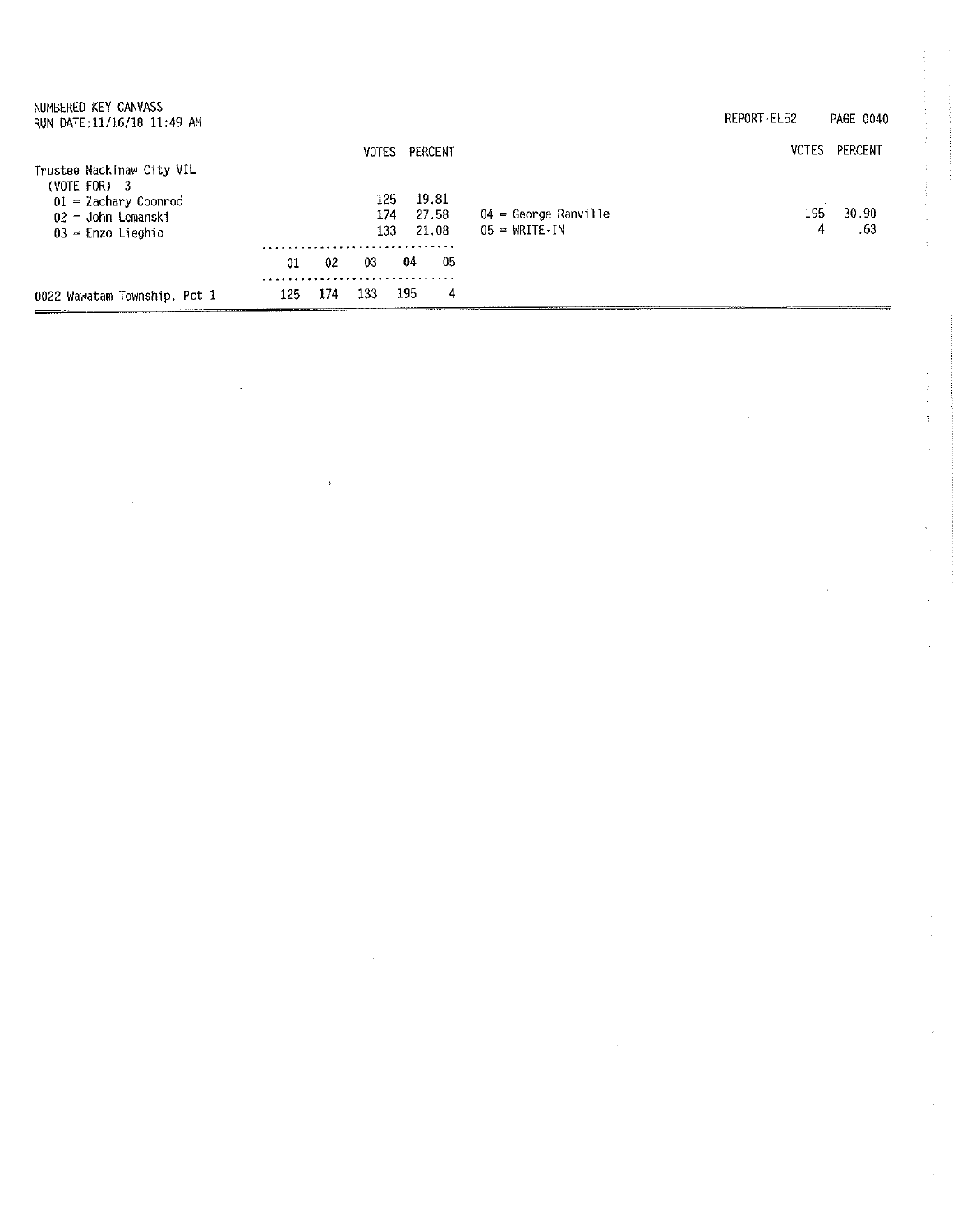| NUMBERED KEY CANVASS<br>RUN DATE: 11/16/18 11:49 AM                                                 |           |           |                   |           |                         |                                                                                   | REPORT-EL52 |                  | PAGE 0041              |
|-----------------------------------------------------------------------------------------------------|-----------|-----------|-------------------|-----------|-------------------------|-----------------------------------------------------------------------------------|-------------|------------------|------------------------|
| Trustee Pellston VIL                                                                                |           |           | <b>VOTES</b>      |           | PERCENT                 |                                                                                   |             | <b>VOTES</b>     | PERCENT                |
| (VOTE FOR) $6$<br>$01$ = Matthew Minzey<br>$02 =$ Jacqueline A. Pilette<br>$03 = M$ . Scott Robbins |           |           | 181<br>136<br>168 |           | 22.02<br>16.55<br>20.44 | $04 =$ Jane A. Rose<br>05 = Kayla Schlappi<br>$06 = \text{WRITE} \cdot \text{IN}$ |             | 150<br>173<br>14 | 18.25<br>21.05<br>1.70 |
|                                                                                                     | 01        | 02        | 03                | 04        | 05                      | -06                                                                               |             |                  |                        |
| 0016 Maple River Township, Pct 1<br>0017 McKinley Township, Pct 1                                   | 42<br>139 | 33<br>103 | 35<br>133         | 32<br>118 | 42<br>131               | 2<br>12                                                                           | ÷.          |                  |                        |

 $\sim$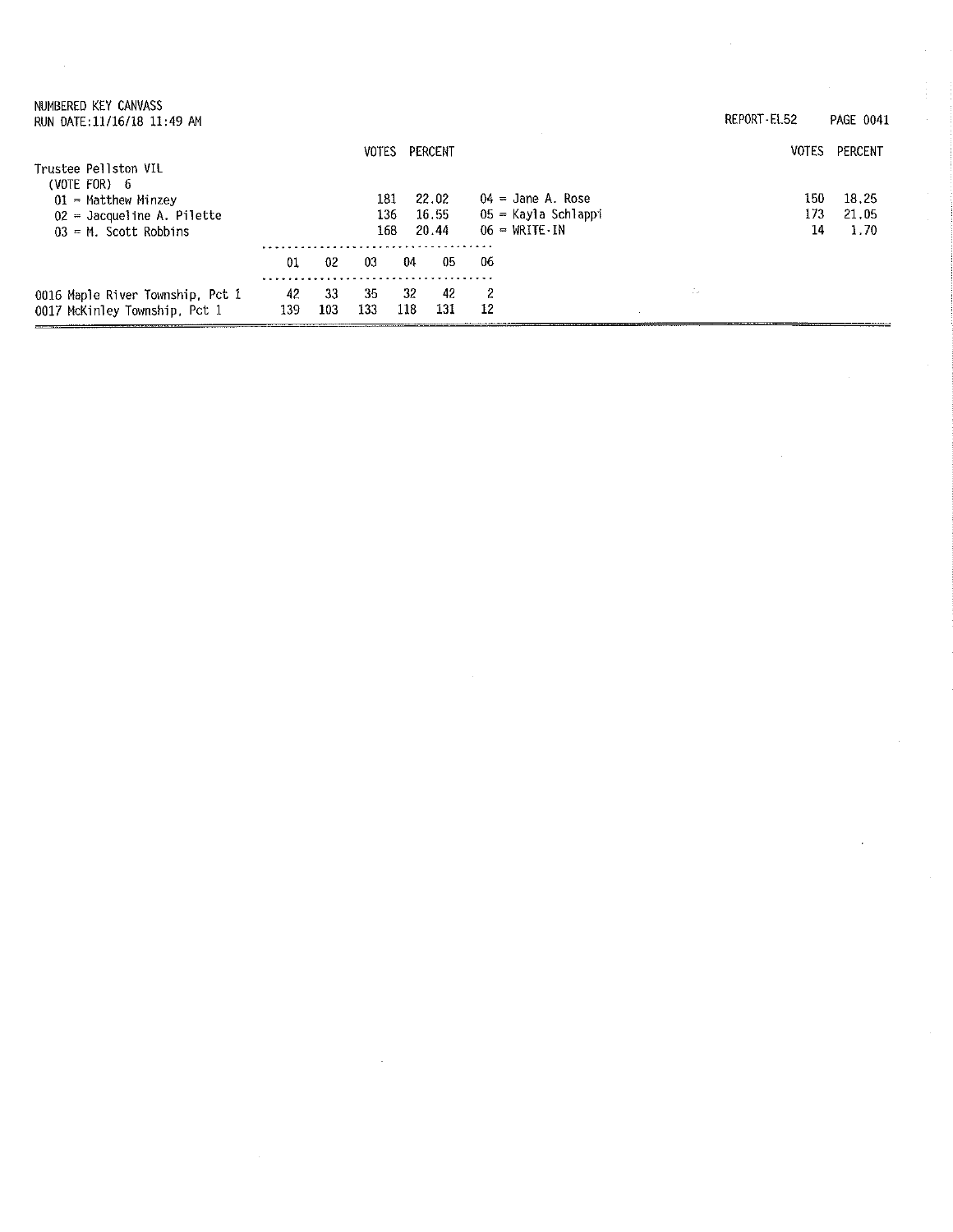| NUMBERED KEY CANVASS<br>RUN DATE: 11/16/18 11:49 AM |     |     |              |         |                    | REPORT-EL52 | PAGE 0042 |
|-----------------------------------------------------|-----|-----|--------------|---------|--------------------|-------------|-----------|
|                                                     |     |     | <b>VOTES</b> | PERCENT |                    | VOTES       | PERCENT   |
| Brd Member Harbor Spgs SD<br>$(VOTE FOR)$ 3         |     |     |              |         |                    |             |           |
| $01$ = Brad Backus                                  |     |     | 2.756        | 33.67   | $03 =$ Diane Novak | 2.716       | 33.18     |
| $02 =$ Tim Davis                                    |     |     | 2.665        | 32.56   | $04$ = WRITE IN    | 49          | .60       |
|                                                     |     |     | . . <i>.</i> |         |                    |             |           |
|                                                     | 01  | 02  | -03          | 04      |                    |             |           |
| 0007 City of Harbor Springs, Pct 1                  | 481 | 466 | 480          | 6       |                    |             |           |
| 0012 Cross Village Township, Pct 1                  | 102 | -99 | 108          | 8       |                    |             |           |
| 0013 Friendship Township, Pct 1                     | 303 | 291 | 271          | 6       |                    |             |           |
| 0014 Little Traverse Township, Pct                  | 698 | 663 | 685          | 11      |                    |             |           |
| 0018 Pleasantview Township, Pct 1                   | 253 | 244 | 254          | 4       |                    |             |           |
| 0019 Readmond Township, Pct 1                       | 178 | 175 | 179          | 6       |                    |             |           |
| 0023 West Traverse Township, Pct 1                  | 741 | 727 | 739          | 8       |                    |             |           |

 $\label{eq:2} \frac{1}{\sqrt{2}}\sum_{i=1}^n\frac{1}{\sqrt{2}}\sum_{i=1}^n\frac{1}{\sqrt{2}}\sum_{i=1}^n\frac{1}{\sqrt{2}}\sum_{i=1}^n\frac{1}{\sqrt{2}}\sum_{i=1}^n\frac{1}{\sqrt{2}}\sum_{i=1}^n\frac{1}{\sqrt{2}}\sum_{i=1}^n\frac{1}{\sqrt{2}}\sum_{i=1}^n\frac{1}{\sqrt{2}}\sum_{i=1}^n\frac{1}{\sqrt{2}}\sum_{i=1}^n\frac{1}{\sqrt{2}}\sum_{i=1}^n\frac{1$ 

 $\hat{\mathcal{A}}$ 

 $\sim$ 

 $\mathcal{L}^{(1,2)}$ 

 $\bar{\mathbf{r}}$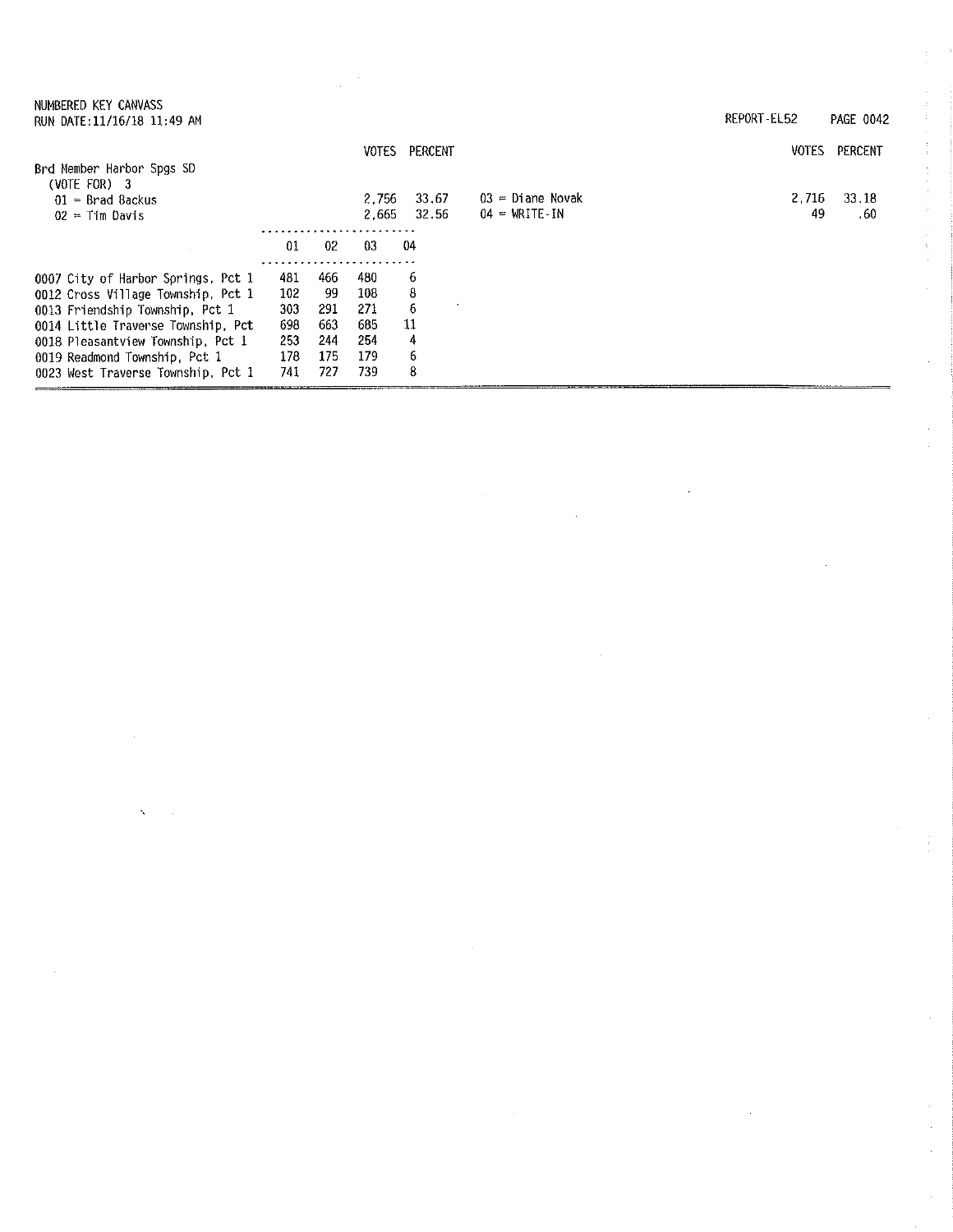| NUMBERED KEY CANVASS<br>RUN DATE: 11/16/18 11:49 AM                                                                                             |                       |                       |                        |                   |                                                          | REPORT-EL52 | PAGE 0043    |
|-------------------------------------------------------------------------------------------------------------------------------------------------|-----------------------|-----------------------|------------------------|-------------------|----------------------------------------------------------|-------------|--------------|
| Brd Member Alanson SD                                                                                                                           |                       |                       | <b>VOTES</b>           | PERCENT           |                                                          | VOTES       | PERCENT      |
| (VOTE FOR) $3$<br>$01$ = Tracy Lowery<br>$02$ = Catherine Stonhouse                                                                             |                       |                       | 985<br>939             | 33 86<br>32.28    | $03 =$ Josh Wyatt<br>$04 = \text{WRITE} \cdot \text{IN}$ | 965<br>20   | 33.17<br>.69 |
|                                                                                                                                                 | 01                    | 02                    | -03                    | 04                |                                                          |             |              |
| 0014 Little Traverse Township, Pct<br>0015 Littlefield Township, Pct 1<br>0016 Maple River Township, Pct 1<br>0018 Pleasantview Township, Pct 1 | 74<br>760<br>95<br>56 | 75<br>722<br>86<br>56 | 71<br>745.<br>92<br>57 | 0<br>20<br>0<br>0 |                                                          |             |              |

 $\sim 10^{-1}$ 

 $\sim 10^{-1}$ 

 $\sim 10^7$ 

 $\frac{1}{4}$ 

 $\sim$ 

 $\hat{\mathcal{A}}$ 

 $\frac{1}{2}$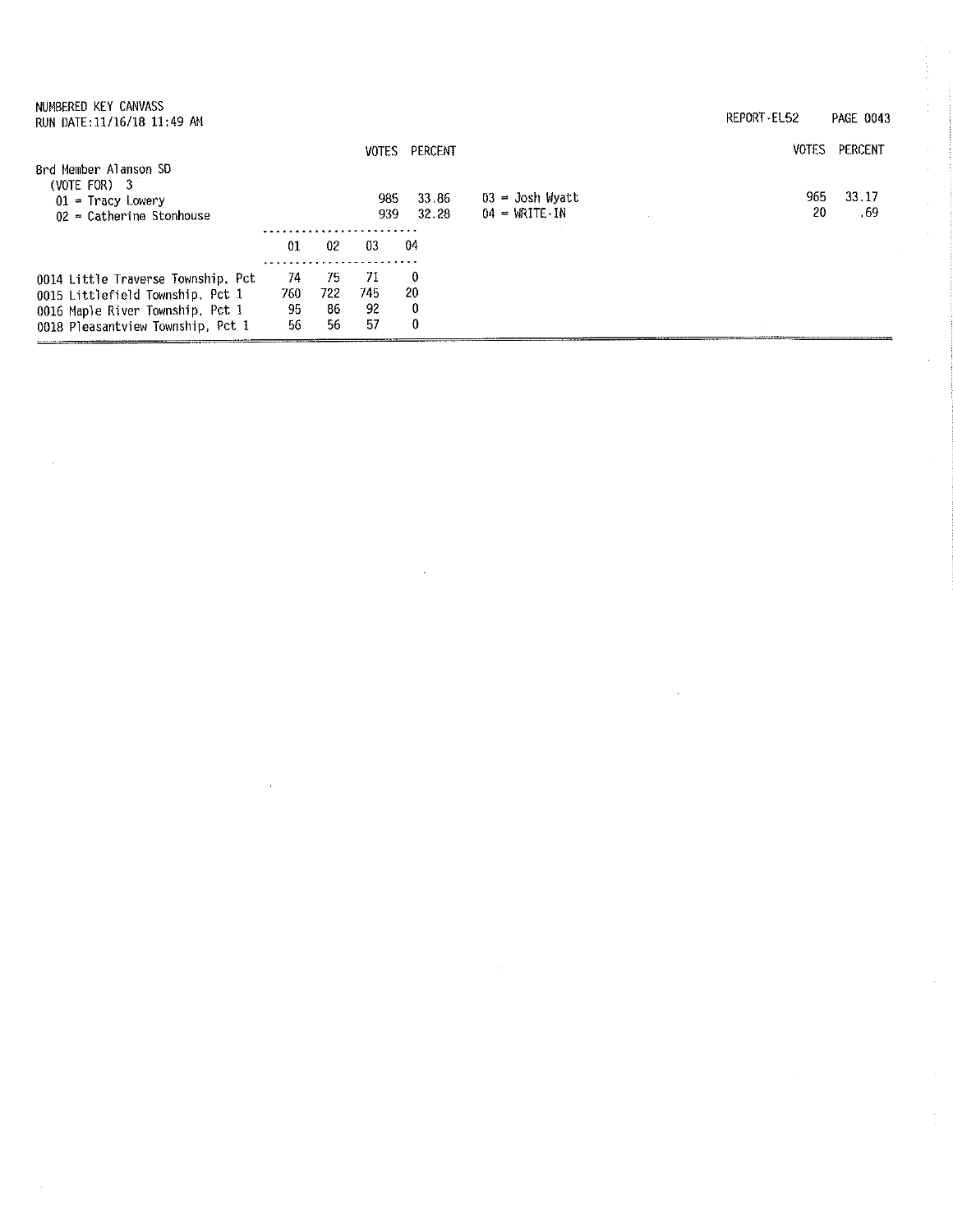| NUMBERED KEY CANVASS<br>RUN DATE:11/16/18 11:49 AM                                            |          |                     |             |                |                                             | REPORT-EL52  | PAGE 0044     |
|-----------------------------------------------------------------------------------------------|----------|---------------------|-------------|----------------|---------------------------------------------|--------------|---------------|
|                                                                                               |          |                     | VOTES       | PERCENT        |                                             | <b>VOTES</b> | PERCENT       |
| Brd Member Mackinaw City SD<br>(VOTE FOR) $2$<br>$01 =$ James Bell<br>$02$ = Laura J. Jackson |          |                     | 242<br>185. | 41.58<br>31.79 | $03$ = Ed Trudeau<br>$04 = \text{WRITE}$ IN | 154          | 26.46<br>. 17 |
|                                                                                               | 01       | 02                  | 03          | -04            |                                             |              |               |
| 0005 Carp Lake Township, Pct 1<br>0022 Wawatam Township, Pct 1                                | 2<br>240 | $\mathbf{0}$<br>185 | 2<br>152    | 0              |                                             |              |               |
|                                                                                               |          |                     |             |                |                                             |              |               |

 $\label{eq:2.1} \frac{1}{\sqrt{2}}\int_{\mathbb{R}^3}\frac{1}{\sqrt{2}}\left(\frac{1}{\sqrt{2}}\right)^2\frac{1}{\sqrt{2}}\left(\frac{1}{\sqrt{2}}\right)^2\frac{1}{\sqrt{2}}\left(\frac{1}{\sqrt{2}}\right)^2.$ 

 $\label{eq:2} \frac{1}{\sqrt{2}}\left(\frac{1}{\sqrt{2}}\right)^{2} \left(\frac{1}{\sqrt{2}}\right)^{2} \left(\frac{1}{\sqrt{2}}\right)^{2}$ 

 $\label{eq:2} \frac{1}{\sqrt{2}}\left(\frac{1}{\sqrt{2}}\right)^{2} \left(\frac{1}{\sqrt{2}}\right)^{2} \left(\frac{1}{\sqrt{2}}\right)^{2} \left(\frac{1}{\sqrt{2}}\right)^{2} \left(\frac{1}{\sqrt{2}}\right)^{2} \left(\frac{1}{\sqrt{2}}\right)^{2} \left(\frac{1}{\sqrt{2}}\right)^{2} \left(\frac{1}{\sqrt{2}}\right)^{2} \left(\frac{1}{\sqrt{2}}\right)^{2} \left(\frac{1}{\sqrt{2}}\right)^{2} \left(\frac{1}{\sqrt{2}}\right)^{2} \left(\frac{$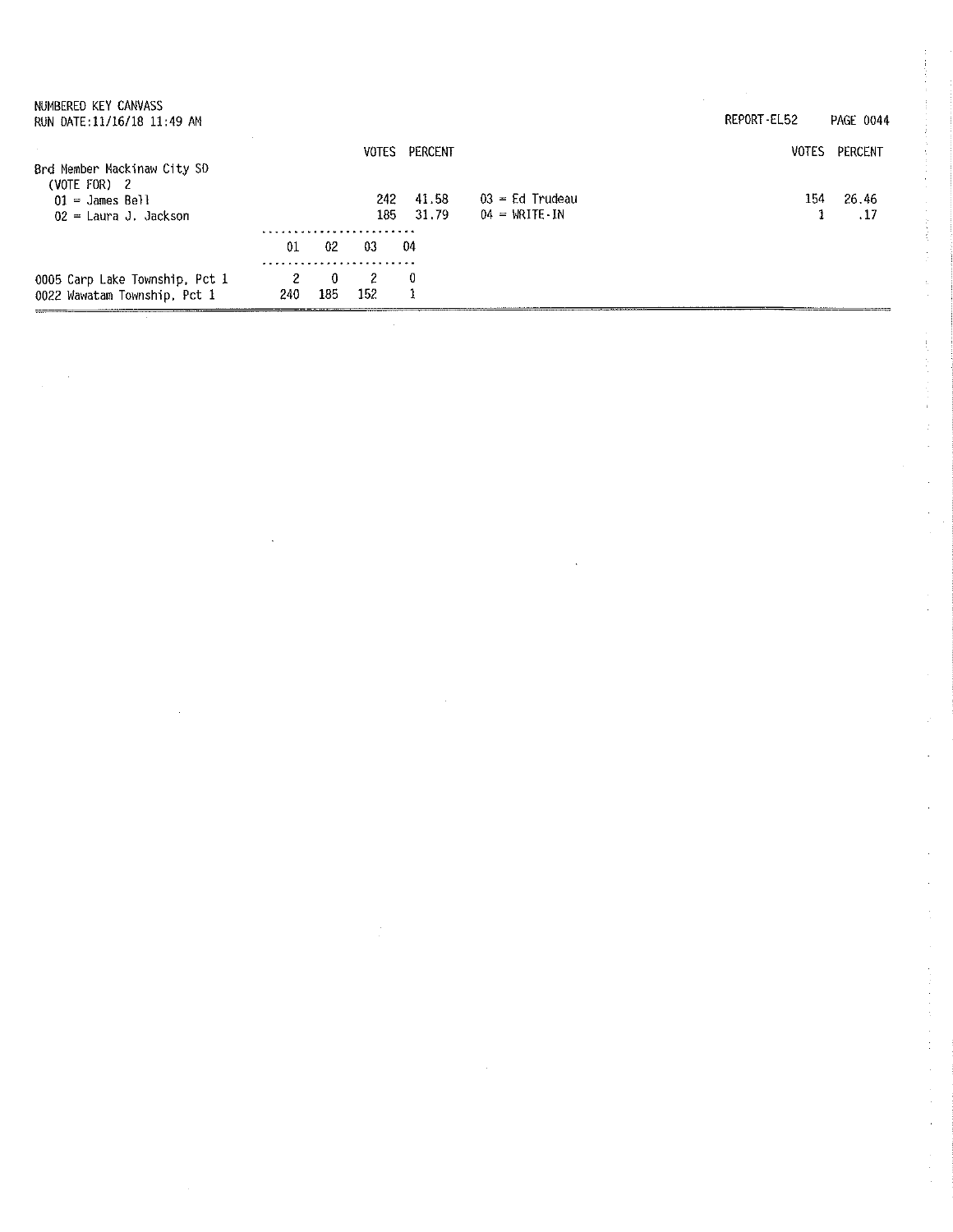|                                        |     |    | <b>VOTES</b> | PERCENT |
|----------------------------------------|-----|----|--------------|---------|
| Brd Member Pellston SD<br>(VOTE FOR) 2 |     |    |              |         |
| $01$ = Serenity Dankert                |     |    | 1.494        | 91.04   |
| $02 = \text{WRTE} \cdot \text{IN}$     |     |    | 147          | 8.96    |
|                                        |     |    |              |         |
|                                        | 01  | 02 |              |         |
|                                        |     |    |              |         |
| 0004 Bliss Township, Pct 1             | 250 | 33 |              |         |
| 0005 Carp Lake Township, Pct 1         | 304 | 29 |              |         |
| 0006 Center Township, Pct 1            | 206 | 18 |              |         |
| 0016 Maple River Township, Pct 1       | 320 | 12 |              |         |
| 0017 McKinley Township, Pct 1          | 352 | 51 |              |         |
| 0018 Pleasantview Township, Pct 1      | 8   |    |              |         |
| 0019 Readmond Township, Pct 1          | 36  | 3  |              |         |
| 0022 Wawatam Township, Pct 1           | 18  | 0  |              |         |

REPORT-EL52 PAGE 0045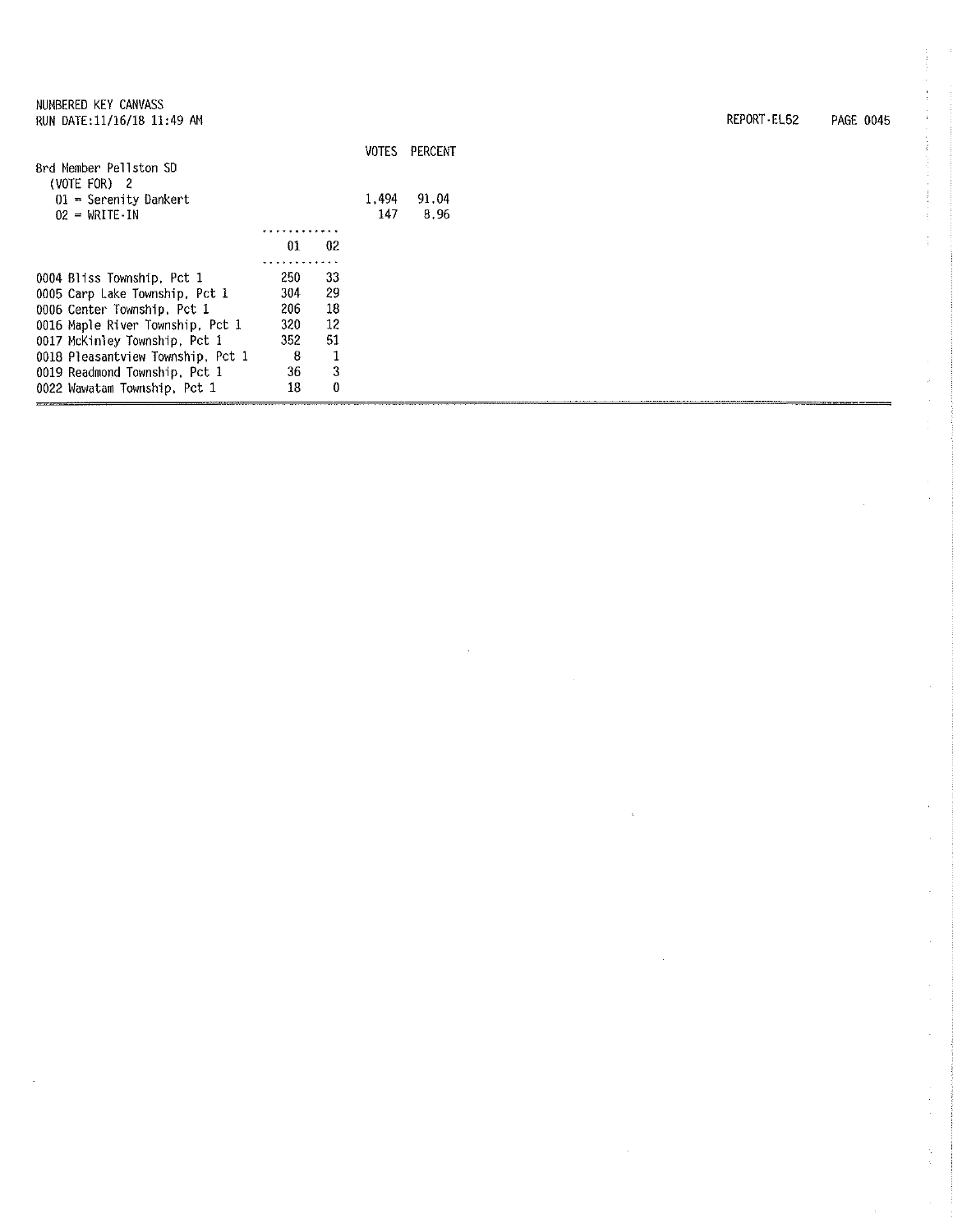0021 Springvale Township, Pct 1

REPORT•EL52 PAGE 0046 VOTES PERCENT VOTES PERCENT Brd Member Petoskey SD (VOTE FOR) 3 01 = Mark Ashley 4,152 23. 76  $02$  = Mary Ling 4,230 24.21 04 = Kathleen Reed 4,786 27,39  $03 =$  Jessica Nolff  $4,176$  23.90 23.90  $05 = \text{WRTTE} \cdot \text{IN}$ 130 .74 <u>. . . . . . . . . . . .</u> 01 02 03 04 <sup>05</sup>.............................. 0001 Bear Creek Township, Pct 1 152 165 153 180 7 0002 Bear Creek Township, Pct 2 557 587 574 670 12 0003 Bear Creek Township, Pct 3 790 774 706 **845** 35 0008 City of Petoskey, Ward 1, Pct 240 295 327 345 6 0009 City of Petoskey, Ward 2, Pct 352 369 439 430 5 0010 City of Petoskey, Ward 3, Pct 385 387 394 439 18 0011 City of Petoskey, Ward 4, Pct 259 261 360 297 14 0014 Little Traverse Township, Pct 83 94 87 110 4 0015 Littlefield Township, Pct 1 21 22 14 29 0 0020 Resort Township, Pct 1 784 779 647 892 14

529 497 475 549 15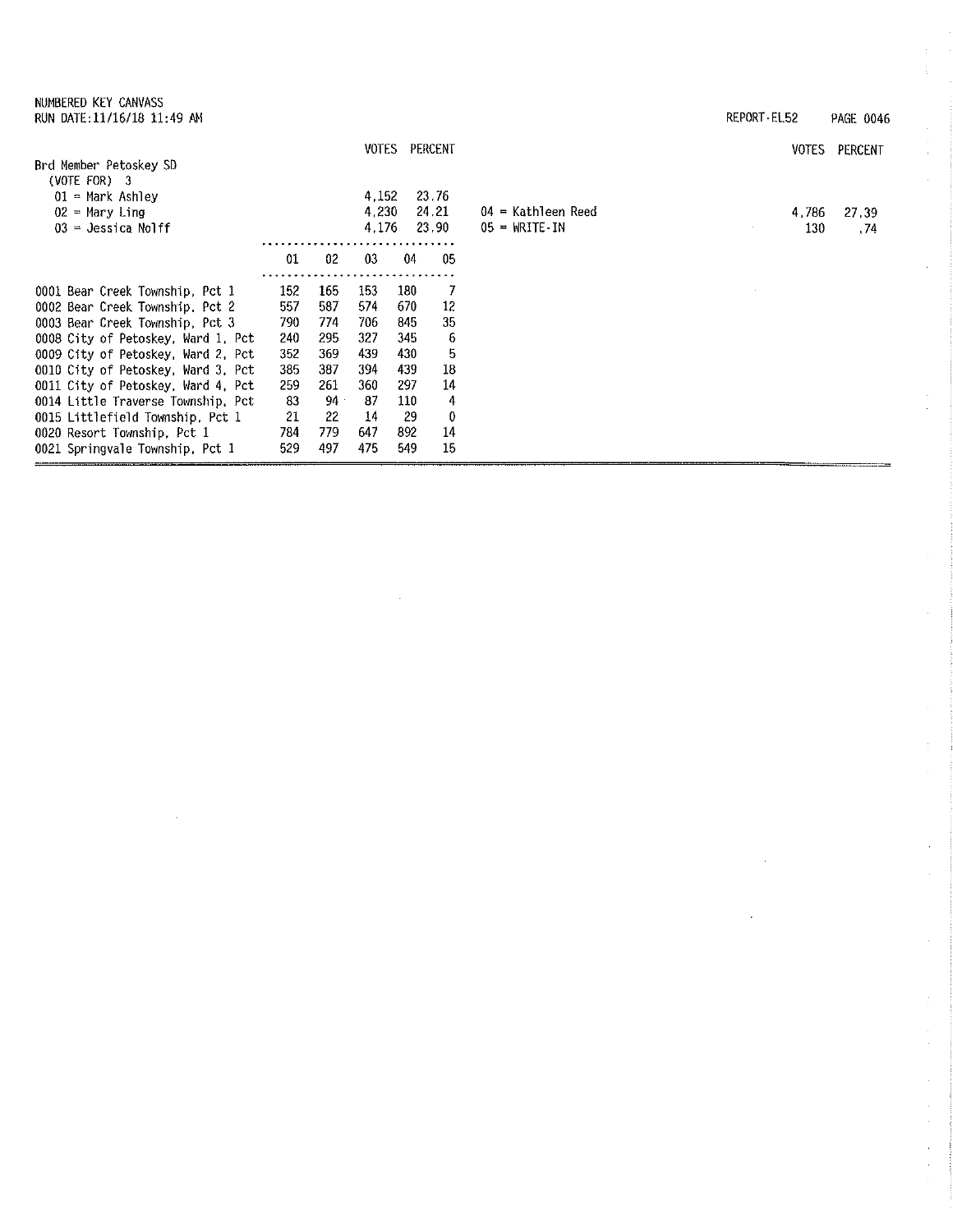$\mathcal{L}$ 

|                                    |     |     | <b>VOTES</b> | PERCENT |
|------------------------------------|-----|-----|--------------|---------|
| Proposal 18-1                      |     |     |              |         |
| (VOTE FOR)<br>1                    |     |     |              |         |
| $01 - Yes$                         |     |     | 9.237        | 52.05   |
| $02 = No$                          |     |     | 8.511        | 47.95   |
|                                    |     |     |              |         |
|                                    | 01  | 02  |              |         |
|                                    |     |     |              |         |
| 0001 Bear Creek Township, Pct 1    | 185 | 168 |              |         |
| 0002 Bear Creek Township, Pct 2    | 651 | 625 |              |         |
| 0003 Bear Creek Township, Pct 3    | 818 | 880 |              |         |
| 0004 Bliss Township, Pct 1         | 177 | 157 |              |         |
| 0005 Carp Lake Township, Pct 1     | 213 | 190 |              |         |
| 0006 Center Township, Pct 1        | 151 | 137 |              |         |
| 0007 City of Harbor Springs, Pct 1 | 384 | 394 |              |         |
| 0008 City of Petoskey, Ward 1. Pct | 400 | 264 |              |         |
| 0009 City of Petoskey, Ward 2, Pct | 441 | 364 |              |         |
| 0010 City of Petoskey, Ward 3, Pct | 483 | 453 |              |         |
| 0011 City of Petoskey, Ward 4, Pct | 435 | 214 |              |         |
| 0012 Cross Village Township, Pct 1 | 85  | 90  |              |         |
| 0013 Friendship Township, Pct 1    | 266 | 226 |              |         |
| 0014 Little Traverse Township, Pct | 770 | 669 |              |         |
| 0015 Littlefield Township, Pct 1   | 729 | 542 |              |         |
| 0016 Maple River Township, Pct 1   | 333 | 291 |              |         |
| 0017 McKinley Township, Pct 1      | 283 | 209 |              |         |
| 0018 Pleasantview Township, Pct 1  | 295 | 220 |              |         |
| 0019 Readmond Township, Pct 1      | 197 | 162 |              |         |
| 0020 Resort Township, Pct 1        | 708 | 860 |              |         |
| 0021 Springvale Township, Pct 1    | 526 | 543 |              |         |
| 0022 Wawatam Township, Pct 1       | 179 | 204 |              |         |
| 0023 West Traverse Township, Pct 1 | 528 | 649 |              |         |

REPORT-EL52 PAGE 0047

 $\hat{\mathcal{A}}$ 

 $\hat{\mathcal{L}}$ 

 $\frac{1}{2}$ 

 $\begin{array}{c} \mathcal{E} \\ \mathcal{E} \\ \mathcal{E} \end{array}$ 

 $\tilde{\mathbb{Q}}$ 

 $\bar{z}$ 

 $\bar{\tau}$ 

 $\cdot$  $\bar{z}$ 

 $\mathcal{A}$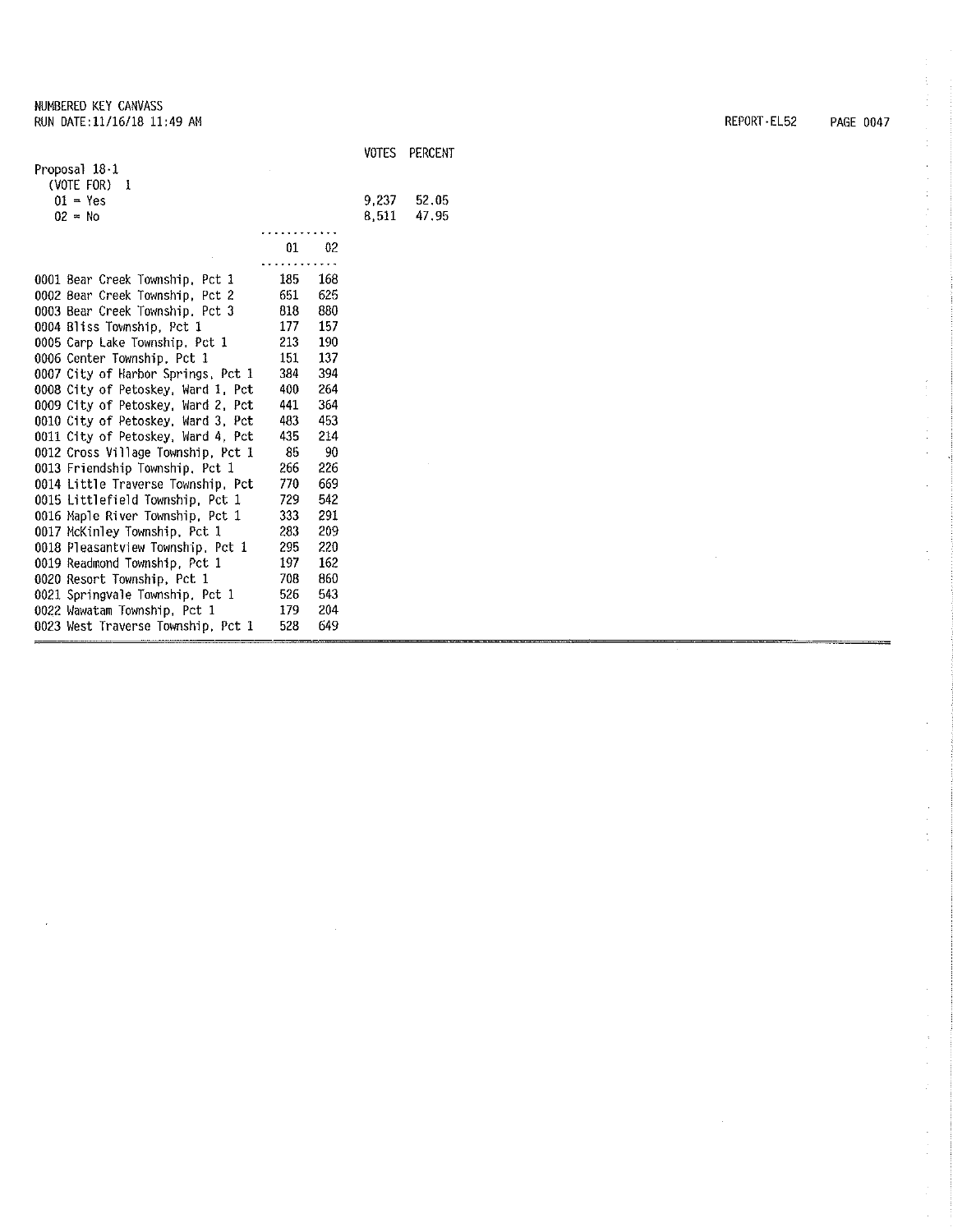|                                    |     |     | <b>VOTES</b> | PERCENT |
|------------------------------------|-----|-----|--------------|---------|
| Proposal 18-2                      |     |     |              |         |
| (VOTE FOR)<br>-1                   |     |     |              |         |
| $01 - Yes$                         |     |     | 9.443        | 54.75   |
| $02 = No$                          |     |     | 7,806        | 45.25   |
|                                    |     |     |              |         |
|                                    | 01  | 02  |              |         |
|                                    |     |     |              |         |
| 0001 Bear Creek Township, Pct 1    | 192 | 146 |              |         |
| 0002 Bear Creek Township, Pct 2    | 718 | 523 |              |         |
| 0003 Bear Creek Township, Pct 3    | 859 | 782 |              |         |
| 0004 Bliss Township, Pct 1         | 173 | 150 |              |         |
| 0005 Carp Lake Township, Pct 1     | 206 | 187 |              |         |
| 0006 Center Township, Pct 1        | 164 | 118 |              |         |
| 0007 City of Harbor Springs, Pct 1 | 446 | 309 |              |         |
| 0008 City of Petoskey, Ward 1, Pct | 440 | 212 |              |         |
| 0009 City of Petoskey, Ward 2, Pct | 526 | 264 |              |         |
| 0010 City of Petoskey, Ward 3, Pct | 513 | 396 |              |         |
| 0011 City of Petoskey, Ward 4, Pct | 419 | 219 |              |         |
| 0012 Cross Village Township, Pct 1 | 91  | 77  |              |         |
| 0013 Friendship Township, Pct 1    | 234 | 236 |              |         |
| 0014 Little Traverse Township, Pct | 798 | 600 |              |         |
| 0015 Littlefield Township, Pct 1   | 621 | 613 |              |         |
| 0016 Maple River Township, Pct 1   | 310 | 301 |              |         |
| 0017 McKinley Township, Pct 1      | 194 | 284 |              |         |
| 0018 Pleasantview Township, Pct 1  | 265 | 237 |              |         |
| 0019 Readmond Township, Pct 1      | 189 | 163 |              |         |
| 0020 Resort Township, Pct 1        | 777 | 745 |              |         |
| 0021 Springvale Township, Pct 1    | 515 | 521 |              |         |
| 0022 Wawatam Township, Pct 1       | 189 | 186 |              |         |
| 0023 West Traverse Township, Pct 1 | 604 | 537 |              |         |

REPORT· EL52 PAGE 0048

i,

 $\bar{z}$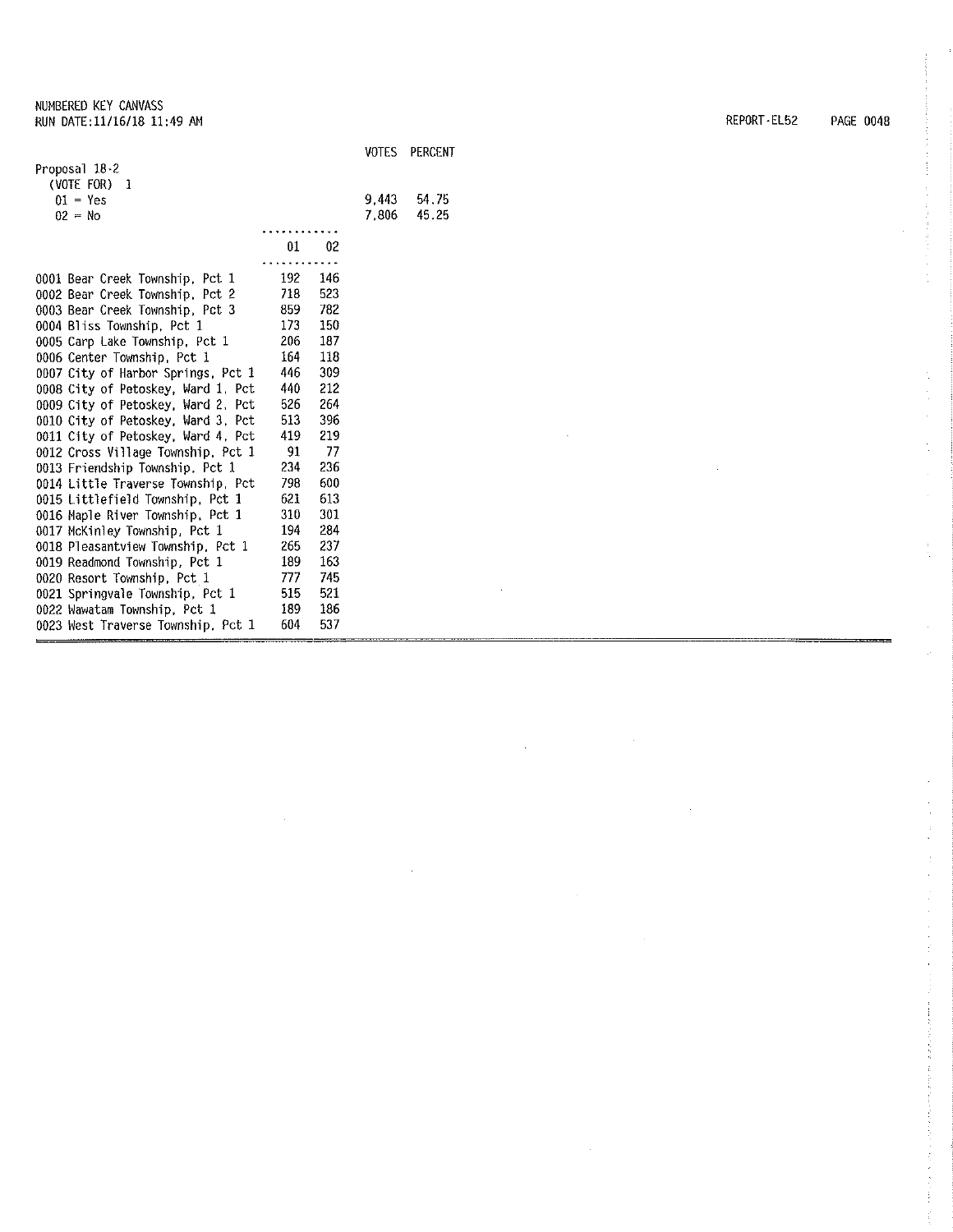æ

|                                    |      |     | <b>VOTES</b> | PERCENT |
|------------------------------------|------|-----|--------------|---------|
| Proposal 18-3                      |      |     |              |         |
| (VOTE FOR)<br>1                    |      |     |              |         |
| $01 = Yes$                         |      |     | 10.704       | 61.23   |
| $02 = No$                          |      |     | 6.778        | 38.77   |
|                                    |      |     |              |         |
|                                    | 01   | 02  |              |         |
|                                    |      |     |              |         |
| 0001 Bear Creek Township, Pct 1    | 219  | 129 |              |         |
| 0002 Bear Creek Township, Pct 2    | 798  | 455 |              |         |
| 0003 Bear Creek Township, Pct 3    | 1004 | 671 |              |         |
| 0004 Bliss Township, Pct 1         | 205  | 123 |              |         |
| 0005 Carp Lake Township, Pct 1     | 229  | 170 |              |         |
| 0006 Center Township, Pct 1        | 178  | 109 |              |         |
| 0007 City of Harbor Springs, Pct 1 | 485  | 280 |              |         |
| 0008 City of Petoskey, Ward 1, Pct | 478  | 183 |              |         |
| 0009 City of Petoskey, Ward 2, Pct | 571  | 232 |              |         |
| 0010 City of Petoskey, Ward 3, Pct | 573  | 345 |              |         |
| 0011 City of Petoskey, Ward 4, Pct | 466  | 173 |              |         |
| 0012 Cross Village Township, Pct 1 | 87   | -87 |              |         |
| 0013 Friendship Township, Pct 1    | 294  | 194 |              |         |
| 0014 Little Traverse Township, Pct | 879  | 530 |              |         |
| 0015 Littlefield Township, Pct 1   | 764  | 486 |              |         |
| 0016 Maple River Township, Pct 1   | 338  | 273 |              |         |
| 0017 McKinley Township, Pct 1      | 261  | 219 |              |         |
| 0018 Pleasantview Township, Pct 1  | 324  | 189 |              |         |
| 0019 Readmond Township, Pct 1      | 206  | 146 |              |         |
| 0020 Resort Township, Pct 1        | 882  | 658 |              |         |
| 0021 Springvale Township, Pct 1    | 606  | 443 |              |         |
| 0022 Wawatam Township, Pct 1       | 185  | 190 |              |         |
| 0023 West Traverse Township, Pct 1 | 672  | 493 |              |         |

---------

 $\hat{\mathcal{A}}$ 

REPDRT-EL52 PAGE 0049

 $\mathcal{A}^{\pm}$ 

ł,

ĵ

÷,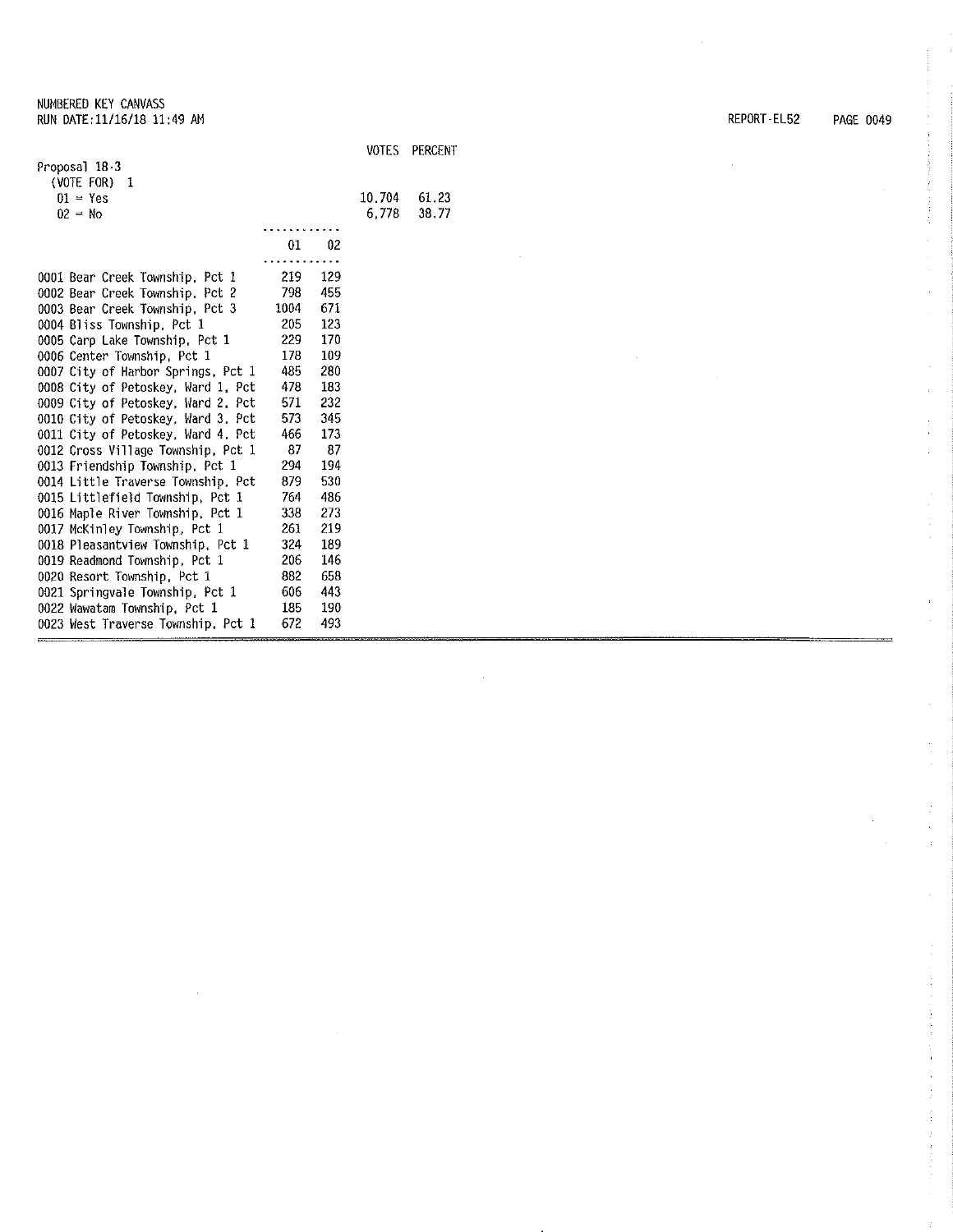0023 West Traverse Township, Pct 1

|                                               |     | <b>VOTES</b> | PERCENT |
|-----------------------------------------------|-----|--------------|---------|
| Emmet County Proposal                         |     |              |         |
| (VOTE FOR)<br>-1                              |     |              |         |
| $01 - Yes$                                    |     | 10.547       | 61.75   |
| $02 = No$                                     |     | 6.532        | 38.25   |
|                                               |     |              |         |
| 01                                            | 02  |              |         |
|                                               | 146 |              |         |
| 196<br>0001 Bear Creek Township, Pct 1<br>814 | 421 |              |         |
| 0002 Bear Creek Township, Pct 2<br>956        | 693 |              |         |
| 0003 Bear Creek Township, Pct 3               | 138 |              |         |
| 0004 Bliss Township, Pct 1<br>184             |     |              |         |
| 0005 Carp Lake Township, Pct 1<br>190         | 198 |              |         |
| 161<br>0006 Center Township, Pct 1            | 113 |              |         |
| 464<br>0007 City of Harbor Springs, Pct 1     | 284 |              |         |
| 440<br>0008 City of Petoskey, Ward 1, Pct     | 188 |              |         |
| 568<br>0009 City of Petoskey, Ward 2, Pct     | 206 |              |         |
| 545<br>0010 City of Petoskey, Ward 3, Pct     | 350 |              |         |
| 412<br>0011 City of Petoskey, Ward 4, Pct     | 205 |              |         |
| 86<br>0012 Cross Village Township, Pct 1      | 86  |              |         |
| 0013 Friendship Township, Pct 1<br>306        | 176 |              |         |
| 0014 Little Traverse Township, Pct<br>928     | 455 |              |         |
| 720<br>0015 Littlefield Township, Pct 1       | 485 |              |         |
| 321<br>0016 Maple River Township, Pct 1       | 278 |              |         |
| 219<br>0017 McKinley Township, Pct 1          | 240 |              |         |
| 316<br>0018 Pleasantview Township, Pct 1      | 176 |              |         |
| 206<br>0019 Readmond Township, Pct 1          | 142 |              |         |
| 964<br>0020 Resort Township, Pct 1            | 558 |              |         |
| 574<br>0021 Springvale Township, Pct 1        | 458 |              |         |
| 205<br>0022 Wawatam Township, Pct 1           | 164 |              |         |

772 372

REPORT-EL52 PAGE 0050

 $\frac{1}{3}$ 

 $\sim$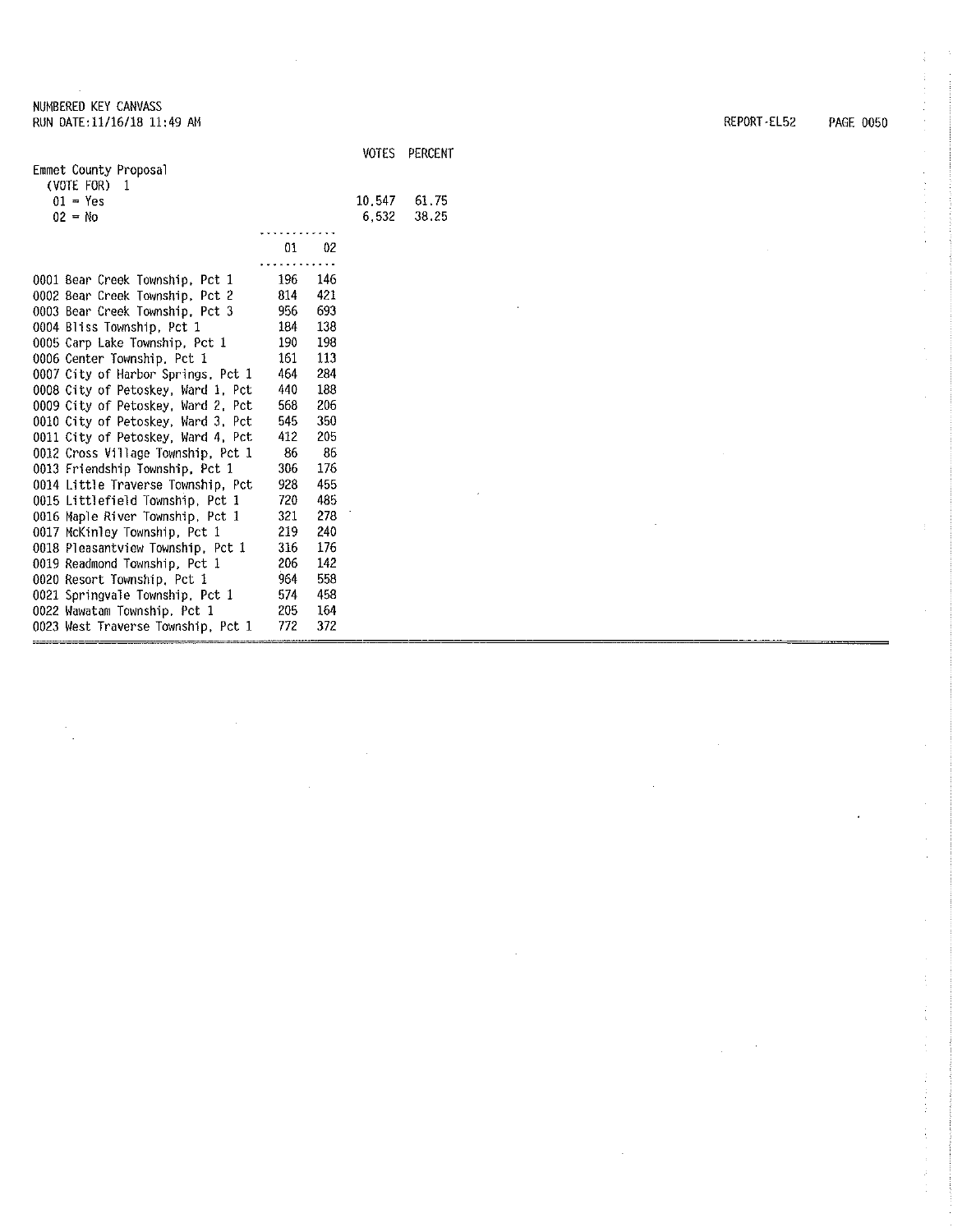| NUMBERED KEY CANVASS                                       |     |               |  | REPORT-EL52 | PAGE 0051 |
|------------------------------------------------------------|-----|---------------|--|-------------|-----------|
| RUN DATE:11/16/18 11:49 AM                                 |     |               |  |             |           |
|                                                            |     | VOTES PERCENT |  |             |           |
| Carp Lake Township Proposal Carp Lake Twns<br>(VOTE FOR) 1 |     |               |  |             |           |
| $01 - Yes$                                                 | 192 | 52.32         |  |             |           |
| $02 = No$                                                  | 175 | 47.68         |  |             |           |
|                                                            |     |               |  |             |           |
| 01                                                         | 02  |               |  |             |           |
|                                                            |     |               |  |             |           |
| 192.<br>0005 Carp Lake Township, Pct 1                     | 175 |               |  |             |           |

 $\mathcal{A}^{(1)}$ 

 $\sim$   $\epsilon$ 

 $\label{eq:2.1} \frac{1}{\sqrt{2}}\sum_{i=1}^n\frac{1}{\sqrt{2}}\sum_{i=1}^n\frac{1}{\sqrt{2}}\sum_{i=1}^n\frac{1}{\sqrt{2}}\sum_{i=1}^n\frac{1}{\sqrt{2}}\sum_{i=1}^n\frac{1}{\sqrt{2}}\sum_{i=1}^n\frac{1}{\sqrt{2}}\sum_{i=1}^n\frac{1}{\sqrt{2}}\sum_{i=1}^n\frac{1}{\sqrt{2}}\sum_{i=1}^n\frac{1}{\sqrt{2}}\sum_{i=1}^n\frac{1}{\sqrt{2}}\sum_{i=1}^n\frac$ 

 $\frac{1}{3}$ 

 $\mathcal{A}_{\mathcal{A}}$ 

 $\epsilon$ 

 $\label{eq:2} \frac{1}{\sqrt{2}}\left(\frac{1}{\sqrt{2}}\right)^2\left(\frac{1}{\sqrt{2}}\right)^2.$ 

 $\label{eq:2.1} \mathcal{L}(\mathcal{L}^{\text{c}}_{\text{c}}) = \mathcal{L}(\mathcal{L}^{\text{c}}_{\text{c}}) \mathcal{L}(\mathcal{L}^{\text{c}}_{\text{c}})$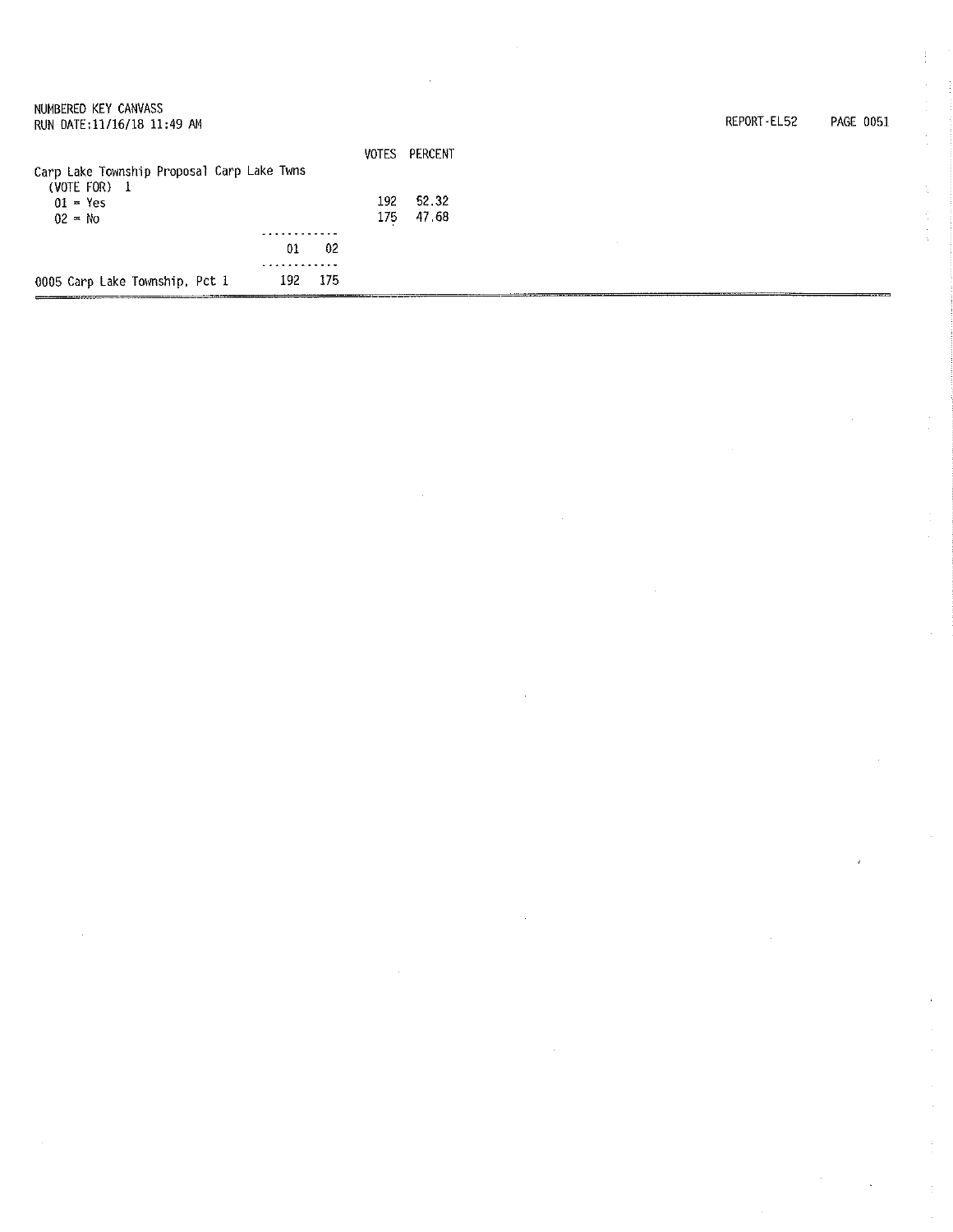| 0021 Springvale Township, Pct 1                    | -332<br>710 |       |         |  |                          |
|----------------------------------------------------|-------------|-------|---------|--|--------------------------|
|                                                    | 01<br>02    |       |         |  |                          |
|                                                    |             |       |         |  |                          |
| 02 = No                                            |             | 332   | 31.86   |  |                          |
| (VOTE FOR) $1$<br>$01 = Yes$                       |             | 710   | 68.14   |  |                          |
| Springvale Township Proposal Springvale Twns       |             | VOTES | PERCENT |  |                          |
|                                                    |             |       |         |  |                          |
| NUMBERED KEY CANVASS<br>RUN DATE:11/16/18 11:49 AM |             |       |         |  | REPORT-EL52<br>PAGE 0052 |

 $\mathcal{L}(\mathcal{A})$ 

 $\mathcal{O}(\mathcal{F}^{\mathrm{c}})$ 

 $\hat{\mathcal{L}}$ 

 $\mathcal{L}(\mathcal{L})$  .

 $\label{eq:2.1} \frac{1}{\sqrt{2}}\sum_{i=1}^n\frac{1}{\sqrt{2}}\sum_{i=1}^n\frac{1}{\sqrt{2}}\sum_{i=1}^n\frac{1}{\sqrt{2}}\sum_{i=1}^n\frac{1}{\sqrt{2}}\sum_{i=1}^n\frac{1}{\sqrt{2}}\sum_{i=1}^n\frac{1}{\sqrt{2}}\sum_{i=1}^n\frac{1}{\sqrt{2}}\sum_{i=1}^n\frac{1}{\sqrt{2}}\sum_{i=1}^n\frac{1}{\sqrt{2}}\sum_{i=1}^n\frac{1}{\sqrt{2}}\sum_{i=1}^n\frac$ 

 $\frac{1}{2} \frac{1}{2} \frac{1}{2}$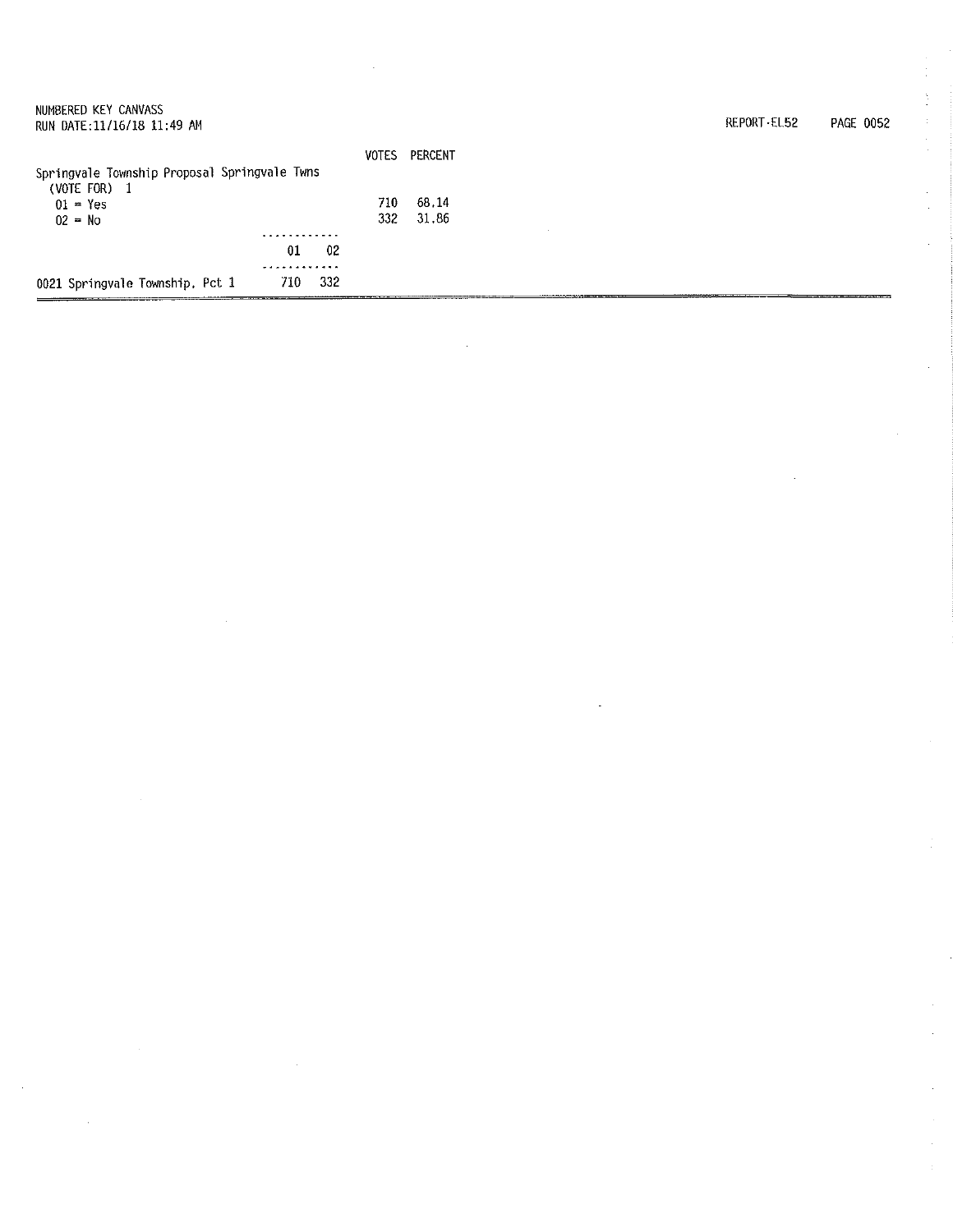| Harbor Springs Public Schools Operating Millage<br>Harbor Spgs SD |     |     | VOTES | PERCENT |
|-------------------------------------------------------------------|-----|-----|-------|---------|
| (VOTE FOR)<br>$\overline{1}$                                      |     |     |       |         |
| $01 = Yes$                                                        |     |     | 2.985 | 70.07   |
| $02 = No$                                                         |     |     | 1.275 | 29.93   |
|                                                                   |     |     |       |         |
|                                                                   | 01  | 02  |       |         |
|                                                                   |     |     |       |         |
| 0007 City of Harbor Springs, Pct 1                                | 515 | 235 |       |         |
| 0012 Cross Village Township, Pct 1                                | 94  | -71 |       |         |
| 0013 Friendship Township, Pct 1                                   | 330 | 146 |       |         |
| 0014 Little Traverse Township, Pct                                | 747 | 296 |       |         |
| 0018 Pleasantview Township, Pct 1                                 | 269 | 123 |       |         |
| 0019 Readmond Township, Pct 1                                     | 179 | 112 |       |         |
| 0023 West Traverse Township, Pct 1                                | 851 | 292 |       |         |
|                                                                   |     |     |       |         |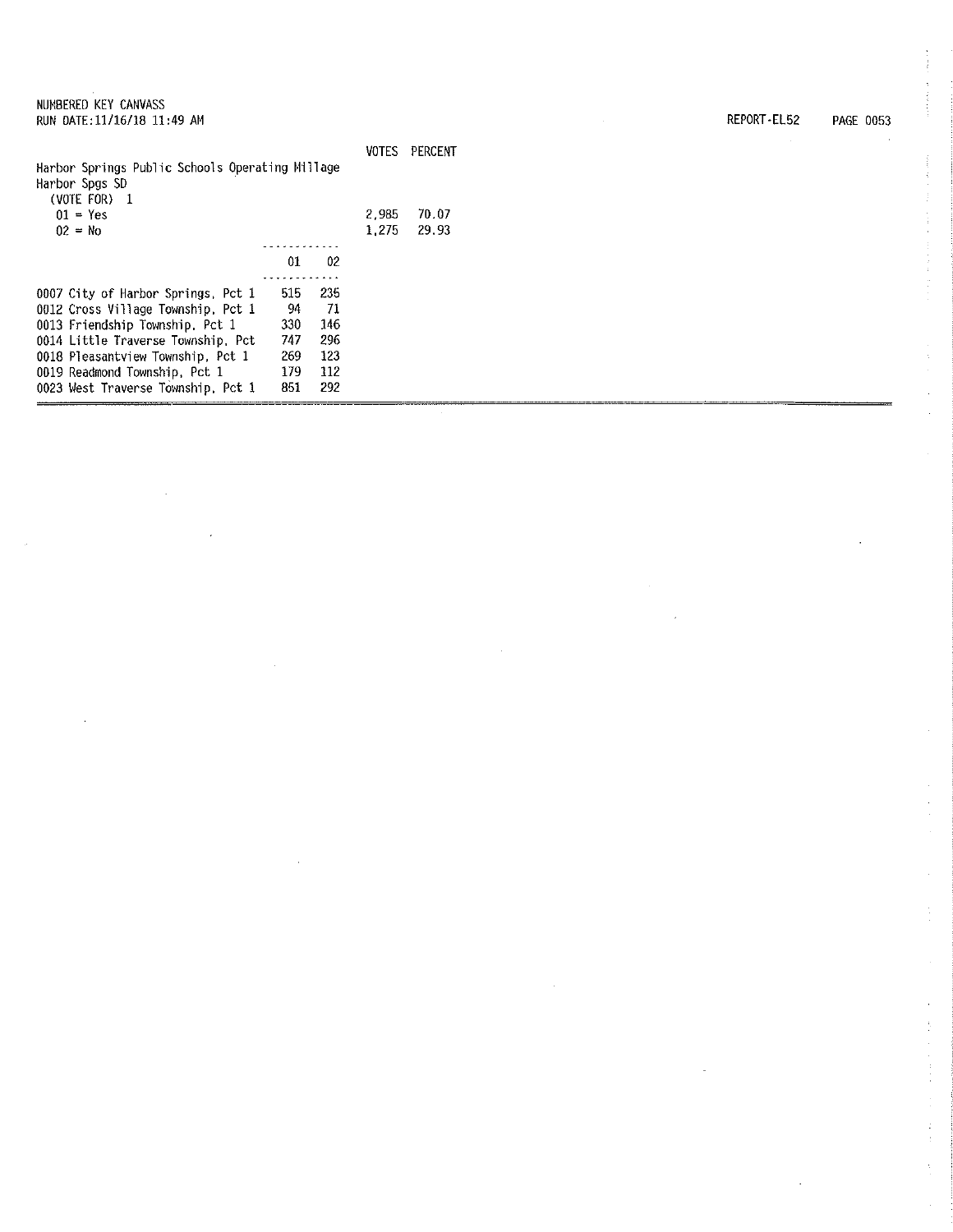| Harbor Springs Public Schools Recreation Millage |     |     |       |       |
|--------------------------------------------------|-----|-----|-------|-------|
| Harbor Spgs SD                                   |     |     |       |       |
| (VOTE FOR)<br>- 1                                |     |     |       |       |
| $01 = Yes$                                       |     |     | 2.925 | 68.02 |
| $02 = No$                                        |     |     | 1.375 | 31.98 |
|                                                  |     |     |       |       |
|                                                  | 01  | 02  |       |       |
|                                                  |     |     |       |       |
| 0007 City of Harbor Springs, Pct 1               | 505 | 248 |       |       |
| 0012 Cross Village Township, Pct 1               | 75  | 92  |       |       |
| 0013 Friendship Township, Pct 1                  | 319 | 160 |       |       |
| 0014 Little Traverse Township, Pct               | 750 | 304 |       |       |
| 0018 Pleasantview Township, Pct 1                | 256 | 143 |       |       |
| 0019 Readmond Township, Pct 1                    | 181 | 114 |       |       |
| 0023 West Traverse Township, Pct 1               | 839 | 314 |       |       |
|                                                  |     |     |       |       |

VOTES PERCENT

REPORT-EL52 PAGE 0054

 $\bar{z}$ 

 $\hat{\mathbf{r}}$  $\cdot$ 

à.

÷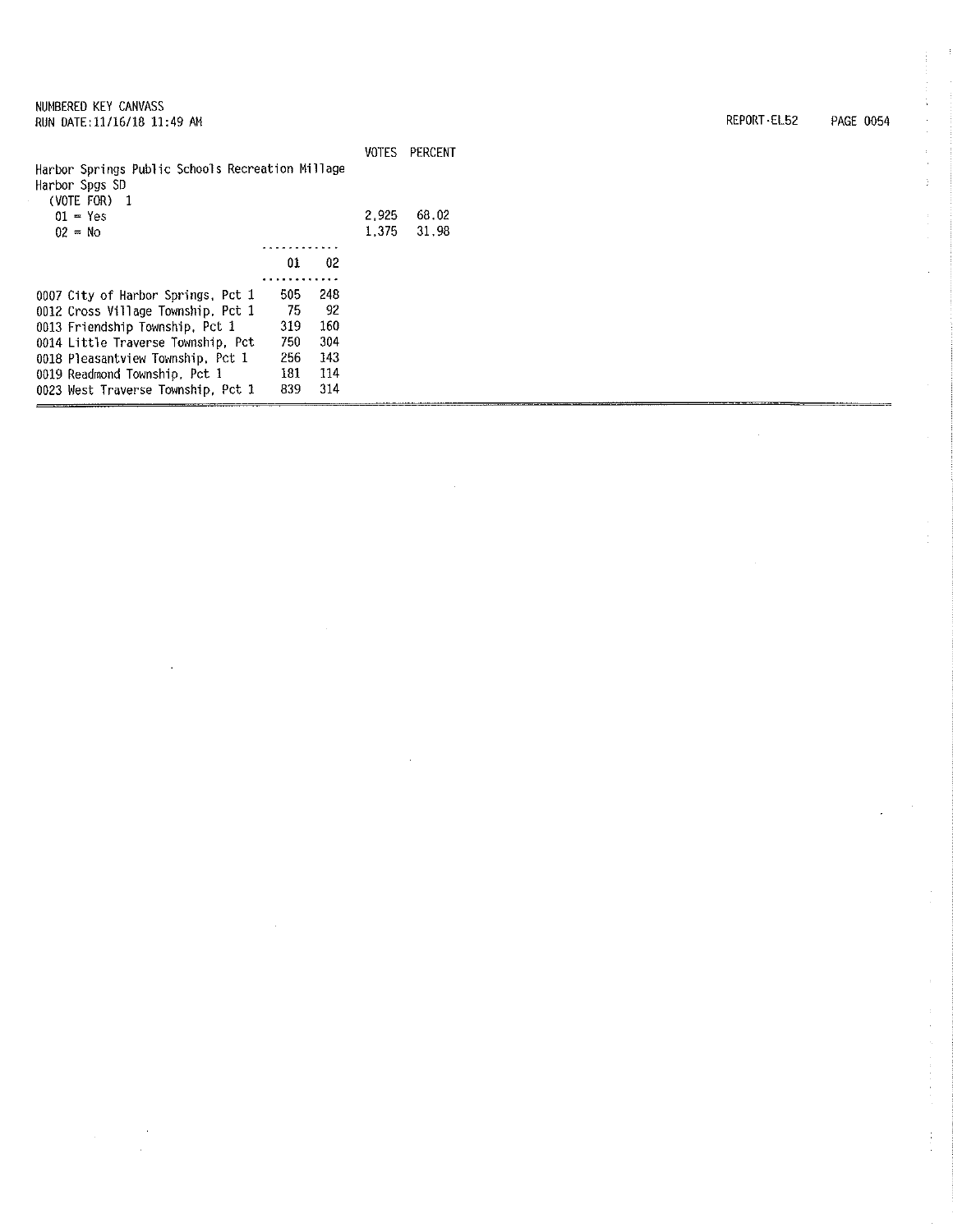|  | NUMBERED KEY CANVASS |                             |  |
|--|----------------------|-----------------------------|--|
|  |                      | RUN DATE: 11/16/18 11:49 AM |  |

| Public Schools Of Petoskey Operating Millage Petoskey SD<br>(VOTE FOR)<br>$\mathbf{1}$ |     |     | <b>VOTES</b> | PERCENT        |
|----------------------------------------------------------------------------------------|-----|-----|--------------|----------------|
| $01 = Yes$<br>$02 = No$                                                                |     |     | 4.910        | 55.60<br>44.40 |
|                                                                                        |     |     | 3,921        |                |
|                                                                                        | 01  | 02  |              |                |
|                                                                                        | .   |     |              |                |
| 0001 Bear Creek Township, Pct 1                                                        | 181 | 158 |              |                |
| 0002 Bear Creek Township, Pct 2                                                        | 703 | 509 |              |                |
| 0003 Bear Creek Township, Pct 3                                                        | 796 | 829 |              |                |
| 0008 City of Petoskey, Ward 1, Pct                                                     | 419 | 202 |              |                |
| 0009 City of Petoskey, Ward 2. Pct                                                     | 528 | 235 |              |                |
| 0010 City of Petoskey, Ward 3, Pct                                                     | 477 | 407 |              |                |
| 0011 City of Petoskey, Ward 4, Pct                                                     | 379 | 226 |              |                |
| 0014 Little Traverse Township, Pct                                                     | 107 | 85  |              |                |
| 0015 Littlefield Township, Pct 1                                                       | -28 | 19  |              |                |
| 0020 Resort Township, Pct 1                                                            | 810 | 699 |              |                |
| 0021 Springvale Township, Pct 1                                                        | 477 | 552 |              |                |
|                                                                                        |     |     |              |                |

 $\bar{z}$ 

REPORT-EL52 PAGE 0055

l.

 $\ddot{\phantom{a}}$